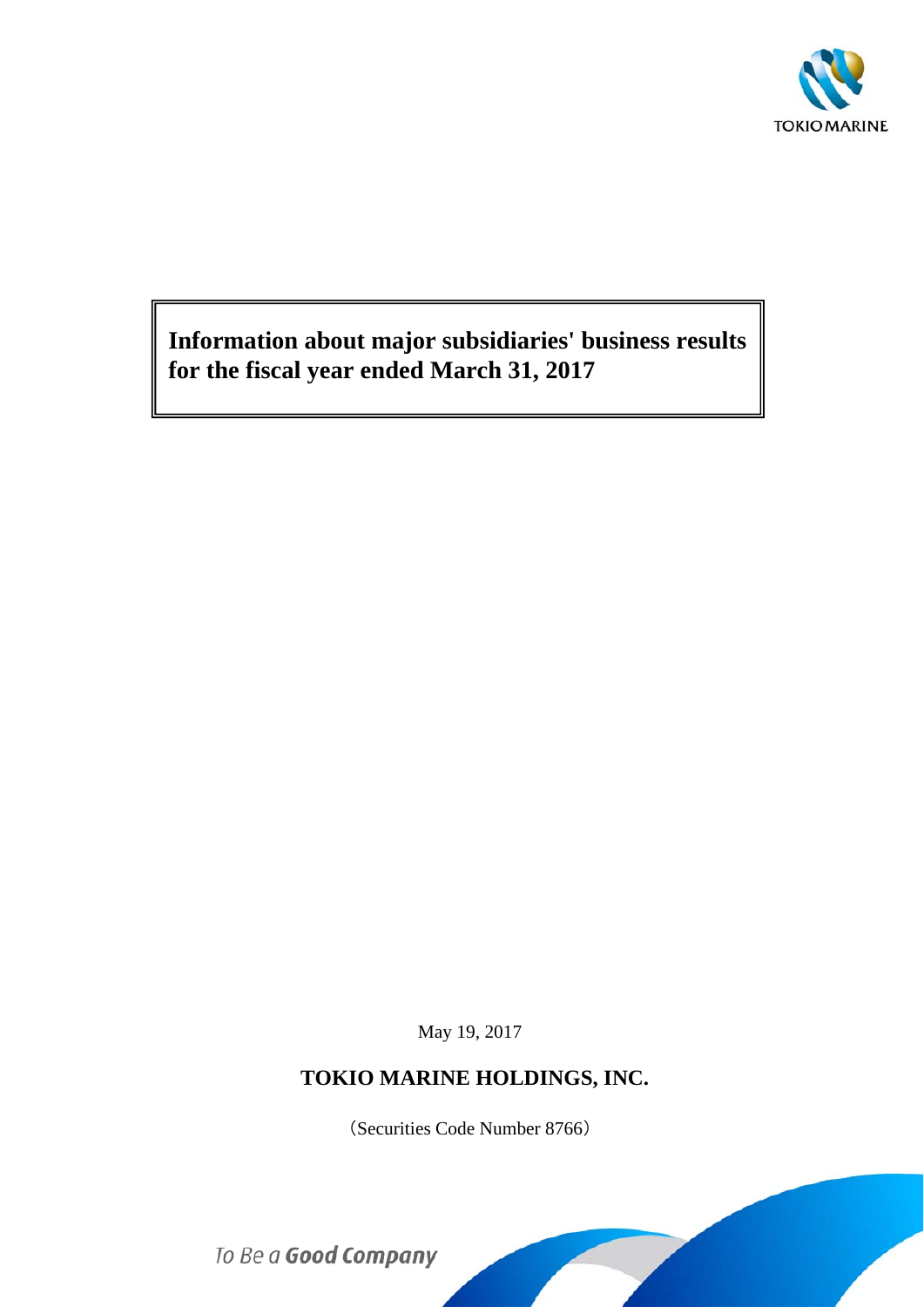|                                                                                  | Page           |
|----------------------------------------------------------------------------------|----------------|
| 1. Key figures of consolidated results                                           |                |
| (1) Tokio Marine Holdings, Inc. (consolidated)                                   | $\mathbf{1}$   |
| (2) Insurance premiums                                                           | $\mathbf{1}$   |
| (3) Net income attributable to owners of the parent                              | $\mathbf{1}$   |
| 2. Key figures of the domestic property and casualty insurance business          |                |
| (1) Tokio Marine & Nichido Fire Insurance Co., Ltd. (non-consolidated)           | 2              |
| (2) Nisshin Fire & Marine Insurance Co., Ltd. (non-consolidated)                 | $\mathfrak{Z}$ |
| (3) E.design Insurance Co., Ltd. (non-consolidated)                              | $\overline{4}$ |
| 3. Key figures of the domestic life insurance business                           | 5              |
| 4. Business forecasts for the fiscal year 2017 (April 1, 2017 to March 31, 2018) |                |
| (1) Tokio Marine Holdings, Inc. (consolidated)                                   | 6              |
| (2) Insurance premiums                                                           | 6              |
| (3) Net income attributable to owners of the parent                              | 6              |
| (4) Tokio Marine & Nichido Fire Insurance Co., Ltd. (non-consolidated)           | 6              |
| 5. Dividends forecast (Tokio Marine Holdings, Inc.)                              | 6              |
|                                                                                  |                |
| <b>Financial statements</b>                                                      |                |
| 1. Tokio Marine & Nichido Fire Insurance Co., Ltd. (non-consolidated)            |                |
| (1) Balance sheet                                                                | $\tau$         |
| (2) Statement of income                                                          | 9              |
| (3) Underwriting                                                                 | 10             |
| Direct premiums written excluding deposit premiums from policyholders            |                |
| Net premiums written                                                             |                |
| Net claims paid                                                                  |                |
| (4) Investment                                                                   | 11             |
| Yield on investments (interest income basis)                                     |                |
| Gains (losses) on sales of securities, impairment losses on securities           |                |
| Available-for-sale securities                                                    |                |
| (5) Solvency margin ratio (non-consolidated)                                     | 12             |
| 2. Nisshin Fire & Marine Insurance Co., Ltd. (non-consolidated)                  |                |
| (1) Balance sheet                                                                | 13             |
| (2) Statement of income                                                          | 15             |
| (3) Underwriting                                                                 | 16             |
| Direct premiums written excluding deposit premiums from policyholders            |                |
| Net premiums written                                                             |                |
| Net claims paid                                                                  |                |
| (4) Investment                                                                   | 17             |
| Yield on investments (interest income basis)                                     |                |
| Gains (losses) on sales of securities, impairment losses on securities           |                |
| Available-for-sale securities                                                    |                |
| (5) Solvency margin ratio (non-consolidated)                                     | 18             |
| 3. E.design Insurance Co., Ltd. (non-consolidated)                               |                |
| (1) Balance sheet                                                                | 19             |
| (2) Statement of income                                                          | 20             |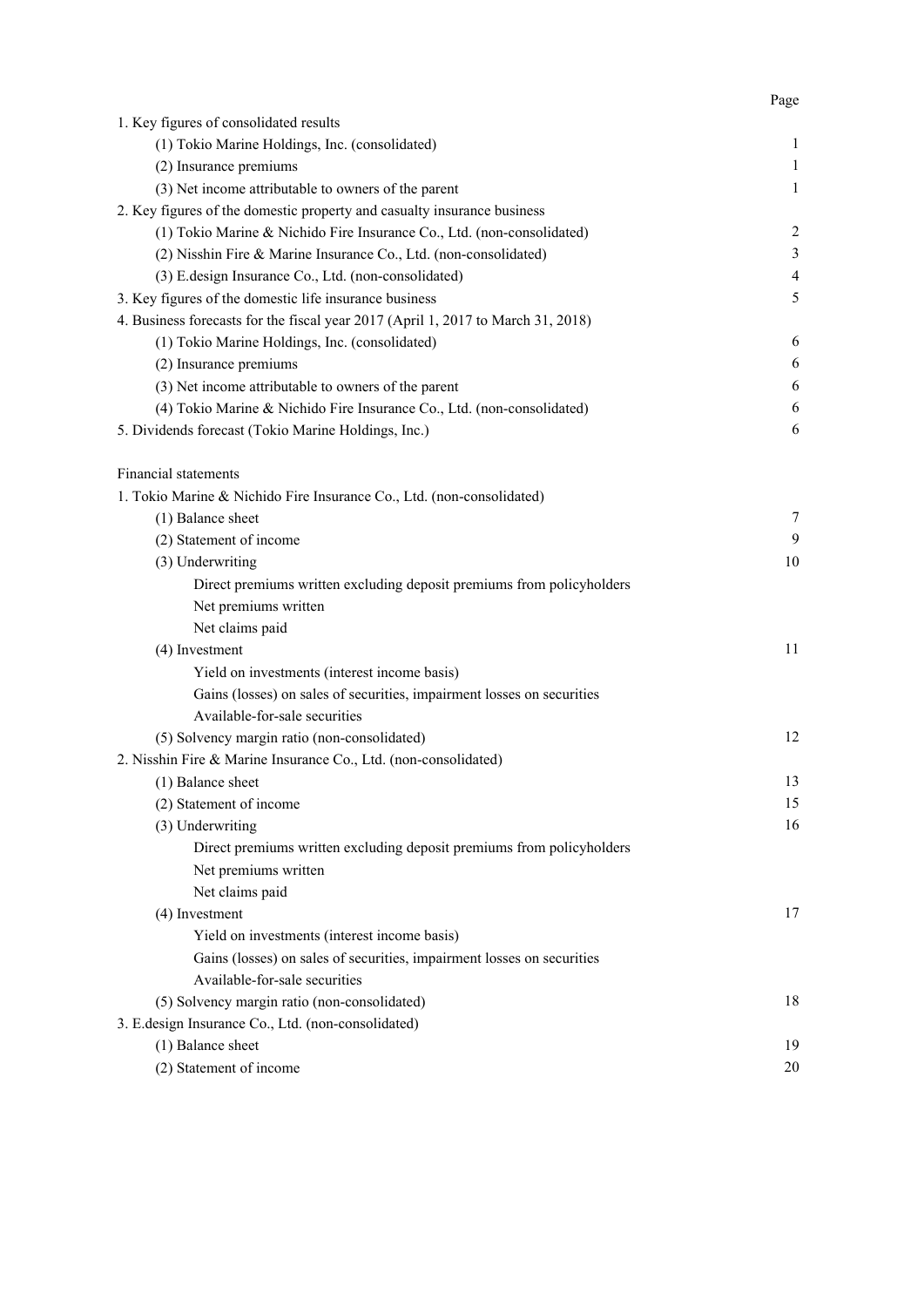|                                                                           | Page |
|---------------------------------------------------------------------------|------|
| 4. Tokio Marine & Nichido Life Insurance Co., Ltd. (non-consolidated)     |      |
| (1) Balance sheet                                                         | 21   |
| (2) Statement of income                                                   | 23   |
| Breakdown of ordinary profit (Core operating profit)                      |      |
| (3) Underwriting (life)                                                   | 25   |
| Amount of policies                                                        |      |
| Annualized premiums                                                       |      |
| (4) Separate account                                                      | 26   |
| Separate account asset balance                                            |      |
| Separate account policies in force                                        |      |
| (5) Investment (General account)                                          | 27   |
| Yield on investments (interest income basis)                              |      |
| Gains (losses) on sales of securities, impairment losses on securities    |      |
| Fair value information on securities                                      |      |
| (6) Solvency margin ratio (non-consolidated)                              | 28   |
| Glossary of terminology                                                   | 29   |
| Supplementary information about business results for the fiscal year 2016 |      |
| (1) Tokio Marine & Nichido Fire Insurance Co., Ltd. (non-consolidated)    | 33   |
| (2) Nisshin Fire & Marine Insurance Co., Ltd. (non-consolidated)          | 36   |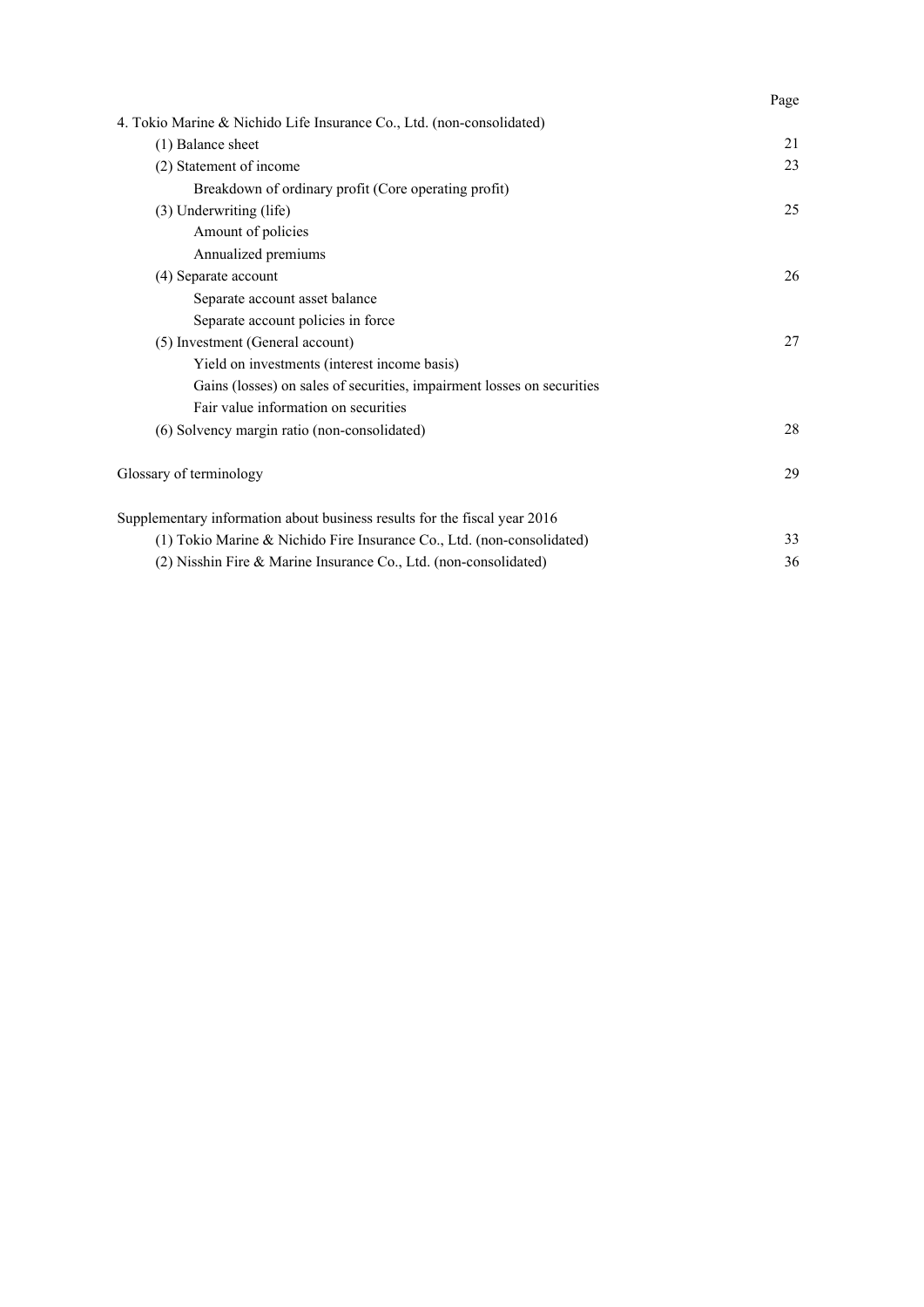# 1. Key figures of consolidated results

(1) Tokio Marine Holdings, Inc. (consolidated)

|                                                 |                  |                  |                        | (Yen in millions) |
|-------------------------------------------------|------------------|------------------|------------------------|-------------------|
|                                                 | Fiscal year 2015 | Fiscal year 2016 | Increase<br>(Decrease) | Rate of change    |
| Ordinary income                                 | 4,579,076        | 5,232,602        | 653,526                | 14.3 %            |
| Ordinary profit                                 | 385,825          | 387,659          | 1,833                  | 0.5               |
| Net income attributable to owners of the parent | 254,540          | 273,856          | 19.315                 | 7.6               |

### (2) Insurance premiums

|  |                                 |                  |                  |                        | Y en in millions) |
|--|---------------------------------|------------------|------------------|------------------------|-------------------|
|  |                                 | Fiscal year 2015 | Fiscal year 2016 | Increase<br>(Decrease) | Rate of change    |
|  | Insurance premiums              | 3,737,245        | 4,384,896        | 647,651                | 17.3 %            |
|  | Net premiums written (non-life) | 3,265,578        | 3,480,478        | 214,899                | 6.6               |
|  | Tokio Marine & Nichido          | 2,128,312        | 2,116,121        | (12,191)               | (0.6)             |
|  | Nisshin Fire                    | 138.671          | 140.118          | 1.447                  | 1.0               |
|  | Overseas subsidiaries           | 977,866          | 1,198,818        | 220,952                | 22.6              |
|  | Others                          | 20,728           | 25,419           | 4.690                  | 22.6              |
|  | Life insurance premiums         | 471,666          | 904,418          | 432,751                | 91.7              |
|  | Tokio Marine & Nichido Life     | 253,481          | 582,020          | 328,539                | 129.6             |
|  | Overseas subsidiaries           | 213,882          | 319,475          | 105,593                | 49.4              |

(3) Net income attributable to owners of the parent

|                                                 | $\mathcal{L}_{\mathcal{L}}$ . The module all found to obtain of the parent |                  |                  |                        | (Yen in millions) |
|-------------------------------------------------|----------------------------------------------------------------------------|------------------|------------------|------------------------|-------------------|
|                                                 |                                                                            | Fiscal year 2015 | Fiscal year 2016 | Increase<br>(Decrease) | Rate of change    |
| Net income attributable to owners of the parent |                                                                            | 254,540          | 273,856          | 19,315                 | $7.6\%$           |
|                                                 | Tokio Marine & Nichido                                                     | 301,610          | 248,632          | (52, 977)              | (17.6)            |
|                                                 | Nisshin Fire                                                               | 6.147            | 6.579            | 432                    | 7.0               |
|                                                 | Tokio Marine & Nichido Life                                                | 14,758           | 8.796            | (5,961)                | (40.4)            |
|                                                 | Overseas subsidiaries                                                      | 111,562          | 135,654          | 24.091                 | 21.6              |
|                                                 | Financial and other business subsidiaries                                  | 3.495            | 4.078            | 582                    | 16.7              |
|                                                 | Consolidation adjustment, etc.                                             | (183, 032)       | (129, 885)       | 53,147                 |                   |

(Yen in millions)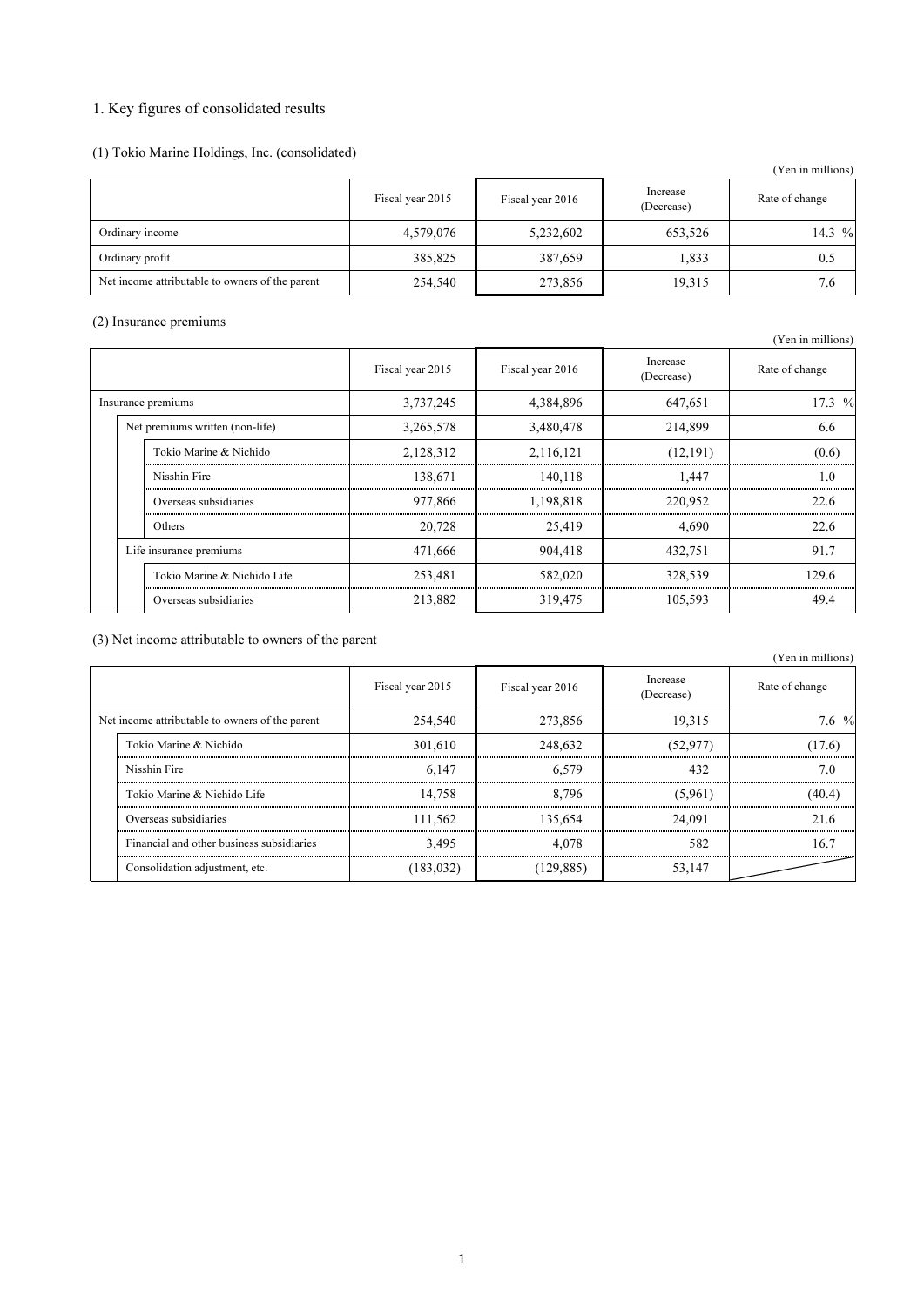# 2. Key figures of the domestic property and casualty insurance business

(1) Tokio Marine & Nichido Fire Insurance Co., Ltd. (non-consolidated)

|                                     |                                                                  |                  |                  | (Yen in millions)      |
|-------------------------------------|------------------------------------------------------------------|------------------|------------------|------------------------|
|                                     |                                                                  | Fiscal year 2015 | Fiscal year 2016 | Increase<br>(Decrease) |
| Key components of ordinary profit   |                                                                  |                  |                  |                        |
|                                     | $(+)$ Net premiums written                                       | 2,128,312        | 2,116,121        | (12, 191)              |
|                                     | $-$ ) Net claims paid                                            | 1,175,089        | 1,179,147        | 4,057                  |
|                                     | $(-)$ Loss adjustment expenses                                   | 102,080          | 105,711          | 3,631                  |
|                                     | Agency commissions and brokerage                                 | 378,262          | 376,322          | (1,940)                |
| Underwriting                        | Operating and general administrative expenses<br>on underwriting | 273,716          | 275,252          | 1,536                  |
|                                     | $(-)$ Provision for (reversal of) outstanding claims             | 27,460           | 4,959            | (22,500)               |
|                                     | Provision for (reversal of) underwriting reserves                | 112,583          | 21,428           | (91, 155)              |
|                                     | Underwriting profit                                              | 13,886           | 116,131          | 102,244                |
|                                     | $(+)$ Interest and dividends                                     | 278,965          | 177,832          | (101, 132)             |
|                                     | Gains (losses) on sales of securities                            | 116,694          | 89,105           | (27, 589)              |
| Investment and<br>other             | Impairment losses on securities                                  | 1,319            | 925              | (393)                  |
|                                     | $(+)$ Gains (losses) on derivatives                              | 31,580           | 1,406            | (30, 173)              |
|                                     | Net investment income and other                                  | 362,046          | 197,430          | (164, 616)             |
| Ordinary profit                     |                                                                  | 377,258          | 312,436          | (64, 822)              |
| $(+)$ Extraordinary gains           |                                                                  | 259              | 9,267            | 9,007                  |
|                                     | $(-)$ Extraordinary losses                                       |                  | 7,241            | (5,313)                |
| Net income                          |                                                                  |                  | 248,632          | (52, 977)              |
| Loss ratio (W/P basis)              |                                                                  | $60.0\%$         | 60.7 %           | 0.7                    |
|                                     | Fire and allied lines                                            | 52.9             | 53.0             | 0.1                    |
|                                     | Voluntary automobile                                             | 59.3             | 58.7             | (0.6)                  |
| Expense ratio (W/P basis)           |                                                                  | 30.6             | 30.8             | 0.2                    |
| Combined ratio (W/P basis)          |                                                                  | 90.6             | 91.5             | 0.9                    |
|                                     | Loss ratio (private sector, E/I basis)                           | 60.1 %           | 57.7 %           | (2.4)                  |
|                                     | Fire and allied lines                                            | 60.4             | 54.1             | (6.3)                  |
|                                     | Voluntary automobile                                             | 60.5             | 60.2             | (0.3)                  |
| Expense ratio (private sector)      |                                                                  | 32.6             | 32.7             | 0.1                    |
| Combined ratio (private sector)     |                                                                  | 92.7             | 90.4             | (2.2)                  |
|                                     | Net incurred losses relating to natural catastrophe              | 73,169           | 53,554           | (19, 615)              |
|                                     | Fire and allied lines                                            | 64,228           | 46,002           | (18,226)               |
|                                     | Voluntary automobile                                             | 6,180            | 2,564            | (3,616)                |
|                                     | Increase (decrease) in catastrophe loss reserve                  | 93,606           | 42,974           | (50, 631)              |
|                                     | Fire and allied lines                                            | 15,342           | 15,874           | 531                    |
|                                     | Voluntary automobile                                             | 57,112           | 10,498           | (46, 614)              |
| Balance of catastrophe loss reserve |                                                                  | 1,024,037        | 1,067,012        | 42,974                 |
|                                     | Reservation ratio of catastrophe loss reserve                    | 55.5 %           | 58.2 %           | 2.7                    |
|                                     | Solvency margin ratio (non-consolidated)                         | 746.3 %          | 860.9 %          | 114.6                  |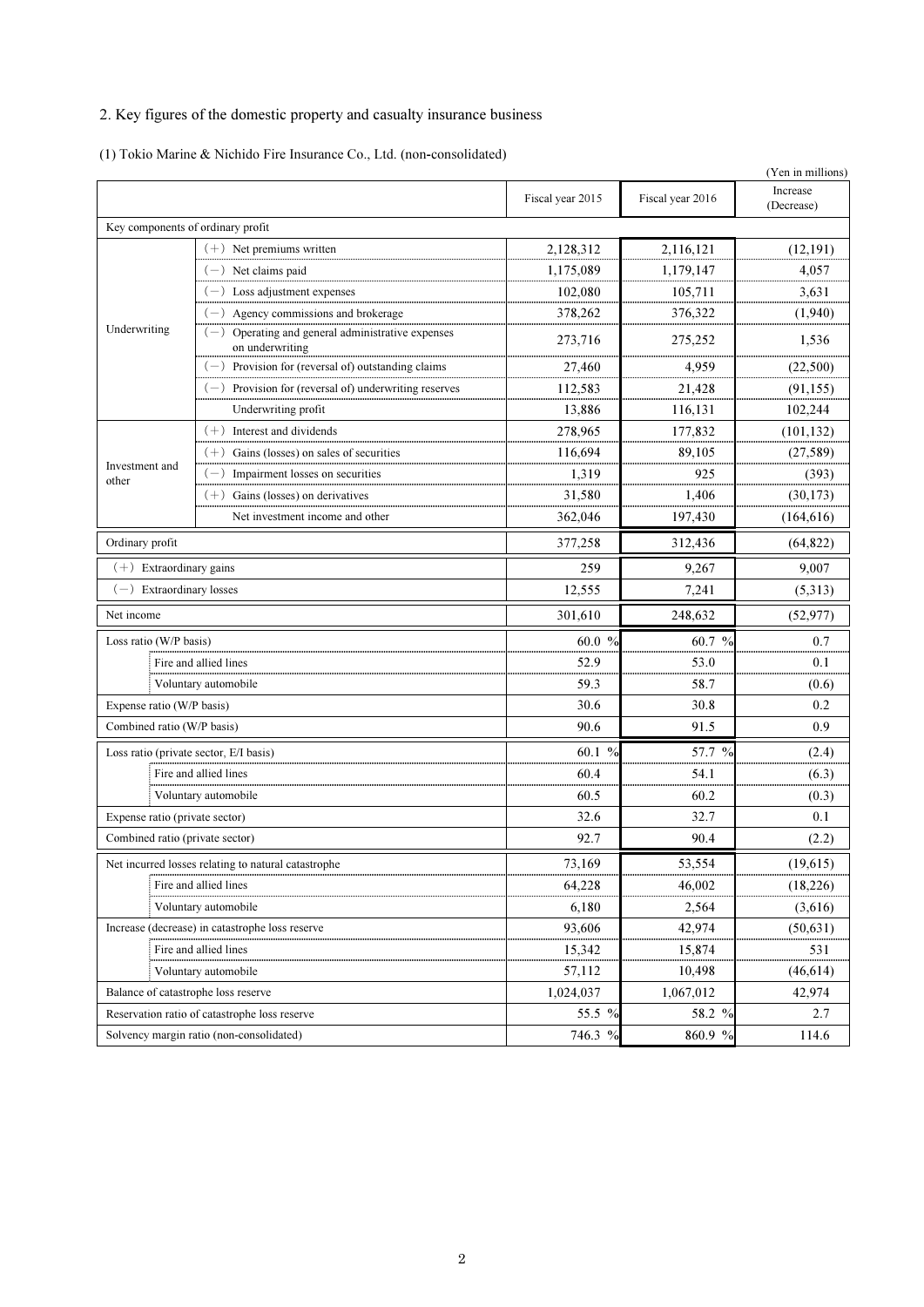|                                                 |                                                                        |                  |                  | (Yen in millions)      |
|-------------------------------------------------|------------------------------------------------------------------------|------------------|------------------|------------------------|
|                                                 |                                                                        | Fiscal year 2015 | Fiscal year 2016 | Increase<br>(Decrease) |
| Key components of ordinary profit               |                                                                        |                  |                  |                        |
|                                                 | $(+)$ Net premiums written                                             | 138.671          | 140,118          | 1.447                  |
|                                                 | $(-)$ Net claims paid                                                  | 75,731           | 72,937           | (2,793)                |
|                                                 | $(-)$ Loss adjustment expenses                                         | 9.747            | 9,786            | 38                     |
|                                                 | $(-)$ Agency commissions and brokerage                                 | 22,251           | 23,205           | 954                    |
| Underwriting                                    | $(-)$ Operating and general administrative expenses<br>on underwriting | 23,123           | 23,140           | 16                     |
|                                                 | $(-)$ Provision for (reversal of) outstanding claims                   | (1,256)          | 568              | 1,824                  |
|                                                 | $(-)$ Provision for (reversal of) underwriting reserves                | (4, 437)         | (2,392)          | 2,045                  |
|                                                 | Underwriting profit                                                    | 7,875            | 8,121            | 245                    |
|                                                 | $(+)$ Interest and dividends                                           | 4,787            | 4.322            | (464)                  |
|                                                 | Gains (losses) on sales of securities<br>$(+)$                         | 172              | (86)             | (258)                  |
| Investment and<br>other                         | $(-)$ Impairment losses on securities                                  | 590              | 30               | (560)                  |
|                                                 | $(+)$ Gains (losses) on derivatives                                    | 80               | (67)             | (147)                  |
|                                                 | Net investment income and other                                        | 1.966            | 1,242            | (723)                  |
| Ordinary profit                                 |                                                                        | 9,715            | 9,019            | (695)                  |
| $(+)$ Extraordinary gains                       |                                                                        | 501              | 274              | (226)                  |
| $(-)$ Extraordinary losses                      |                                                                        | 225              | 77               | (147)                  |
| Net income                                      |                                                                        | 6.147            | 6,579            | 432                    |
| Loss ratio (W/P basis)                          |                                                                        | 61.6 %           | 59.0 %           | (2.6)                  |
|                                                 | Fire and allied lines                                                  | 79.4             | 57.5             | (21.9)                 |
|                                                 | Voluntary automobile                                                   | 56.5             | 56.9             | 0.4                    |
| Expense ratio (W/P basis)                       |                                                                        | 32.7             | 33.1             | 0.4                    |
| Combined ratio (W/P basis)                      |                                                                        | 94.4             | 92.1             | (2.2)                  |
|                                                 | Loss ratio (private sector, E/I basis)                                 | 56.3 %           | 54.8 %           | (1.5)                  |
|                                                 | Fire and allied lines                                                  | 64.8             | 51.9             | (12.9)                 |
|                                                 | Voluntary automobile                                                   | 56.2             | 57.1             | 0.9                    |
| Expense ratio (private sector)                  |                                                                        | 34.4             | 34.7             | 0.3                    |
| Combined ratio (private sector)                 |                                                                        | 90.7             | 89.5             | (1.2)                  |
|                                                 | Net incurred losses relating to natural catastrophe                    | 4,157            | 1,776            | (2,380)                |
| Fire and allied lines                           |                                                                        | 3,640            | 1,502            | (2,138)                |
| Voluntary automobile                            |                                                                        | 444              | 182              | (262)                  |
| Increase (decrease) in catastrophe loss reserve |                                                                        | 2,780            | 5,846            | 3,065                  |
| Fire and allied lines                           |                                                                        | (2,197)          | 845              | 3,042                  |
|                                                 | Voluntary automobile                                                   |                  | 4,139            | 4                      |
| Balance of catastrophe loss reserve             |                                                                        | 53,883           | 59,730           | 5,846                  |
|                                                 | Reservation ratio of catastrophe loss reserve                          | 45.6 %           | 49.7 %           | 4.0                    |
|                                                 | Solvency margin ratio (non-consolidated)                               |                  | 1,325.5 %        | 197.8                  |

(2) Nisshin Fire & Marine Insurance Co., Ltd. (non-consolidated)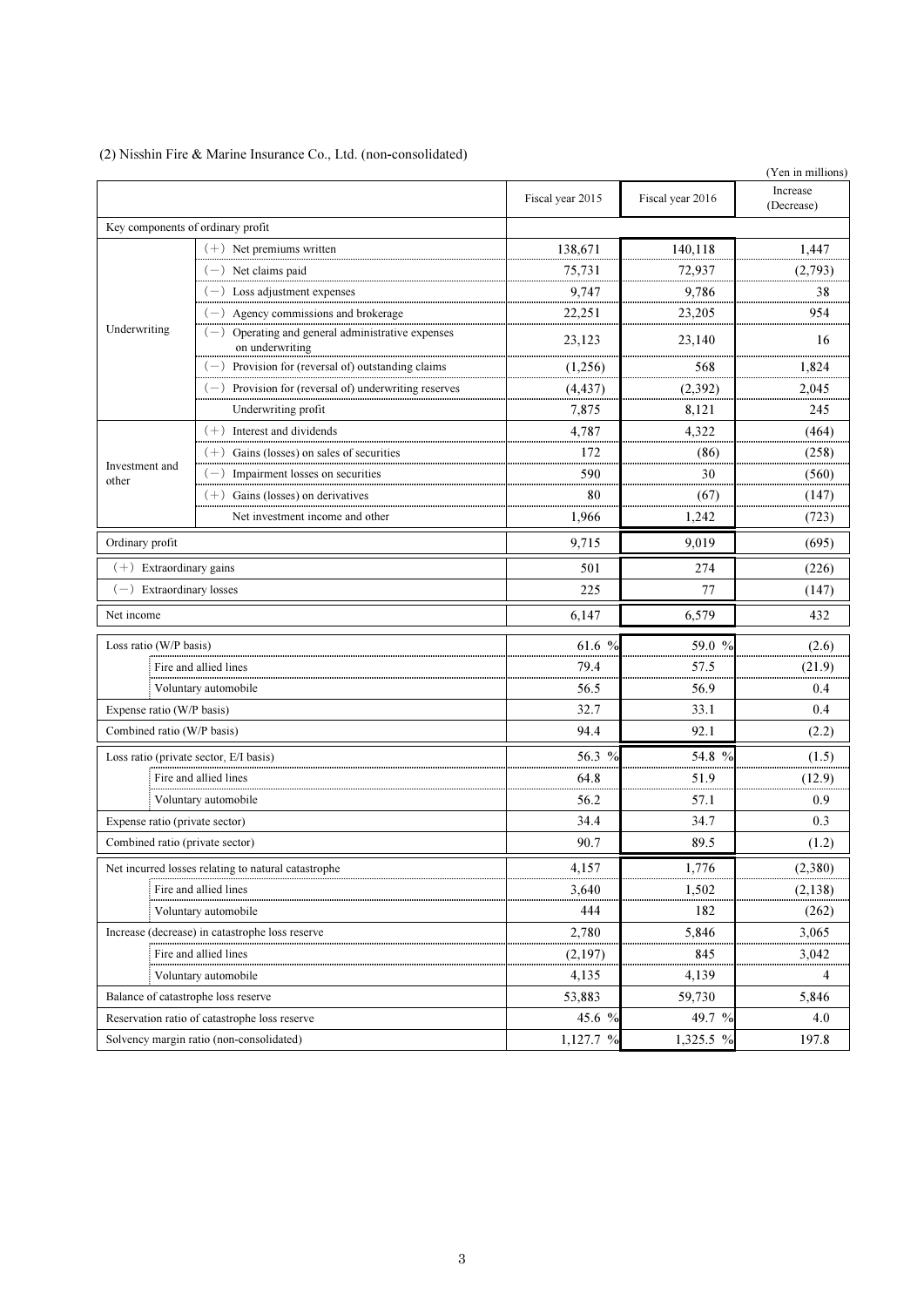## (3) E.design Insurance Co., Ltd. (non-consolidated)

|                                        |                                                                        |                  |                  | (Yen in millions)      |
|----------------------------------------|------------------------------------------------------------------------|------------------|------------------|------------------------|
|                                        |                                                                        | Fiscal year 2015 | Fiscal year 2016 | Increase<br>(Decrease) |
| Key components of ordinary profit      |                                                                        |                  |                  |                        |
|                                        | $(+)$ Net premiums written                                             | 21,032           | 25,723           | 4,690                  |
|                                        | $(-)$ Net claims paid                                                  | 10.924           | 13,897           | 2,972                  |
|                                        | $(-)$ Loss adjustment expenses                                         | 1,526            | 1,679            | 153                    |
|                                        | $(-)$ Agency commissions and brokerage                                 | 12               | 20               | 8                      |
| Underwriting                           | $(-)$ Operating and general administrative expenses<br>on underwriting | 6,850            | 7,401            | 551                    |
|                                        | $(-)$ Provision for (reversal of) outstanding claims                   | 2,255            | 3.944            | 1,689                  |
|                                        | $(-)$ Provision for (reversal of) underwriting reserves                | 2,769            | 2,522            | (246)                  |
|                                        | Underwriting profit (loss)                                             | (3,294)          | (3,731)          | (436)                  |
|                                        | $(+)$ Interest and dividends                                           | 9                | 5                | (4)                    |
|                                        | Gains (losses) on sales of securities<br>$(+)$                         |                  |                  |                        |
| Investment and<br>other                | $(-)$ Impairment losses on securities                                  |                  |                  |                        |
|                                        | $(+)$ Gains (losses) on derivatives                                    |                  |                  |                        |
|                                        | Net investment income and other                                        | $\overline{4}$   | 2                | (2)                    |
| Ordinary profit (loss)                 |                                                                        | (7,116)          | (7, 555)         | (439)                  |
| $(+)$ Extraordinary gains              |                                                                        |                  | $\blacksquare$   |                        |
| Extraordinary losses<br>$(-)$          |                                                                        | 1                | $\overline{0}$   | (1)                    |
| Net income (loss)                      |                                                                        | (7,127)          | (7,568)          | (440)                  |
| Loss ratio (W/P basis)                 |                                                                        | 59.2 %           | 60.6 $%$         | 1.4                    |
|                                        | Fire and allied lines                                                  |                  |                  |                        |
|                                        | Voluntary automobile                                                   | 59.2             | 60.4             | 1.3                    |
| Expense ratio (W/P basis)              |                                                                        | 32.6             | 28.9             | (3.8)                  |
| Combined ratio (W/P basis)             |                                                                        | 91.8             | 89.4             | (2.4)                  |
| Loss ratio (private sector, E/I basis) |                                                                        | 79.3 %           | 83.8 %           | 4.5                    |
|                                        | Fire and allied lines                                                  |                  |                  |                        |
|                                        | Voluntary automobile                                                   | 79.3             | 83.8             | 4.5                    |
| Expense ratio (private sector)         |                                                                        | 33.1             | 29.2             | (3.9)                  |
| Combined ratio (private sector)        |                                                                        | 112.3            | 113.0            | 0.6                    |
|                                        | Net incurred losses relating to natural catastrophe                    | 82               | 38               | (43)                   |
|                                        | Fire and allied lines                                                  |                  |                  |                        |
|                                        | Voluntary automobile                                                   | 82               | 38               | (43)                   |
|                                        | Increase (decrease) in catastrophe loss reserve                        | 231              | 47               | (183)                  |
|                                        | Fire and allied lines                                                  |                  |                  |                        |
|                                        | Voluntary automobile                                                   | 231              | 47               | (183)                  |
| Balance of catastrophe loss reserve    |                                                                        | 768              | 816              | 47                     |
|                                        | Reservation ratio of catastrophe loss reserve                          | 3.7 $%$          | 3.2 %            | (0.5)                  |
|                                        | Solvency margin ratio (non-consolidated)                               | 541.5 %          | 345.6 %          | (195.9)                |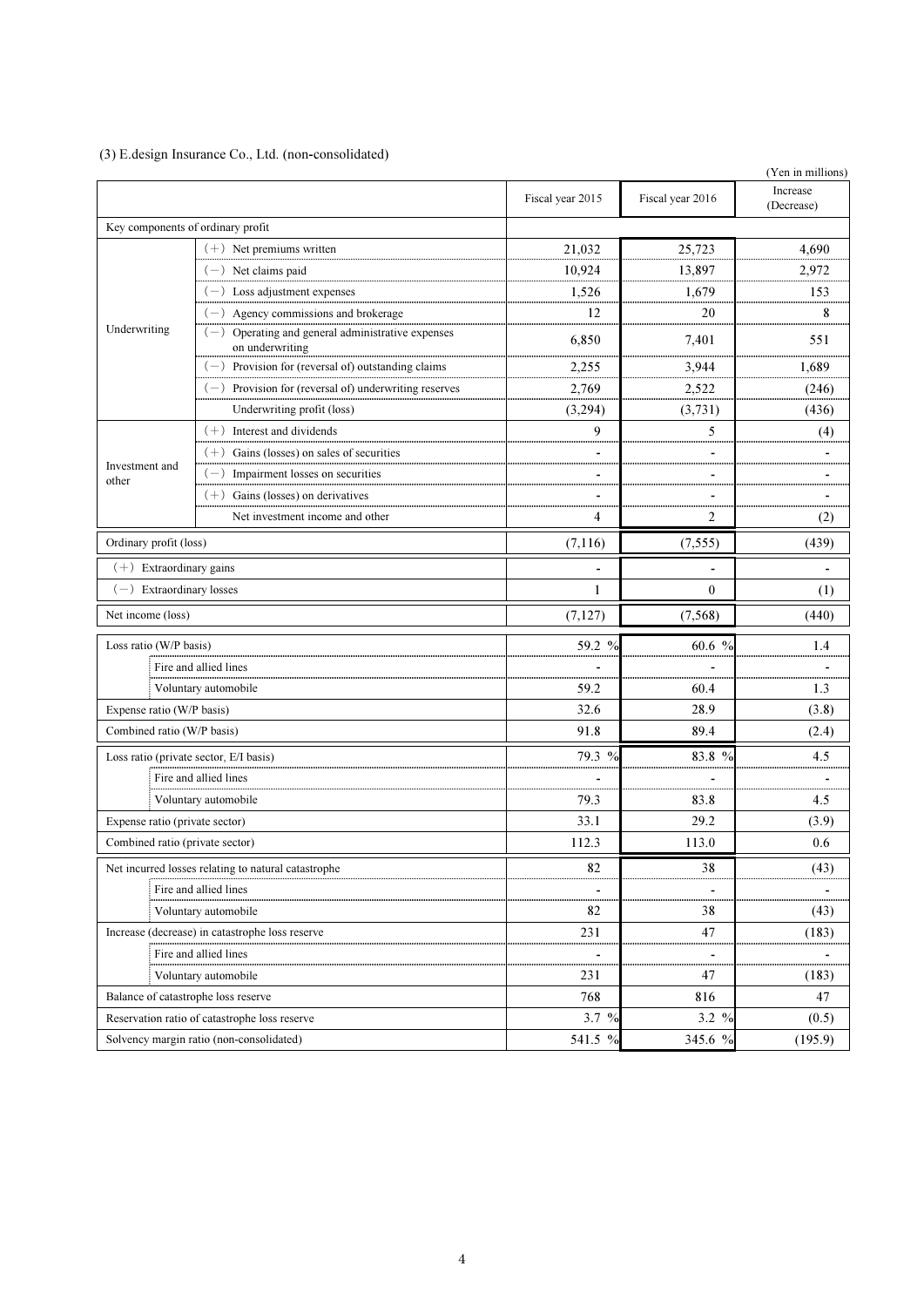# 3. Key figures of the domestic life insurance business

Tokio Marine & Nichido Life Insurance Co., Ltd. (non-consolidated)

|                                                    |                  |                  |                        | (Yen in millions) |
|----------------------------------------------------|------------------|------------------|------------------------|-------------------|
|                                                    | Fiscal year 2015 | Fiscal year 2016 | Increase<br>(Decrease) | Rate of change    |
| Annualized premiums                                |                  |                  |                        |                   |
| Policies in force                                  | 796,586          | 831,328          | 34,742                 | 4.4 $%$           |
| Individual insurance                               | 565,000          | 636,917          | 71,917                 | 12.7              |
| Medical coverage, accelerated death benefits, etc. | 146,172          | 163,261          | 17,089                 | 11.7              |
| Medical and cancer                                 | 125,946          | 140,188          | 14,242                 | 11.3              |
| Individual annuities                               | 231,586          | 194,411          | (37, 174)              | (16.1)            |
| New policies                                       | 119,706          | 120,787          | 1.081                  | 0.9               |
| Individual insurance                               | 105,662          | 116,693          | 11,031                 | 10.4              |
| Medical coverage, accelerated death benefits, etc. | 26,886           | 25,776           | (1,110)                | (4.1)             |
| Medical and cancer                                 | 24,458           | 21,512           | (2,945)                | (12.0)            |
| Individual annuities                               | 14,044           | 4,094            | (9.950)                | (70.8)            |
| Net income                                         | 14,758           | 8,796            | (5,961)                | (40.4)            |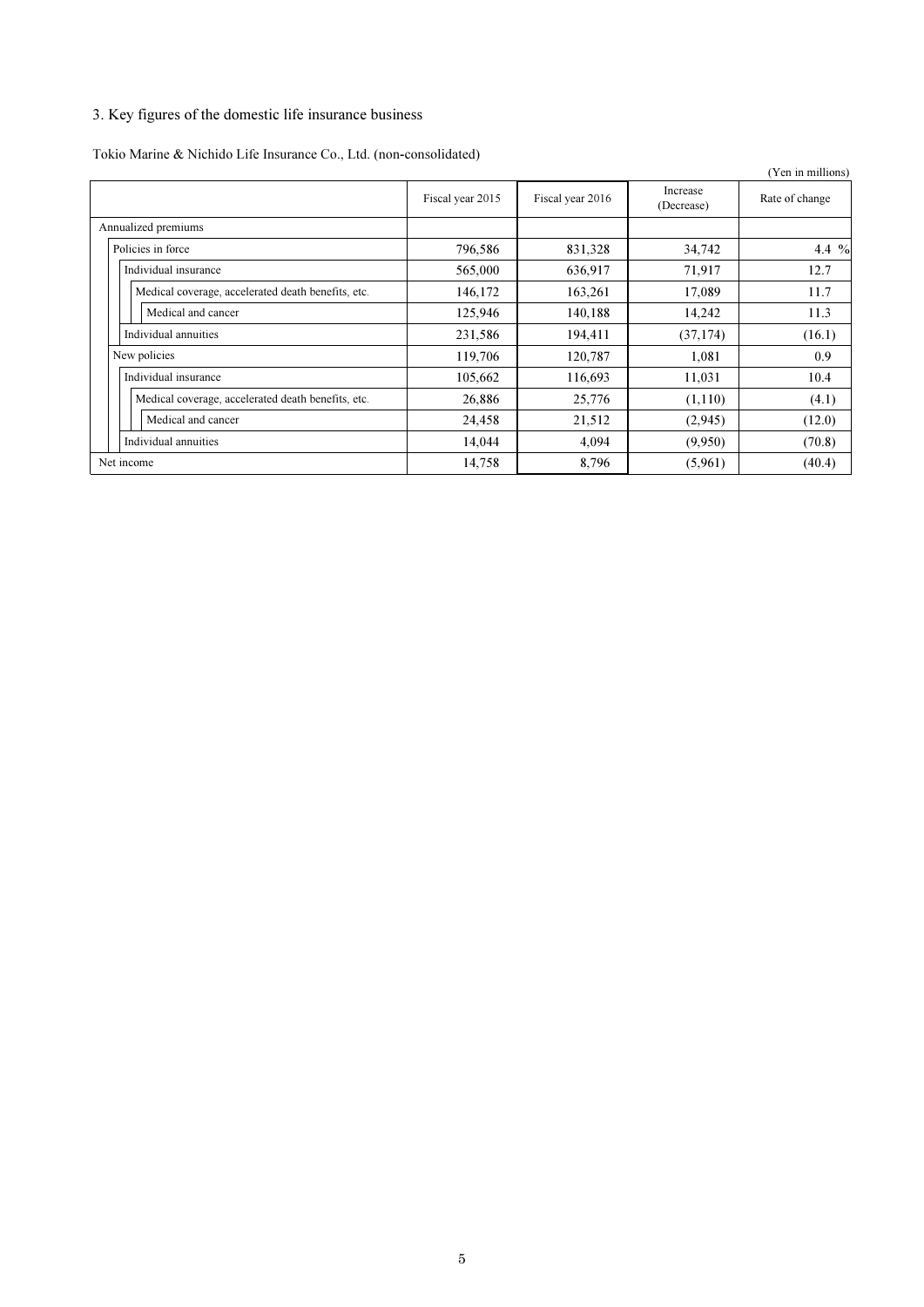## 4. Business forecasts for the fiscal year 2017 (April 1, 2017 to March 31, 2018)

## (1) Tokio Marine Holdings, Inc. (consolidated)

|                                                 |                  |                                |                        | (Yen in millions) |
|-------------------------------------------------|------------------|--------------------------------|------------------------|-------------------|
|                                                 | Fiscal year 2016 | Fiscal year 2017<br>(Forecast) | Increase<br>(Decrease) | Rate of change    |
| Insurance premiums                              | 4,384,896        | 4,380,000                      | (4,896)                | $(0.1) \%$        |
| Ordinary profit                                 | 387,659          | 405,000                        | 17.340                 | 4.5               |
| Net income attributable to owners of the parent | 273,856          | 280,000                        | 6,143                  | 2.2               |

#### (2) Insurance premiums

|  |                                 |                  |                                |                        | I CII III IIIIIIIIIIIIII |
|--|---------------------------------|------------------|--------------------------------|------------------------|--------------------------|
|  |                                 | Fiscal year 2016 | Fiscal year 2017<br>(Forecast) | Increase<br>(Decrease) | Rate of change           |
|  | Insurance premiums              | 4,384,896        | 4,380,000                      | (4,896)                | $(0.1) \%$               |
|  | Net premiums written (non-life) | 3,480,478        | 3,490,000                      | 9.521                  | 0.3                      |
|  | Tokio Marine & Nichido          | 2,116,121        | 2,140,000                      | 23,878                 | 1.1                      |
|  | Nisshin Fire                    | 140.118          | 141.500                        | 1.381                  | 1.0                      |
|  | Overseas subsidiaries           | 1,198,818        | 1,181,000                      | (17, 818)              | (1.5)                    |
|  | Others                          | 25,419           | 27,500                         | 2,080                  | 8.2                      |
|  | Life insurance premiums         | 904,418          | 890,000                        | (14, 418)              | (1.6)                    |
|  | Tokio Marine & Nichido Life     | 582,020          | 588,400                        | 6,379                  | 1.1                      |
|  | Overseas subsidiaries           | 319,475          | 303,000                        | (16, 475)              | (5.2)                    |

(3) Net income attributable to owners of the parent

|                                                 |                                           |                  |                                |                        | (Yen in millions) |
|-------------------------------------------------|-------------------------------------------|------------------|--------------------------------|------------------------|-------------------|
|                                                 |                                           | Fiscal year 2016 | Fiscal year 2017<br>(Forecast) | Increase<br>(Decrease) | Rate of change    |
| Net income attributable to owners of the parent |                                           | 273,856          | 280,000                        | 6.143                  | $2.2 \frac{9}{6}$ |
|                                                 | Tokio Marine & Nichido                    | 248,632          | 270,000                        | 21,367                 | 8.6               |
|                                                 | Nisshin Fire                              | 6.579            | 4.500                          | (2.079)                | (31.6)            |
|                                                 | Tokio Marine & Nichido Life               | 8.796            | 23,900                         | 15.103                 | 171.7             |
|                                                 | Overseas subsidiaries                     | 135.654          | 127,000                        | (8.654)                | (6.4)             |
|                                                 | Financial and other business subsidiaries | 4.078            | 3.800                          | (278)                  | (6.8)             |
|                                                 | Consolidation adjustment, etc.            | (129.885)        | (149,200)                      | (19,314)               |                   |

### (4) Tokio Marine & Nichido Fire Insurance Co., Ltd. (non-consolidated)

|                                 |                  |                                |                        | (Yen in millions) |
|---------------------------------|------------------|--------------------------------|------------------------|-------------------|
|                                 | Fiscal year 2016 | Fiscal year 2017<br>(Forecast) | Increase<br>(Decrease) | Rate of change    |
| Net premiums written (non-life) | 2,116,121        | 2,140,000                      | 23,878                 | 1.1 %             |
| Ordinary profit                 | 312,436          | 339,000                        | 26,563                 | 8.5               |
| Net income                      | 248,632          | 270,000                        | 21,367                 | 8.6               |

### 5. Dividends forecast (Tokio Marine Holdings, Inc.)

|                    | $\cdots$                   | (Yen)                          |
|--------------------|----------------------------|--------------------------------|
|                    | Fiscal year 2016           | Fiscal year 2017<br>(Forecast) |
|                    | 140.00                     | 160.00                         |
| Interim dividends  | 67.50                      | 80.00                          |
| Year-end dividends | 72.50                      | 80.00                          |
|                    | Annual dividends per share |                                |

(Yen in millions)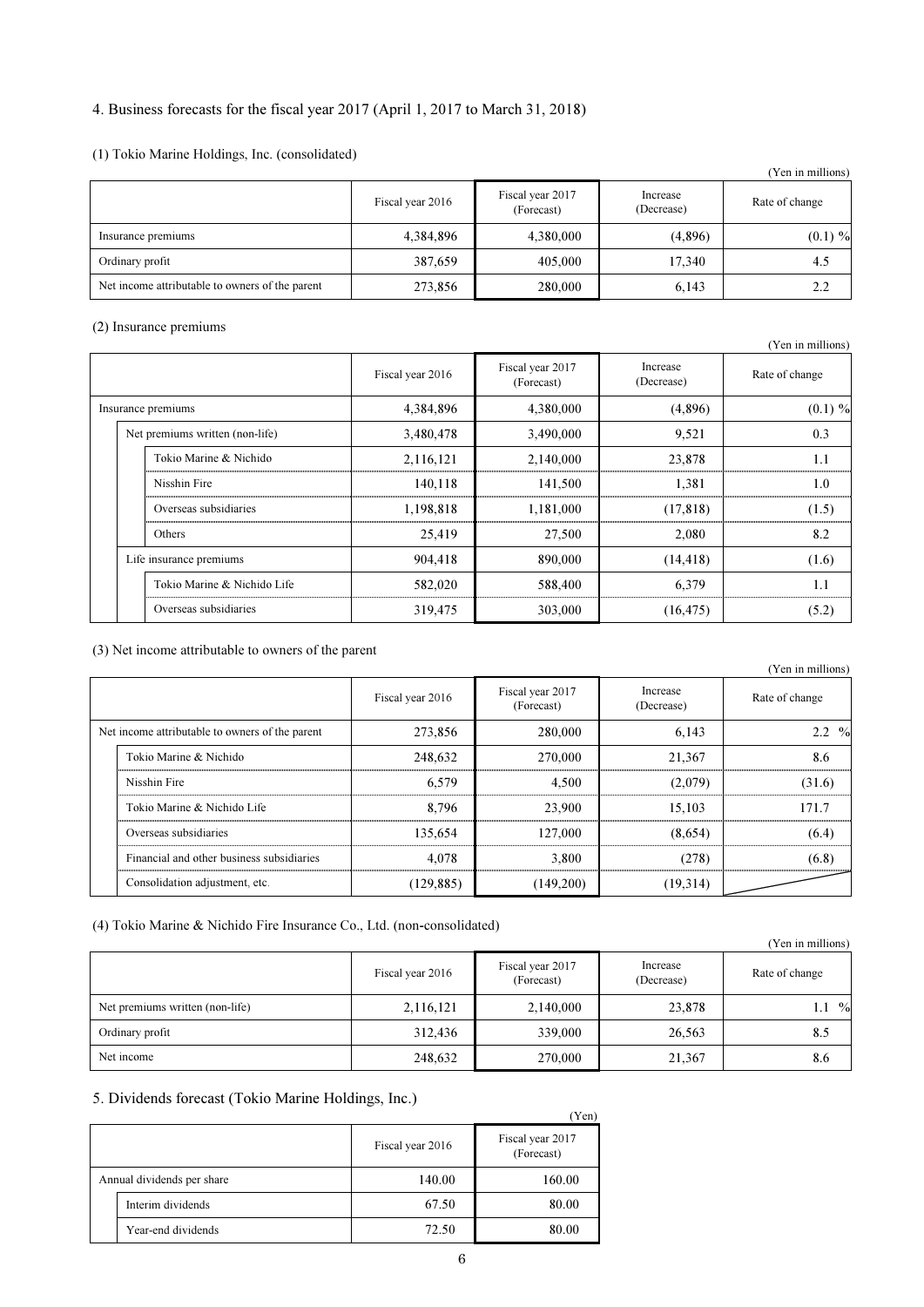# Financial statements

1. Tokio Marine & Nichido Fire Insurance Co., Ltd. (non-consolidated)

(1) Balance sheet

|                                                | As of March 31, 2016 |                      | As of March 31, 2017 |                      | Increase   |
|------------------------------------------------|----------------------|----------------------|----------------------|----------------------|------------|
|                                                | Amount               | Composition<br>ratio | Amount               | Composition<br>ratio | (Decrease) |
| <b>Assets</b>                                  |                      | $\frac{0}{0}$        |                      | $\frac{0}{0}$        |            |
| Cash and bank deposits                         | 359,401              | 3.89                 | 179,160              | 1.88                 | (180, 241) |
| Cash                                           | 54                   |                      | 43                   |                      | (11)       |
| Bank deposits                                  | 359,347              |                      | 179,116              |                      | (180, 230) |
| Call loans                                     | 21,000               | 0.23                 | 220,800              | 2.32                 | 199,800    |
| Receivables under resale agreements            | 4,999                | 0.05                 | 34,999               | 0.37                 | 30,000     |
| Monetary receivables bought                    | 42,127               | 0.46                 | 44,271               | 0.46                 | 2,143      |
| Money trusts                                   | 63,049               | 0.68                 | 101,650              | 1.07                 | 38,601     |
| Securities                                     | 7,309,716            | 79.09                | 7,441,093            | 78.13                | 131,377    |
| Domestic government bonds                      | 1,779,721            |                      | 1,674,703            |                      | (105, 018) |
| Domestic municipal bonds                       | 92,548               |                      | 85,819               |                      | (6,728)    |
| Domestic corporate bonds                       | 543,195              |                      | 616,350              |                      | 73,154     |
| Domestic equity securities                     | 2,258,752            |                      | 2,413,247            |                      | 154,495    |
| Foreign securities                             | 2,602,629            |                      | 2,626,542            |                      | 23,912     |
| Others                                         | 32,868               |                      | 24,430               |                      | (8, 438)   |
| Loans                                          | 527,229              | 5.70                 | 606,487              | 6.37                 | 79,258     |
| Policy loans                                   | 12,136               |                      | 10,920               |                      | (1,215)    |
| Ordinary loans                                 | 515,092              |                      | 595,567              |                      | 80,474     |
| Tangible fixed assets                          | 196,461              | 2.13                 | 207,908              | 2.18                 | 11,446     |
| Land                                           | 93,161               |                      | 100,345              |                      | 7,184      |
| <b>Buildings</b>                               | 89,389               |                      | 88,557               |                      | (832)      |
| Construction in progress                       | 48                   |                      | 614                  |                      | 565        |
| Other tangible fixed assets                    | 13,861               |                      | 18,391               |                      | 4,529      |
| Intangible fixed assets                        | 523                  | 0.01                 | 523                  | 0.01                 | (0)        |
| Other assets                                   | 707,066              | 7.65                 | 682,206              | 7.16                 | (24, 860)  |
| Uncollected premiums                           | 2,623                |                      | 2,668                |                      | 45         |
| Agency accounts receivable                     | 189,902              |                      | 197,963              |                      | 8,060      |
| Foreign agency accounts receivable             | 11,711               |                      | 13,307               |                      | 1,595      |
| Coinsurance accounts receivable                | 28,114               |                      | 31,109               |                      | 2,994      |
| Reinsurance accounts receivable                | 77,682               |                      | 74,737               |                      | (2,945)    |
| Foreign reinsurance accounts receivable        | 59,809               |                      | 69,566               |                      | 9,756      |
| Proxy service receivable                       | 22                   |                      | 18                   |                      | (3)        |
| Accounts receivable                            | 47,369               |                      | 56,791               |                      | 9,421      |
| Accrued income                                 | 8,428                |                      | 8,004                |                      | (424)      |
| Deposits                                       | 11,255               |                      | 11,192               |                      | (62)       |
| Deposits for earthquake insurance              | 23,035               |                      | 13,011               |                      | (10,023)   |
| Suspense payment                               | 58,535               |                      | 57,973               |                      | (561)      |
| Initial margins for future transactions        | 15,845               |                      | 16,130               |                      | 285        |
| Variation margins for future transactions      | 32                   |                      | 130                  |                      | 97         |
| Derivative assets                              | 163,855              |                      | 98,145               |                      | (65,710)   |
| Cash collateral paid for financial instruments | 8,840                |                      | 31,455               |                      | 22,614     |
| Prepaid pension costs                          | 3,595                | 0.04                 | 6,303                | 0.07                 | 2,707      |
| Customers' liabilities under acceptances       | 15,087               | 0.16                 | 2,465                | 0.03                 | (12, 621)  |
| and guarantees                                 |                      |                      |                      |                      |            |
| Allowance for doubtful accounts                | (7, 713)             | (0.08)               | (3,405)              | (0.04)               | 4,308      |
| <b>Total assets</b>                            | 9,242,545            | 100.00               | 9,524,466            | 100.00               | 281,920    |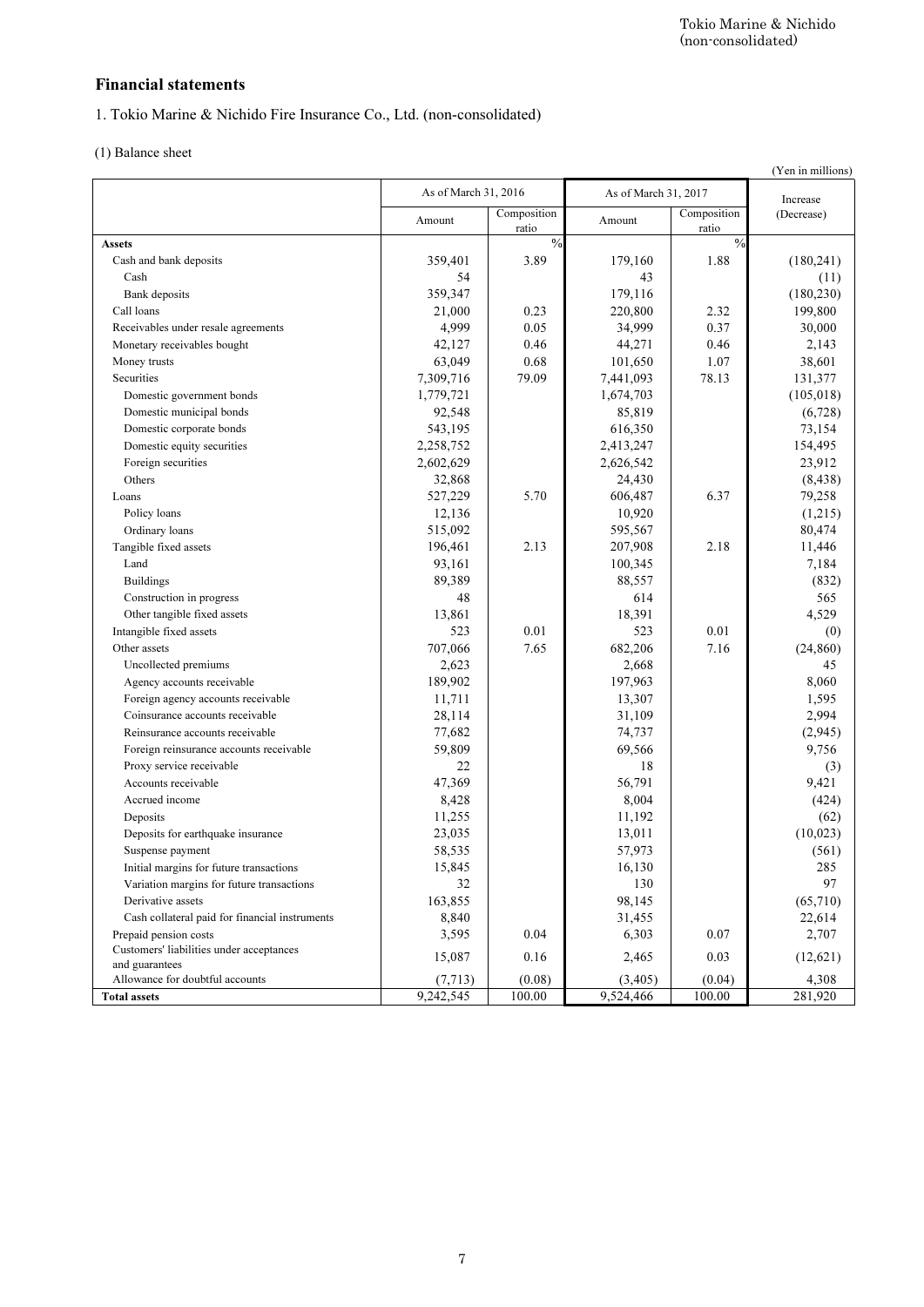(Yen in millions)

|                                                            | As of March 31, 2016 |                      |                     | As of March 31, 2017 |                        |  |
|------------------------------------------------------------|----------------------|----------------------|---------------------|----------------------|------------------------|--|
|                                                            | Amount               | Composition<br>ratio | Amount              | Composition<br>ratio | Increase<br>(Decrease) |  |
| <b>Liabilities</b>                                         |                      | $\frac{0}{0}$        |                     | $\frac{0}{0}$        |                        |  |
| Insurance liabilities                                      | 5,362,641            | 58.02                | 5,389,029           | 56.58                | 26,387                 |  |
| Outstanding claims                                         | 894,692              |                      | 899,652             |                      | 4,959                  |  |
| Underwriting reserves                                      | 4,467,948            |                      | 4,489,376           |                      | 21,428                 |  |
| Corporate bonds                                            | 20,760               | 0.22                 | 15,190              | 0.16                 | (5,570)                |  |
| Other liabilities                                          | 908,502              | 9.83                 | 865,852             | 9.09                 | (42, 649)              |  |
| Coinsurance accounts payable                               | 19,535               |                      | 19,421              |                      | (114)                  |  |
| Reinsurance accounts payable                               | 71,808               |                      | 80,425              |                      | 8,617                  |  |
| Foreign reinsurance accounts payable                       | 52,185               |                      | 54,944              |                      | 2,758                  |  |
| Borrowings                                                 | 416,923              |                      | 415,103             |                      | (1,820)                |  |
| Income taxes payable                                       | 37,609               |                      | 38,198              |                      | 588                    |  |
| Deposits received                                          | 18,180               |                      | 15,911              |                      | (2,268)                |  |
| Unearned revenue                                           | 31                   |                      | 19                  |                      | (12)                   |  |
| Accounts payable                                           | 38,359               |                      | 42,894              |                      | 4,535                  |  |
| Suspense receipt                                           | 76,372               |                      | 81,531              |                      | 5,159                  |  |
| Variation margins for future transactions                  |                      |                      | 5                   |                      | 5                      |  |
| Derivative liabilities                                     | 111,440              |                      | 78,939              |                      | (32,500)               |  |
| Cash collateral received for financial instruments         | 61,273               |                      | 32,596              |                      | (28,677)               |  |
| Lease obligations                                          | 1,451                |                      | 2,510               |                      | 1,059                  |  |
| Asset retirement obligations                               | 3,325                |                      | 3,345               |                      | 19                     |  |
| Other liabilities                                          | 4                    |                      | 4                   |                      |                        |  |
| Provision for retirement benefits                          | 196,882              | 2.13                 | 203,252             | 2.13                 | 6,369                  |  |
| Provision for employees' bonus                             | 18,801               | 0.20                 | 21,266              | 0.22                 | 2,464                  |  |
| Reserves under special laws                                | 81,060               | 0.88                 | 86,090              | 0.90                 | 5,030                  |  |
| Price fluctuation reserve                                  | 81,060               |                      | 86,090              |                      | 5,030                  |  |
| Deferred tax liabilities                                   | 121,871              | 1.32                 | 147,475             | 1.55                 | 25,604                 |  |
|                                                            | 15,087               | 0.16                 | 2,465               | 0.03                 | (12, 621)              |  |
| Acceptances and guarantees<br><b>Total liabilities</b>     | 6,725,606            | 72.77                | 6,730,622           | 70.67                | 5,016                  |  |
| Net assets                                                 |                      |                      |                     |                      |                        |  |
|                                                            | 101,994              | 1.10                 | 101,994             | 1.07                 |                        |  |
| Share capital<br>Capital surplus                           | 123,521              | 1.34                 | 133,625             | 1.40                 | 10,104                 |  |
| Additional paid-in capital                                 | 123,521              |                      | 123,521             |                      |                        |  |
| Other capital surplus                                      |                      |                      | 10,104              |                      | 10,104                 |  |
|                                                            | 915,848              | 9.91                 |                     | 11.67                | 195,662                |  |
| Retained earnings<br>Surplus reserve                       | 81,099               |                      | 1,111,511<br>81,099 |                      |                        |  |
| Other retained earnings                                    | 834,749              |                      |                     |                      | 195,662                |  |
| Reserve for special depreciation                           | 25                   |                      | 1,030,411<br>20     |                      |                        |  |
|                                                            |                      |                      |                     |                      | (5)<br>2,623           |  |
| Advanced depreciation reserve for fixed assets             | 22,785               |                      | 25,409              |                      |                        |  |
| Special reserves                                           | 235,426              |                      | 235,426             |                      |                        |  |
| Retained earnings carried forward                          | 576,512              |                      | 769,556             |                      | 193,044<br>205,767     |  |
| Total shareholders' equity                                 | 1,141,364            | 12.35                | 1,347,131           | 14.14                |                        |  |
| Unrealized gains (losses) on available-for-sale securities | 1,379,502            | 14.93                | 1,456,974           | 15.30                | 77,472                 |  |
| Deferred gains (losses) on hedge transactions              | (3,927)              | (0.04)               | (10, 262)           | (0.11)               | (6,335)                |  |
| Total valuation and translation adjustments                | 1,375,574            | 14.88                | 1,446,712           | 15.19                | 71,137                 |  |
| <b>Total net assets</b>                                    | 2,516,939            | 27.23                | 2,793,844           | 29.33                | 276,904                |  |
| Total liabilities and net assets                           | 9,242,545            | 100.00               | 9,524,466           | 100.00               | 281,920                |  |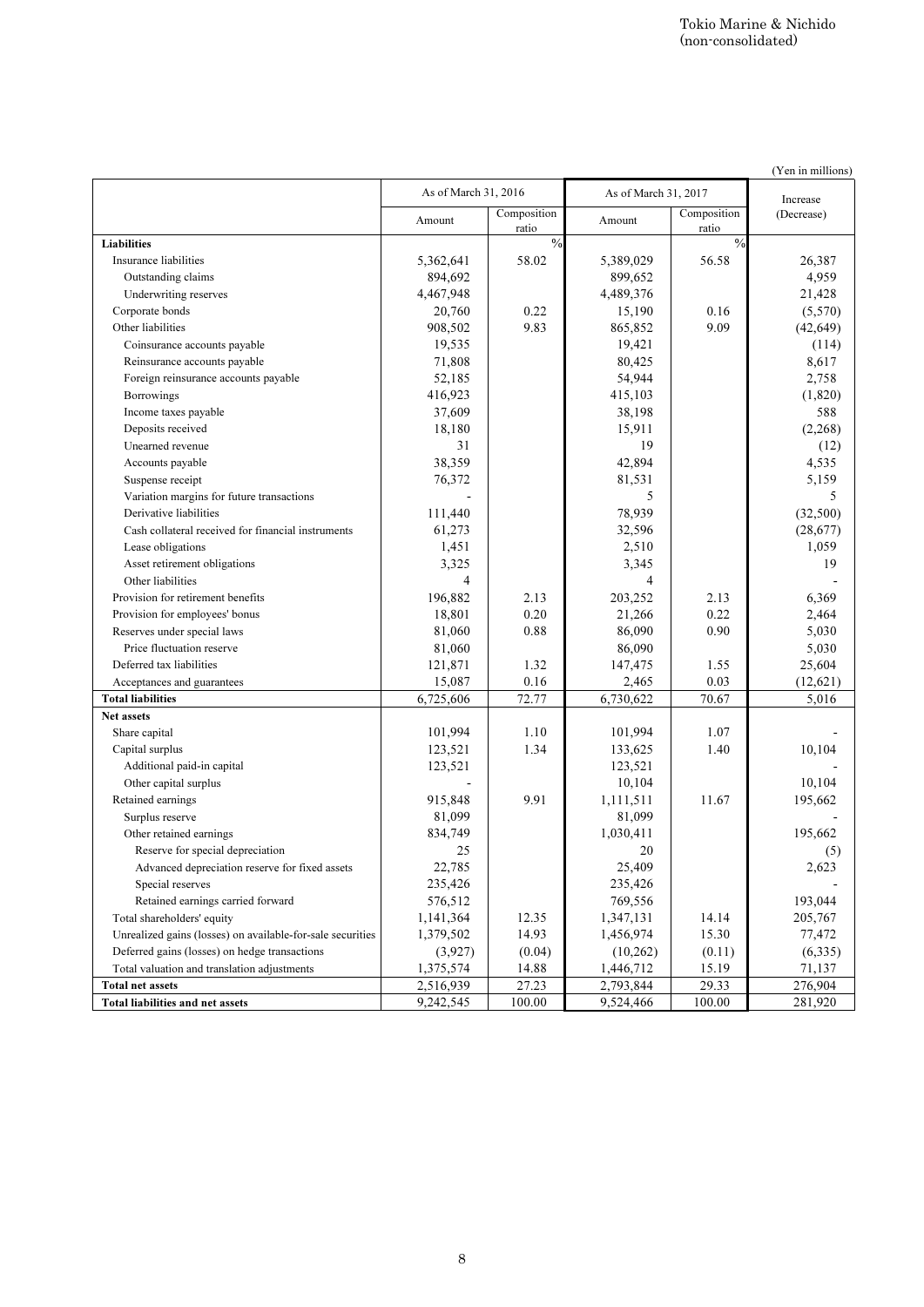### (2) Statement of income

|                                                                 |                                      |                                      | (Yen in millions) |
|-----------------------------------------------------------------|--------------------------------------|--------------------------------------|-------------------|
|                                                                 | Fiscal year 2015                     | Fiscal year 2016                     | Increase          |
|                                                                 | (April 1, 2015 to<br>March 31, 2016) | (April 1, 2016 to<br>March 31, 2017) | (Decrease)        |
| <b>Ordinary</b> income                                          | 2,710,882                            | 2,522,932                            | (187,950)         |
| <b>Underwriting income</b>                                      | 2,301,050                            | 2,274,098                            | (26,951)          |
| Net premiums written                                            | 2,128,312                            | 2,116,121                            | (12, 191)         |
| Deposit premiums from policyholders                             | 122,790                              | 112,442                              | (10, 347)         |
| Investment income on deposit premiums                           | 49,688                               | 45,303                               | (4,384)           |
| Other underwriting income                                       | 259                                  | 230                                  | (28)              |
| <b>Investment</b> income                                        | 389,318                              | 234,494                              | (154, 823)        |
| Interest and dividends                                          | 278,965                              | 177,832                              | (101, 132)        |
| Gains on money trusts                                           | 345                                  | 957                                  | 612               |
| Gains on sales of securities                                    | 124,535                              | 97,753                               | (26, 782)         |
| Gains on redemption of securities                               | 182                                  | 242                                  | 60                |
| Gains on derivatives                                            | 31,580                               | 1,406                                | (30, 173)         |
| Foreign exchange gains                                          | 1,576                                | 804                                  | (771)             |
| Other investment income                                         | 1,822                                | 800                                  | (1,021)           |
| Transfer of investment income on deposit premiums               | (49,688)                             | (45,303)                             | 4,384             |
| Other ordinary income                                           | 20,513                               | 14,338                               | (6,174)           |
| <b>Ordinary expenses</b>                                        | 2,333,623                            | 2,210,495                            | (123, 128)        |
| <b>Underwriting expenses</b>                                    | 2,012,121                            | 1,883,839                            | (128, 281)        |
| Net claims paid                                                 | 1,175,089                            | 1,179,147                            | 4,057             |
| Loss adjustment expenses                                        | 102,080                              | 105,711                              | 3,631             |
| Agency commissions and brokerage                                | 378,262                              | 376,322                              | (1,940)           |
| Maturity refunds to policyholders                               | 211,953                              | 192,759                              | (19, 194)         |
| Dividends to policyholders                                      | 136                                  | 59                                   | (77)              |
| Provision for outstanding claims                                | 27,460                               | 4,959                                | (22,500)          |
| Provision for underwriting reserves                             | 112,583                              | 21,428                               | (91, 155)         |
| Foreign exchange losses                                         | 3,970                                | 2,936                                | (1,034)           |
| Other underwriting expenses                                     | 582                                  | 513                                  | (68)              |
| <b>Investment expenses</b>                                      | 17,848                               | 16,850                               | (997)             |
| Losses on money trusts                                          |                                      | 2,654                                | 2,654             |
| Losses on sales of securities                                   | 7,841                                | 8,648                                | 806               |
| Impairment losses on securities                                 | 1,319                                | 925                                  | (393)             |
| Losses on redemption of securities                              | 542                                  | 1,039                                | 496               |
| Other investment expenses                                       | 8,145                                | 3,582                                | (4, 563)          |
| Operating and general administrative expenses                   | 298,967                              | 303,423                              | 4,456             |
| Other ordinary expenses                                         | 4,686                                | 6,382                                | 1,695             |
| Interest expenses                                               | 2,755                                | 5,816                                | 3,061             |
| Losses on bad debts                                             | 5                                    |                                      | (3)               |
| Other ordinary expenses                                         | 1,925                                | 563                                  | (1,361)           |
| <b>Ordinary profit</b>                                          | 377,258                              | 312,436                              | (64, 822)         |
| <b>Extraordinary gains</b><br>Gains on disposal of fixed assets | 259                                  | 9,267                                | 9,007             |
| Gains on liquidation of subsidiaries and affiliates             | 100<br>159                           | 7,771<br>1,496                       | 7,671             |
| <b>Extraordinary losses</b>                                     | 12,555                               | 7,241                                | 1,336<br>(5,313)  |
| Losses on disposal of fixed assets                              | 825                                  | 1,585                                | 759               |
| Impairment losses on fixed assets                               | 1,799                                | 625                                  | (1,174)           |
| Provision for reserves under special laws                       | 4,925                                | 5,030                                | 104               |
| Provision for price fluctuation reserve                         | 4,925                                | 5,030                                | 104               |
| Losses on liquidation of subsidiaries and affiliates            |                                      | $\bf{0}$                             | $\boldsymbol{0}$  |
| Impairment losses on investment in subsidiaries                 |                                      |                                      |                   |
| and affiliates                                                  | 5,004                                |                                      | (5,004)           |
| Income before income taxes                                      | 364,963                              | 314,462                              | (50, 501)         |
| Income taxes - current                                          | 57,309                               | 66,887                               | 9,578             |
| <b>Income taxes - deferred</b>                                  | 6,044                                | (1,057)                              | (7,102)           |
| <b>Total income taxes</b>                                       | 63,353                               | 65,829                               | 2,476             |
| Net income                                                      | 301,610                              | 248,632                              | (52, 977)         |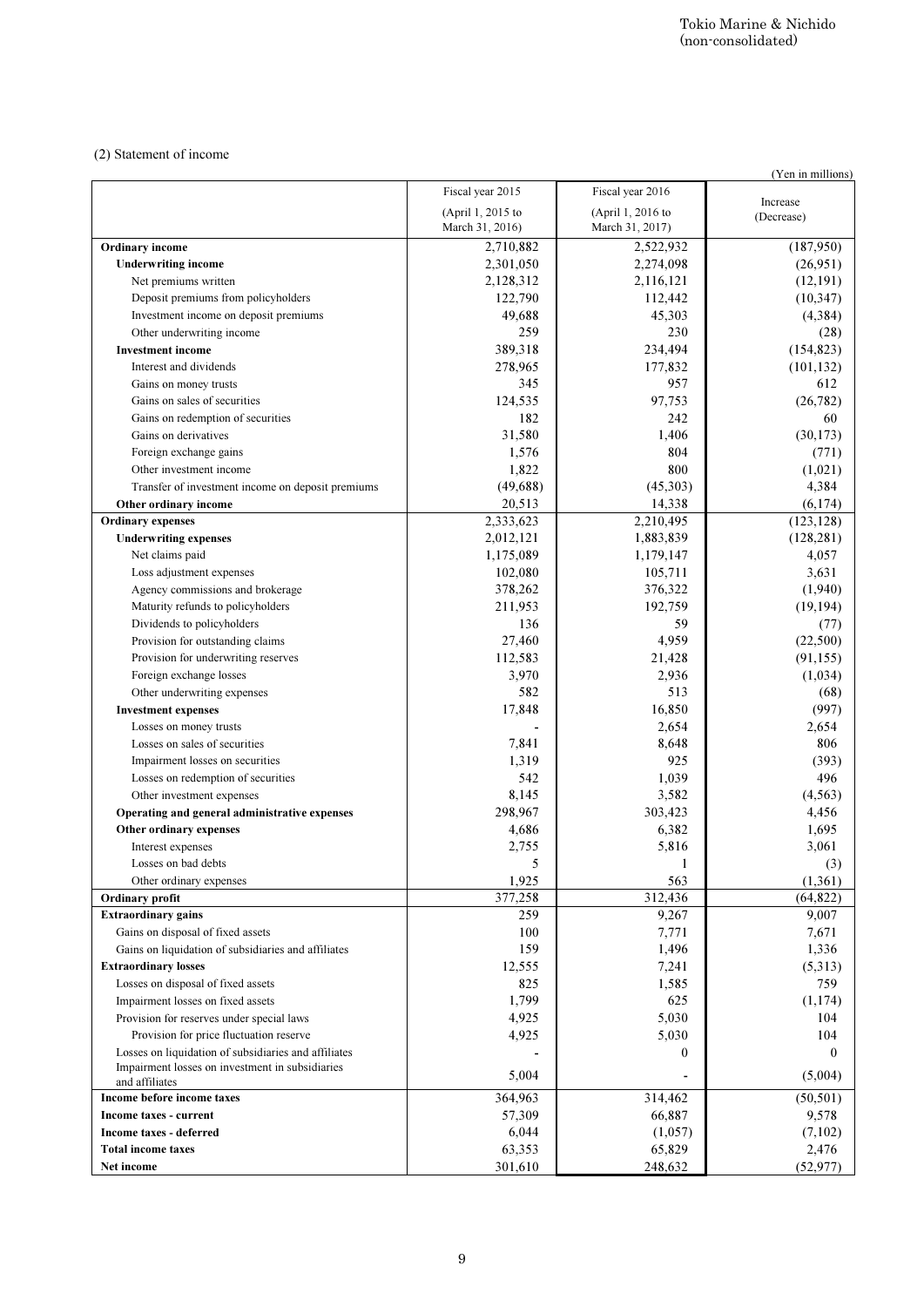# (3) Underwriting

|                                                                       |                      |                                   |                |                      | Tokio Marine & Nichido<br>(non-consolidated) |                       |
|-----------------------------------------------------------------------|----------------------|-----------------------------------|----------------|----------------------|----------------------------------------------|-----------------------|
|                                                                       |                      |                                   |                |                      |                                              |                       |
|                                                                       |                      |                                   |                |                      |                                              |                       |
| (3) Underwriting                                                      |                      |                                   |                |                      |                                              |                       |
| Direct premiums written excluding deposit premiums from policyholders |                      |                                   |                |                      |                                              | (Yen in millions)     |
|                                                                       |                      | Fiscal year 2015                  |                |                      | Fiscal year 2016                             |                       |
|                                                                       |                      | (April 1, 2015 to March 31, 2016) |                |                      | (April 1, 2016 to March 31, 2017)            |                       |
|                                                                       | Amount               | Composition ratio                 | Rate of change | Amount               | Composition ratio                            | Rate of change        |
|                                                                       |                      | $\%$                              | $\frac{0}{0}$  |                      | $\frac{0}{0}$                                | $\frac{0}{0}$         |
| Fire and allied lines                                                 | 365,096              | 15.9                              | 8.1            | 342,421              | 14.7                                         | (6.2)                 |
| Hull and cargo                                                        | 71,450               | 3.1                               | (2.0)          | 62,678               | 2.7                                          | (12.3)                |
| Personal accident                                                     | 180,677              | 7.9                               | 3.8            | 177,890              | 7.7                                          | (1.5)                 |
| Voluntary automobile                                                  | 1,034,317            | 45.0                              | 4.0            | 1,054,701            | 45.4                                         | 2.0                   |
| Compulsory automobile liability                                       | 269,458              | 11.7                              | 0.3            | 280,750              | 12.1                                         | 4.2                   |
| Others                                                                | 376,970              | 16.4                              | 9.3            | 403,756              | 17.4                                         | 7.1                   |
| Total                                                                 | 2,297,972            | 100.0                             | 4.8            | 2,322,198            | 100.0                                        | 1.1                   |
| Deposit premiums from policyholders                                   | 122,790              | ٠                                 | 10.3           | 112,442              |                                              | (8.4)                 |
|                                                                       |                      |                                   |                |                      |                                              |                       |
| Net premiums written                                                  |                      |                                   |                |                      |                                              |                       |
|                                                                       |                      | Fiscal year 2015                  |                |                      | Fiscal year 2016                             | (Yen in millions)     |
|                                                                       |                      | (April 1, 2015 to March 31, 2016) |                |                      | (April 1, 2016 to March 31, 2017)            |                       |
|                                                                       | Amount               | Composition ratio                 | Rate of change | Amount               | Composition ratio                            | Rate of change        |
|                                                                       |                      |                                   |                |                      |                                              |                       |
| Fire and allied lines                                                 |                      | $\frac{0}{0}$                     | $\%$           |                      | $\frac{0}{0}$                                | $\frac{0}{2}$         |
|                                                                       | 303,483              | 14.3<br>3.1                       | 11.9<br>0.1    | 272,294              | 12.9<br>2.8                                  | (10.3)                |
| Hull and cargo<br>Personal accident                                   | 66,215               | 8.2                               | 3.6            | 58,978               | 8.1                                          | (10.9)                |
| Voluntary automobile                                                  | 175,293<br>1,030,737 | 48.4                              | 4.1            | 172,203<br>1,051,339 | 49.7                                         | (1.8)<br>2.0          |
| Compulsory automobile liability                                       | 282,644              | 13.3                              | 2.2            | 282,700              | 13.4                                         | 0.0                   |
| Others                                                                | 269,937              | 12.7                              | 2.5            | 278,605              | 13.2                                         | 3.2                   |
| Total                                                                 | 2,128,312            | 100.0                             | 4.5            | 2,116,121            | 100.0                                        | (0.6)                 |
|                                                                       |                      |                                   |                |                      |                                              |                       |
| Net claims paid                                                       |                      |                                   |                |                      |                                              |                       |
|                                                                       |                      |                                   |                |                      |                                              | (Yen in millions)     |
|                                                                       |                      | Fiscal year 2015                  |                |                      | Fiscal year 2016                             |                       |
|                                                                       |                      |                                   |                |                      |                                              |                       |
|                                                                       |                      | (April 1, 2015 to March 31, 2016) |                |                      | (April 1, 2016 to March 31, 2017)            |                       |
|                                                                       | Amount               | Rate of change                    | Loss ratio     | Amount               | Rate of change                               | Loss ratio            |
|                                                                       |                      | $\frac{0}{2}$                     | $\frac{0}{0}$  |                      | $\frac{0}{0}$                                |                       |
| Fire and allied lines                                                 | 155,258              | 2.9                               | 52.9           | 138,582              | (10.7)                                       | 53.0                  |
| Hull and cargo                                                        | 37,088               | 7.6                               | 60.0           | 36,231               | (2.3)                                        | 65.4                  |
| Personal accident                                                     | 81,168               | 0.7                               | 51.1           | 79,215               | (2.4)                                        | 51.3                  |
| Voluntary automobile                                                  | 554,552              | 1.0                               | 59.3           | 557,331              | 0.5                                          | 58.7                  |
| Compulsory automobile liability                                       | 213,192              | (0.6)                             | 82.6           | 210,588              | (1.2)                                        | $\frac{0}{0}$<br>81.6 |
| Others<br>Total                                                       | 133,830<br>1,175,089 | 12.5<br>2.3                       | 52.9<br>60.0   | 157,197<br>1,179,147 | 17.5<br>0.3                                  | 59.6<br>60.7          |

### Net premiums written

| $\cdots$                        |           |                                   |                |           |                                   | (Yen in millions) |
|---------------------------------|-----------|-----------------------------------|----------------|-----------|-----------------------------------|-------------------|
|                                 |           | Fiscal year 2015                  |                |           | Fiscal year 2016                  |                   |
|                                 |           | (April 1, 2015 to March 31, 2016) |                |           | (April 1, 2016 to March 31, 2017) |                   |
|                                 | Amount    | Composition ratio                 | Rate of change | Amount    | Composition ratio                 | Rate of change    |
|                                 |           | $\frac{0}{0}$                     | $\frac{0}{0}$  |           | $\frac{0}{0}$                     | $\%$              |
| Fire and allied lines           | 303,483   | 14.3                              | 11.9           | 272,294   | 12.9                              | (10.3)            |
| Hull and cargo                  | 66,215    | 3.1                               | 0.1            | 58,978    | 2.8                               | (10.9)            |
| Personal accident               | 175,293   | 8.2                               | 3.6            | 172,203   | 8.1                               | (1.8)             |
| Voluntary automobile            | 1,030,737 | 48.4                              | 4.1            | 1,051,339 | 49.7                              | 2.0               |
| Compulsory automobile liability | 282,644   | 13.3                              | 2.2            | 282,700   | 13.4                              | 0.0               |
| Others                          | 269,937   | 12.7                              | 2.5            | 278,605   | 13.2                              | 3.2               |
| Total                           | 2,128,312 | 100.0                             | 4.5            | 2.116.121 | 100.0                             | (0.6)             |

### Net claims paid

|                                 |           |                                   |               |           |                                   | (Yen in millions) |
|---------------------------------|-----------|-----------------------------------|---------------|-----------|-----------------------------------|-------------------|
|                                 |           | Fiscal year 2015                  |               |           | Fiscal year 2016                  |                   |
|                                 |           | (April 1, 2015 to March 31, 2016) |               |           | (April 1, 2016 to March 31, 2017) |                   |
|                                 | Amount    | Rate of change                    | Loss ratio    | Amount    | Rate of change                    | Loss ratio        |
|                                 |           | $\%$                              | $\frac{0}{0}$ |           | $\frac{0}{0}$                     | $\%$              |
| Fire and allied lines           | 155,258   | 2.9                               | 52.9          | 138,582   | (10.7)                            | 53.0              |
| Hull and cargo                  | 37,088    | 7.6                               | 60.0          | 36,231    | (2.3)                             | 65.4              |
| Personal accident               | 81,168    | 0.7                               | 51.1          | 79,215    | (2.4)                             | 51.3              |
| Voluntary automobile            | 554,552   | 1.0                               | 59.3          | 557,331   | 0.5                               | 58.7              |
| Compulsory automobile liability | 213,192   | (0.6)                             | 82.6          | 210,588   | (1.2)                             | 81.6              |
| Others                          | 133,830   | 12.5                              | 52.9          | 157,197   | 17.5                              | 59.6              |
| Total                           | 1,175,089 | 2.3                               | 60.0          | 1,179,147 | 0.3                               | 60.7              |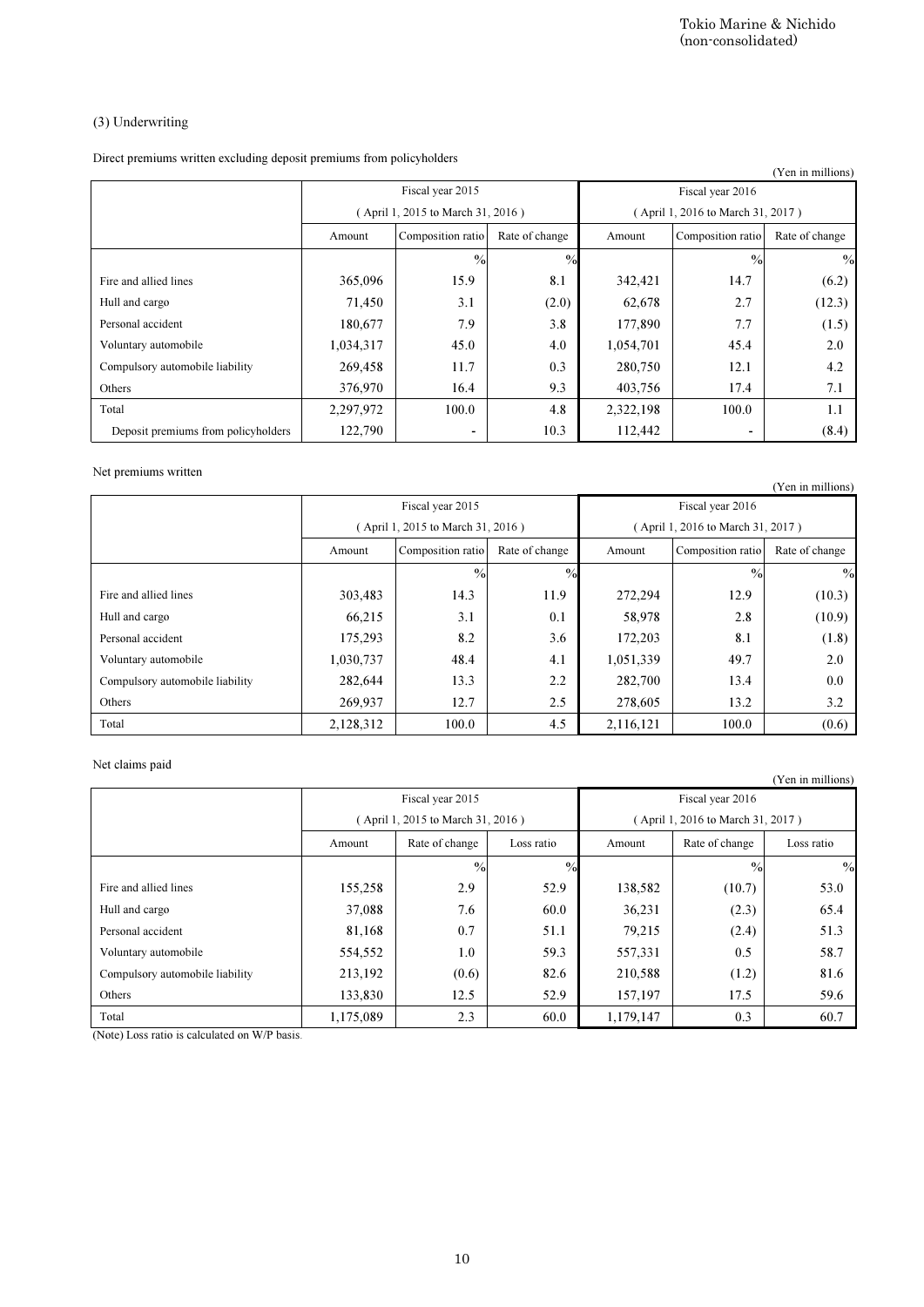## (4) Investment

|        |                                                                                                                                                |                            |                                           |                                   |                                    | Tokio Marine & Nichido<br>(non-consolidated) |                                    |
|--------|------------------------------------------------------------------------------------------------------------------------------------------------|----------------------------|-------------------------------------------|-----------------------------------|------------------------------------|----------------------------------------------|------------------------------------|
|        |                                                                                                                                                |                            |                                           |                                   |                                    |                                              |                                    |
|        | $(4)$ Investment                                                                                                                               |                            |                                           |                                   |                                    |                                              |                                    |
|        | Yield on investments (interest income basis)                                                                                                   |                            |                                           |                                   |                                    |                                              | (Yen in millions)                  |
|        |                                                                                                                                                |                            | Fiscal year 2015                          |                                   |                                    | Fiscal year 2016                             |                                    |
|        |                                                                                                                                                |                            | (April 1, 2015 to March 31, 2016)         |                                   |                                    | (April 1, 2016 to March 31, 2017)            |                                    |
|        |                                                                                                                                                | Interest and<br>dividends  | Average balance                           | Annual yield                      | Interest and<br>dividends          | Average balance                              | Annual yield                       |
|        | Bank deposits                                                                                                                                  | 193                        | 135,258                                   | $0.14\%$                          | 354                                | 255,594                                      | $0.14\%$                           |
|        | Call loans                                                                                                                                     | 237                        | 257,924                                   | 0.09                              | $\boldsymbol{0}$                   | 38,750                                       | 0.00                               |
|        | Receivables under resale<br>agreements                                                                                                         | 329                        | 339,994                                   | 0.10                              | $\boldsymbol{0}$                   | 12,635                                       | 0.00                               |
|        | Receivables under securities<br>borrowing transactions                                                                                         | $\overline{7}$             | 10,873                                    | 0.07                              | 85                                 | 85,412                                       | 0.10                               |
|        | Monetary receivables bought                                                                                                                    | 69                         | 49.577                                    | 0.14                              | 18                                 | 29,126                                       | 0.06                               |
|        | Money trusts                                                                                                                                   | 97                         | 13,410                                    | 0.72                              | 2,524                              | 82,839                                       | 3.05                               |
|        | Securities                                                                                                                                     | 266,410                    | 4,961,755                                 | 5.37                              | 166,640                            | 5,452,424                                    | 3.06                               |
|        | Domestic debt securities                                                                                                                       | 27,618                     | 2,223,381                                 | 1.24                              | 25,636                             | 2,236,434                                    | 1.15                               |
|        | Domestic equity securities                                                                                                                     | 65,452                     | 620,408                                   | 10.55                             | 54,910                             | 596,344                                      | 9.21                               |
|        | Foreign securities                                                                                                                             | 172,177                    | 2,073,661                                 | 8.30                              | 86,088                             | 2,588,255                                    | 3.33                               |
|        | Others                                                                                                                                         | 1,162                      | 44,303                                    | 2.62                              | 5                                  | 31,389                                       | 0.02                               |
| Loans  |                                                                                                                                                | 2,459                      | 356,345                                   | 0.69                              | 1,749                              | 623,884                                      | 0.28                               |
|        | Land and buildings                                                                                                                             | 8,585                      | 188,367                                   | 4.56                              | 8,430                              | 187,823                                      | 4.49                               |
| Total  |                                                                                                                                                | 278,389                    | 6,313,507                                 | 4.41                              | 179,804                            | 6,768,491                                    | 2.66                               |
|        | (Reference)                                                                                                                                    |                            | Fiscal year 2015                          |                                   |                                    | Fiscal year 2016                             | (Yen in millions)                  |
|        |                                                                                                                                                | Net investment             | (April 1, 2015 to March 31, 2016)         |                                   | Net investment                     | (April 1, 2016 to March 31, 2017)            |                                    |
|        |                                                                                                                                                | income                     | Average balance                           | Annual yield                      | income                             | Average balance                              | Annual yield                       |
|        | Investment yield (accrual basis)                                                                                                               | 421,158                    | 6,313,507                                 | $6.67\%$                          | 262,947                            | 6,768,491                                    | 3.88 %                             |
|        | Investment yield (fair value basis)                                                                                                            | (33, 534)                  | 8,700,906                                 | (0.39)                            | 360,747                            | 8,674,983                                    | 4.16                               |
|        | Gains (losses) on sales of securities, impairment losses on securities                                                                         |                            |                                           |                                   |                                    |                                              | (Yen in millions)                  |
|        |                                                                                                                                                |                            | Fiscal year 2015                          | Fiscal year 2016                  |                                    |                                              | Increase                           |
|        |                                                                                                                                                |                            | (April 1, 2015 to March 31, 2016)         | (April 1, 2016 to March 31, 2017) |                                    | (Decrease)                                   |                                    |
|        |                                                                                                                                                | Gains (losses)<br>on sales | <b>Impairment</b> losses<br>on securities | Gains (losses)<br>on sales        | Impairment losses<br>on securities | Gains (losses)<br>on sales                   | Impairment losses<br>on securities |
|        | Domestic debt securities                                                                                                                       | 8.709                      |                                           | 6,172                             |                                    | (2,537)                                      |                                    |
|        | Domestic equity securities                                                                                                                     | 79,746                     | 1,306                                     | 87,553                            | 820                                | 7,806                                        | (485)                              |
|        | Foreign securities                                                                                                                             | 30.354                     | 12                                        | (4,693)                           | 104                                | (35, 048)                                    | 92                                 |
| Others |                                                                                                                                                | (2,115)                    |                                           | 73                                | $\boldsymbol{0}$                   | 2,189                                        | $\boldsymbol{0}$                   |
| Total  |                                                                                                                                                | 116,694                    | 1,319                                     | 89,105                            | 925                                | (27, 589)                                    | (393)                              |
|        | Available-for-sale securities                                                                                                                  |                            |                                           |                                   |                                    |                                              |                                    |
|        |                                                                                                                                                |                            | As of March 31, 2016                      |                                   |                                    | As of March 31, 2017                         | (Yen in millions)                  |
|        |                                                                                                                                                |                            | Fair value shown                          |                                   |                                    | Fair value shown                             |                                    |
|        |                                                                                                                                                | Cost                       | on balance sheet                          | Difference                        | Cost                               | on balance sheet                             | Difference                         |
|        | Domestic debt securities                                                                                                                       | 2,087,350                  | 2,275,931                                 | 188,580                           | 2,107,218                          | 2,237,478                                    | 130,259                            |
|        | Domestic equity securities                                                                                                                     | 573,531                    | 2,225,501                                 | 1,651,970                         | 545,226                            | 2,368,289                                    | 1,823,062                          |
|        | Foreign securities                                                                                                                             | 495,744                    | 548,163                                   | 52,418                            | 503,375                            | 549,996                                      | 46,621                             |
| Others |                                                                                                                                                | 73,102                     | 73,632                                    | 529<br>1,893,499                  | 79,347                             | 79,247                                       | (99)<br>1,999,845                  |
| Total  | (Note) The table above shows Available-for-sale securities with fair value, which includes Monetary receivables bought, etc. on balance sheet. | 3,229,729                  | 5,123,229                                 |                                   | 3,235,167                          | 5,235,012                                    |                                    |
|        |                                                                                                                                                |                            |                                           |                                   |                                    |                                              |                                    |
|        |                                                                                                                                                |                            | 11                                        |                                   |                                    |                                              |                                    |

### (Reference)

| 11010101007                         |                          |                                   |              |                          |                                   | (Yen in millions) |
|-------------------------------------|--------------------------|-----------------------------------|--------------|--------------------------|-----------------------------------|-------------------|
|                                     |                          | Fiscal year 2015                  |              |                          | Fiscal year 2016                  |                   |
|                                     |                          | (April 1, 2015 to March 31, 2016) |              |                          | (April 1, 2016 to March 31, 2017) |                   |
|                                     | Net investment<br>income | Average balance                   | Annual yield | Net investment<br>income | Average balance                   | Annual yield      |
| Investment yield (accrual basis)    | 421,158                  | 6,313,507                         | 6.67 $%$     | 262,947                  | 6,768,491                         | 3.88 %            |
| Investment yield (fair value basis) | (33, 534)                | 8,700,906                         | (0.39)       | 360,747                  | 8,674,983                         | 4.16              |

| <u>omin (robbes) on bares or beemings, impairment robbes on beemings</u> |                                   |                                    |                                   |                                    |                            | (Yen in millions)                         |
|--------------------------------------------------------------------------|-----------------------------------|------------------------------------|-----------------------------------|------------------------------------|----------------------------|-------------------------------------------|
|                                                                          |                                   | Fiscal year 2015                   |                                   | Fiscal year 2016                   |                            | Increase                                  |
|                                                                          | (April 1, 2015 to March 31, 2016) |                                    | (April 1, 2016 to March 31, 2017) |                                    |                            | (Decrease)                                |
|                                                                          | Gains (losses)<br>on sales        | Impairment losses<br>on securities | Gains (losses)<br>on sales        | Impairment losses<br>on securities | Gains (losses)<br>on sales | <b>Impairment</b> losses<br>on securities |
| Domestic debt securities                                                 | 8.709                             |                                    | 6,172                             |                                    | (2,537)                    |                                           |
| Domestic equity securities                                               | 79.746                            | 1.306                              | 87,553                            | 820                                | 7.806                      | (485)                                     |
| Foreign securities                                                       | 30,354                            | 12                                 | (4,693)                           | 104                                | (35, 048)                  | 92                                        |
| Others                                                                   | (2,115)                           |                                    | 73                                |                                    | 2.189                      |                                           |
| Total                                                                    | 116,694                           | 1.319                              | 89.105                            | 925                                | (27, 589)                  | (393)                                     |

#### Available-for-sale securities

| Trandone for sale securities |           |                                      |            |                      |                                      | (Yen in millions) |
|------------------------------|-----------|--------------------------------------|------------|----------------------|--------------------------------------|-------------------|
|                              |           | As of March 31, 2016                 |            | As of March 31, 2017 |                                      |                   |
|                              | Cost      | Fair value shown<br>on balance sheet | Difference | Cost                 | Fair value shown<br>on balance sheet | Difference        |
| Domestic debt securities     | 2,087,350 | 2,275,931                            | 188.580    | 2,107,218            | 2,237,478                            | 130.259           |
| Domestic equity securities   | 573.531   | 2.225.501                            | 1,651,970  | 545,226              | 2,368,289                            | 1,823,062         |
| Foreign securities           | 495.744   | 548,163                              | 52.418     | 503,375              | 549,996                              | 46,621            |
| Others                       | 73.102    | 73,632                               | 529        | 79.347               | 79.247                               | (99)              |
| Total                        | 3,229,729 | 5.123.229                            | 1,893,499  | 3,235,167            | 5.235,012                            | 1,999,845         |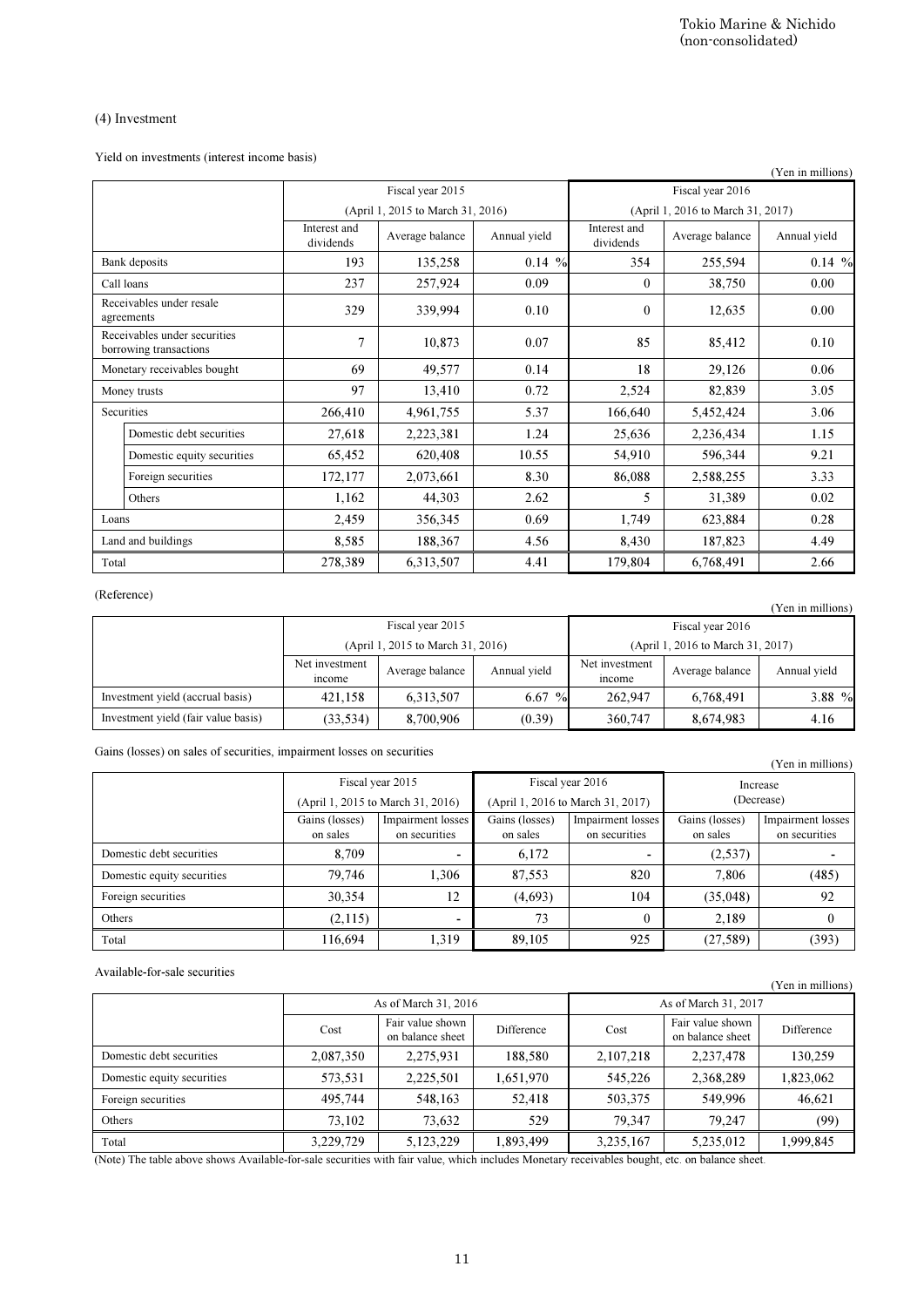|                                                                                                                                                  |                      | Tokio Marine & Nichido<br>(non-consolidated) |
|--------------------------------------------------------------------------------------------------------------------------------------------------|----------------------|----------------------------------------------|
|                                                                                                                                                  |                      |                                              |
| (5) Solvency margin ratio (non-consolidated)                                                                                                     |                      | (Yen in millions)                            |
|                                                                                                                                                  | As of March 31, 2016 | As of March 31, 2017                         |
| (A) Total amount of solvency margin                                                                                                              | 4,493,086            | 4,898,941                                    |
| Shareholders' equity less adjusting items                                                                                                        | 1,139,177            | 1,331,170                                    |
| Price fluctuation reserve                                                                                                                        | 81,060               | 86,090                                       |
| Contingency reserve                                                                                                                              | 2,956                | 3,178                                        |
| Catastrophe loss reserve                                                                                                                         | 1,051,399            | 1,084,279                                    |
| General allowance for doubtful accounts                                                                                                          | 321                  | 263                                          |
| Unrealized gains (losses) on available-for-sale securities and deferred gains (losses)<br>on hedge transactions (prior to tax effect deductions) | 1,715,688            | 1,811,890                                    |
| Unrealized gains (losses) on land                                                                                                                | 181,477              | 190,461                                      |
| Excess of policyholders' contract deposits                                                                                                       |                      |                                              |
| Subordinated debt, etc.                                                                                                                          |                      | $\overline{\phantom{a}}$                     |
| Amounts within "Excess of policyholders' contract deposits" and<br>"Subordinated debt, etc." not calculated into the margin                      |                      |                                              |
| Deductions                                                                                                                                       | 10,089               | 10,014                                       |
| Others                                                                                                                                           | 331,094              | 401,622                                      |
| $\sqrt{(R_1+R_2)^2+(R_3+R_4)^2}+R_5+R_6$<br>(B) Total amount of risks                                                                            | 1,204,068            | 1,138,044                                    |
| General insurance risk<br>(R <sub>1</sub> )                                                                                                      | 169,165              | 173,456                                      |
| (R <sub>2</sub> )<br>Third sector insurance risk                                                                                                 | $\blacksquare$       |                                              |
| Assumed interest rate risk<br>$(R_3)$                                                                                                            | 24,447               | 23,020                                       |
| Asset management risk<br>(R <sub>4</sub> )                                                                                                       | 880,811              | 915,169                                      |
| Business administration risk<br>$(R_5)$                                                                                                          | 26,618               | 25,403                                       |
| Catastrophe risk<br>(R <sub>6</sub> )                                                                                                            | 256,519              | 158,550                                      |
| (C) Solvency margin ratio<br>$[(A) / {(B) \times 1/2}] \times 100$                                                                               | 746.3%               | 860.9%                                       |
|                                                                                                                                                  |                      |                                              |
| $12\,$                                                                                                                                           |                      |                                              |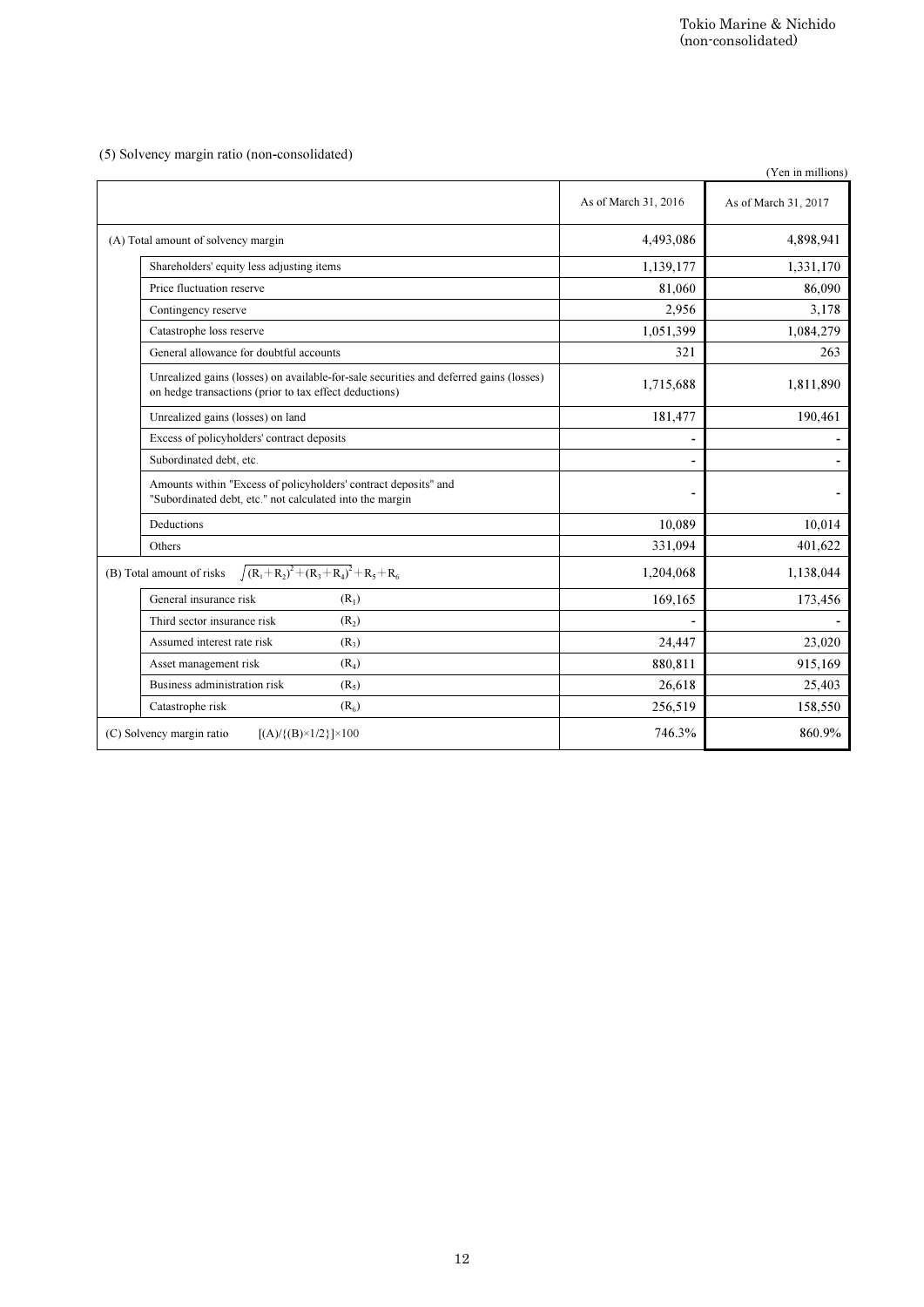# 2. Nisshin Fire & Marine Insurance Co., Ltd. (non-consolidated)

|  |  |  | (1) Balance sheet |
|--|--|--|-------------------|
|--|--|--|-------------------|

| As of March 31, 2016<br>Amount<br>29,586<br>13<br>29,572<br>324,135<br>135,871<br>13,525<br>97,968<br>46,591<br>26,577<br>3,600<br>317 | Composition<br>ratio<br>$\frac{0}{0}$<br>7.02<br>76.87                                                                | As of March 31, 2017<br>Amount<br>39,852<br>5<br>39,846<br>310,291<br>128,698<br>8,694<br>95,355<br>51,060<br>23,110 | Composition<br>ratio<br>$\frac{0}{0}$<br>9.54<br>74.25                                        | Increase<br>(Decrease)<br>10,266<br>(8)<br>10,274<br>(13, 844)<br>(7, 173)<br>(4, 831)<br>(2,613) |
|----------------------------------------------------------------------------------------------------------------------------------------|-----------------------------------------------------------------------------------------------------------------------|----------------------------------------------------------------------------------------------------------------------|-----------------------------------------------------------------------------------------------|---------------------------------------------------------------------------------------------------|
|                                                                                                                                        |                                                                                                                       |                                                                                                                      |                                                                                               |                                                                                                   |
|                                                                                                                                        |                                                                                                                       |                                                                                                                      |                                                                                               |                                                                                                   |
|                                                                                                                                        |                                                                                                                       |                                                                                                                      |                                                                                               |                                                                                                   |
|                                                                                                                                        |                                                                                                                       |                                                                                                                      |                                                                                               |                                                                                                   |
|                                                                                                                                        |                                                                                                                       |                                                                                                                      |                                                                                               |                                                                                                   |
|                                                                                                                                        |                                                                                                                       |                                                                                                                      |                                                                                               |                                                                                                   |
|                                                                                                                                        |                                                                                                                       |                                                                                                                      |                                                                                               |                                                                                                   |
|                                                                                                                                        |                                                                                                                       |                                                                                                                      |                                                                                               |                                                                                                   |
|                                                                                                                                        |                                                                                                                       |                                                                                                                      |                                                                                               | 4,468                                                                                             |
|                                                                                                                                        |                                                                                                                       |                                                                                                                      |                                                                                               | (3, 466)                                                                                          |
|                                                                                                                                        | 0.08                                                                                                                  | 3,372<br>275                                                                                                         | 0.07                                                                                          | (228)<br>(41)                                                                                     |
| 317                                                                                                                                    |                                                                                                                       | 275                                                                                                                  |                                                                                               | (41)                                                                                              |
| 28,770                                                                                                                                 | 6.82                                                                                                                  | 28,960                                                                                                               | 6.93                                                                                          | 189                                                                                               |
|                                                                                                                                        |                                                                                                                       | 18,791                                                                                                               |                                                                                               |                                                                                                   |
| 9,241                                                                                                                                  |                                                                                                                       | 9,190                                                                                                                |                                                                                               | (50)                                                                                              |
| 4                                                                                                                                      |                                                                                                                       | 1                                                                                                                    |                                                                                               | (2)                                                                                               |
|                                                                                                                                        |                                                                                                                       |                                                                                                                      |                                                                                               | 243                                                                                               |
|                                                                                                                                        |                                                                                                                       |                                                                                                                      |                                                                                               |                                                                                                   |
|                                                                                                                                        |                                                                                                                       |                                                                                                                      |                                                                                               | (877)<br>30                                                                                       |
|                                                                                                                                        |                                                                                                                       |                                                                                                                      |                                                                                               | 224                                                                                               |
| 221                                                                                                                                    |                                                                                                                       | 166                                                                                                                  |                                                                                               | (55)                                                                                              |
| 6,383                                                                                                                                  |                                                                                                                       | 5,838                                                                                                                |                                                                                               | (544)                                                                                             |
| 597                                                                                                                                    |                                                                                                                       | 672                                                                                                                  |                                                                                               | 75                                                                                                |
|                                                                                                                                        |                                                                                                                       |                                                                                                                      |                                                                                               | (278)                                                                                             |
|                                                                                                                                        |                                                                                                                       |                                                                                                                      |                                                                                               | (71)<br>(257)                                                                                     |
|                                                                                                                                        |                                                                                                                       |                                                                                                                      |                                                                                               | (788)                                                                                             |
|                                                                                                                                        |                                                                                                                       |                                                                                                                      |                                                                                               | 413                                                                                               |
| 83                                                                                                                                     |                                                                                                                       | 458                                                                                                                  |                                                                                               | 374                                                                                               |
| 1,543                                                                                                                                  | 0.37                                                                                                                  | 1,569                                                                                                                | 0.38                                                                                          | $25\,$                                                                                            |
|                                                                                                                                        | 2.94                                                                                                                  | 12,902                                                                                                               | 3.09                                                                                          | 504                                                                                               |
|                                                                                                                                        |                                                                                                                       |                                                                                                                      |                                                                                               | 6                                                                                                 |
|                                                                                                                                        |                                                                                                                       |                                                                                                                      |                                                                                               | (3, 771)                                                                                          |
|                                                                                                                                        | 18,791<br>733<br>91<br>24,961<br>19<br>5,789<br>3,578<br>688<br>1,143<br>1,725<br>4,730<br>12,398<br>(115)<br>421,690 | 0.02<br>5.92<br>(0.03)<br>100.00                                                                                     | 976<br>91<br>24,084<br>50<br>6,013<br>3,300<br>617<br>885<br>937<br>5,143<br>(109)<br>417,919 | 0.02<br>5.76<br>(0.03)<br>$100.00\,$                                                              |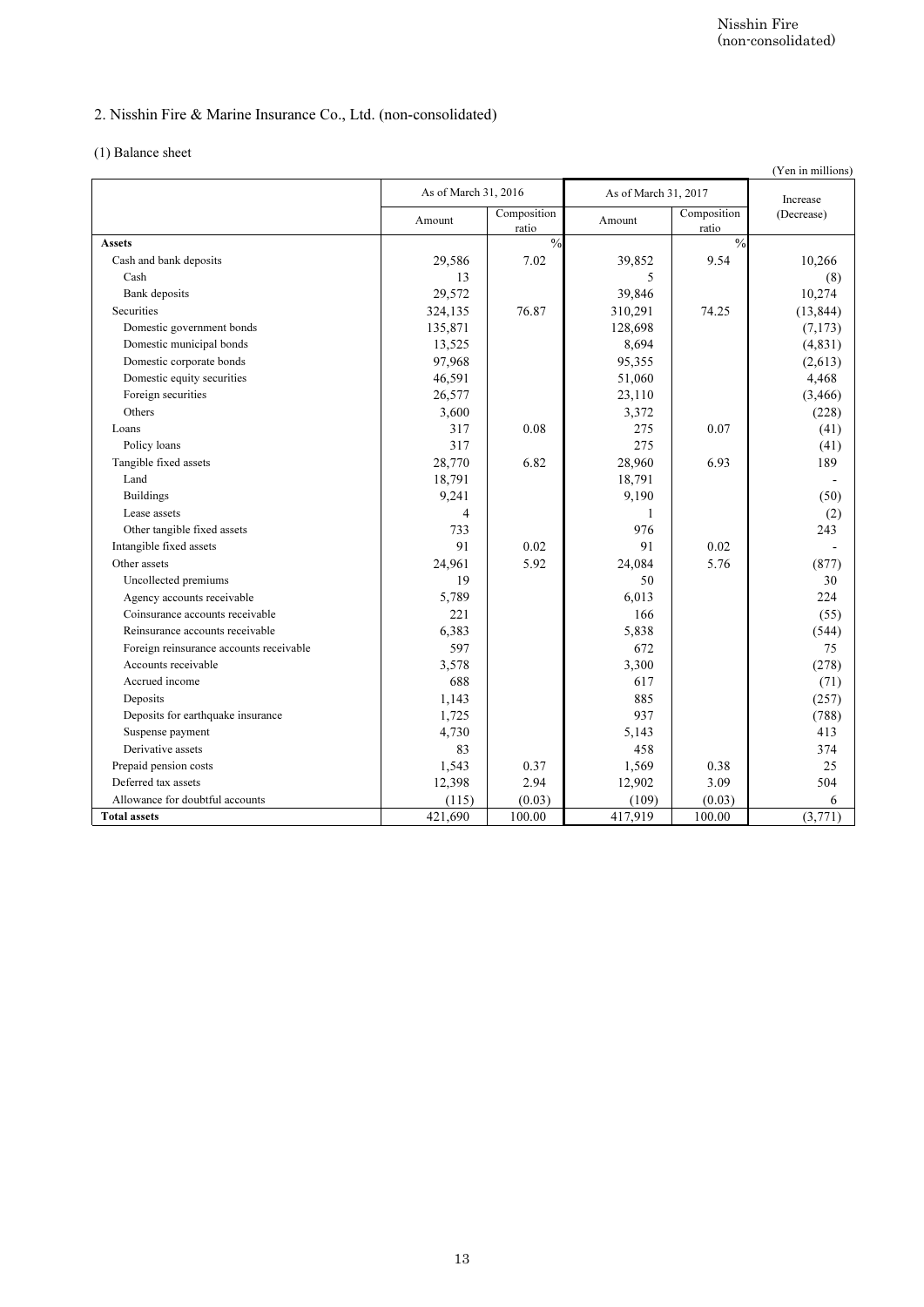|                                                                                          |                   | As of March 31, 2016   |                   | As of March 31, 2017   |                        |
|------------------------------------------------------------------------------------------|-------------------|------------------------|-------------------|------------------------|------------------------|
|                                                                                          | Amount            | Composition            | Amount            | Composition            | Increase<br>(Decrease) |
| <b>Liabilities</b>                                                                       |                   | ratio<br>$\frac{0}{0}$ |                   | ratio<br>$\frac{0}{6}$ |                        |
| Insurance liabilities                                                                    | 295,636           | 70.11                  | 293,812           | 70.30                  | (1,824)                |
| Outstanding claims<br>Underwriting reserves                                              | 47,694<br>247,941 |                        | 48,262<br>245,549 |                        | 568<br>(2, 392)        |
| Other liabilities                                                                        | 16,824            | 3.99                   | 16,497            | 3.95                   | (327)                  |
| Coinsurance accounts payable                                                             | 348               |                        | 332               |                        | (15)                   |
| Reinsurance accounts payable                                                             | 5,792             |                        | 5,503             |                        | (289)                  |
| Foreign reinsurance accounts payable<br>Income taxes payable                             | 224<br>1,606      |                        | 106<br>1,632      |                        | (118)<br>25            |
| Deposits received                                                                        | 239               |                        | 241               |                        | 2                      |
| Unearned revenue                                                                         | 4                 |                        | 7                 |                        | 3                      |
| Accounts payable                                                                         | 1,992             |                        | 1,965             |                        | (26)                   |
| Suspense receipt<br>Derivative liabilities                                               | 6,532             |                        | 6,692             |                        | 159                    |
| Lease obligations                                                                        | 42<br>3           |                        | 1                 |                        | (42)<br>(1)            |
| Asset retirement obligations                                                             | 34                |                        | 11                |                        | (23)                   |
| Other liabilities                                                                        | 2                 |                        | $\overline{2}$    |                        |                        |
| Provision for retirement benefits                                                        | 1,982             | 0.47                   | 2,156             | 0.52                   | 174                    |
| Provision for employees' bonus<br>Reserves under special laws                            | 609<br>1,374      | 0.14<br>0.33           | 540<br>1,104      | 0.13<br>0.26           | (68)<br>(270)          |
| Price fluctuation reserve                                                                | 1,374             |                        | 1,104             |                        | (270)                  |
| <b>Total liabilities</b>                                                                 | 316,427           | 75.04                  | 314,110           | 75.16                  | (2,316)                |
| Net assets                                                                               |                   |                        |                   |                        |                        |
| Share capital<br>Capital surplus                                                         | 20,389<br>15,518  | 4.84<br>3.68           | 20,389<br>15,518  | 4.88<br>3.71           |                        |
| Additional paid-in capital                                                               | 12,620            |                        | 12,620            |                        |                        |
| Other capital surplus                                                                    | 2,898             |                        | 2,898             |                        |                        |
| Retained earnings                                                                        | 33,708            | 7.99                   | 32,077            | 7.68                   | (1,631)                |
| Surplus reserves<br>Other retained earnings                                              | 7,769<br>25,938   |                        | 7,769<br>24,307   |                        | (1,631)                |
| Special reserves                                                                         | 8,840             |                        | 8,840             |                        |                        |
| Advanced depreciation reserve for fixed assets                                           | 1,790             |                        | 1,778             |                        | (12)                   |
| Retained earnings carried forward                                                        | 15,308            |                        | 13,689            |                        | (1,619)                |
| Total shareholders' equity<br>Unrealized gains (losses) on available-for-sale securities | 69,616            | 16.51<br>8.45          | 67,985            | 16.27<br>8.57          | (1,631)<br>176         |
| Total valuation and translation adjustments                                              | 35,646<br>35,646  | 8.45                   | 35,823<br>35,823  | 8.57                   | 176                    |
| <b>Total net assets</b>                                                                  | 105,263           | 24.96                  | 103,808           | 24.84                  | (1, 454)               |
| Total liabilities and net assets                                                         | 421,690           | 100.00                 | 417,919           | 100.00                 | (3,771)                |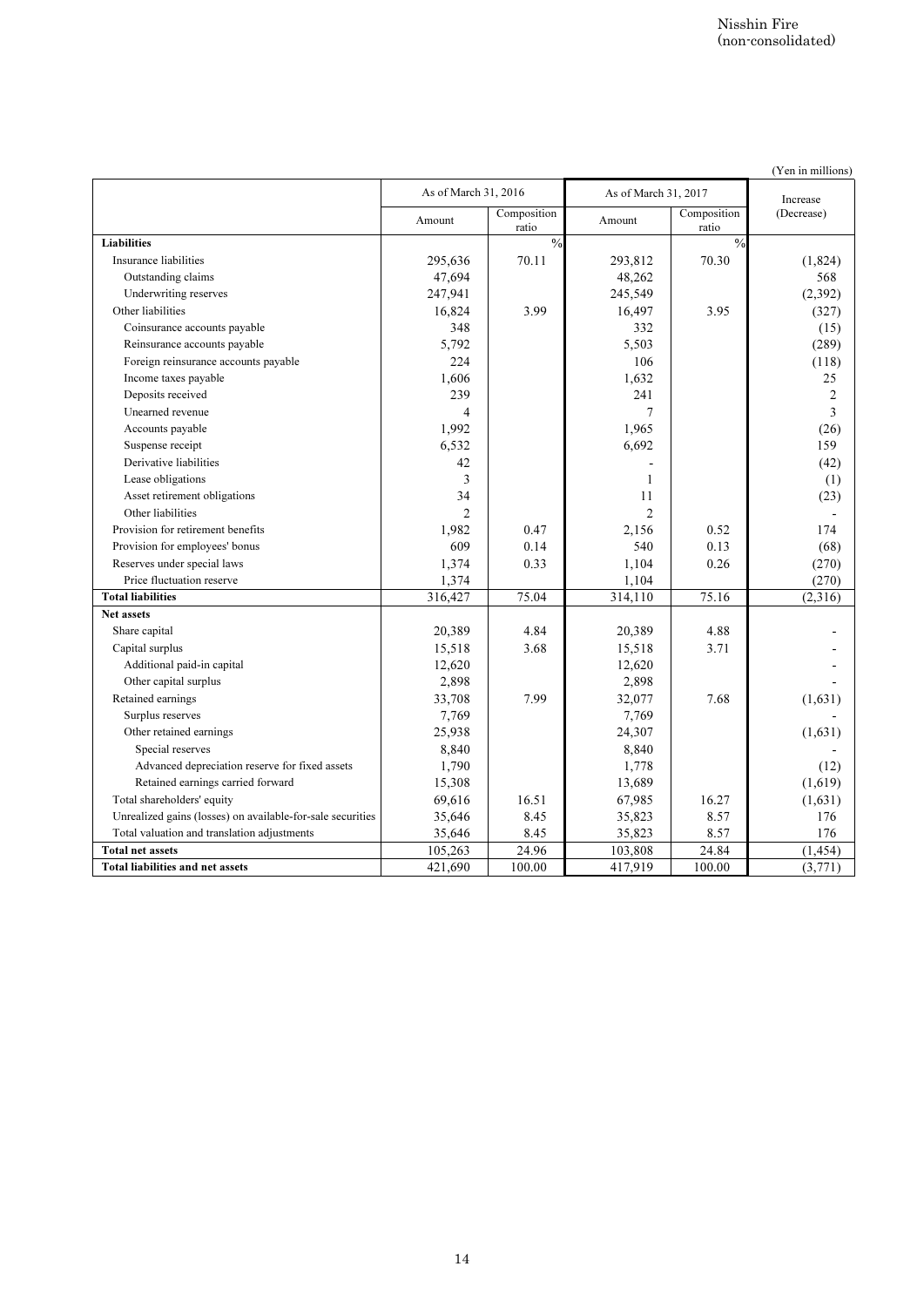#### (2) Statement of income

|                                                                              |                                      |                                      | (Yen in millions) |
|------------------------------------------------------------------------------|--------------------------------------|--------------------------------------|-------------------|
|                                                                              | Fiscal year 2015                     | Fiscal year 2016                     | Increase          |
|                                                                              | (April 1, 2015 to<br>March 31, 2016) | (April 1, 2016 to<br>March 31, 2017) | (Decrease)        |
| Ordinary income                                                              | 152,255                              | 149,163                              | (3,092)           |
| <b>Underwriting income</b>                                                   | 148,811                              | 146,418                              | (2, 393)          |
| Net premiums written                                                         | 138,671                              | 140,118                              | 1,447             |
| Deposit premiums from policyholders<br>Investment income on deposit premiums | 2,302<br>2,115                       | 2,034<br>1,856                       | (267)<br>(258)    |
| Reversal of outstanding claims                                               | 1,256                                |                                      | (1,256)           |
| Reversal of underwriting reserves                                            | 4,437                                | 2,392                                | (2,045)           |
| Other underwriting income                                                    | 29                                   | 14                                   | (14)              |
| <b>Investment</b> income                                                     | 3,141                                | 2,671                                | (470)             |
| Interest and dividends                                                       | 4,787                                | 4,322                                | (464)             |
| Gains on sales of securities<br>Gains on derivatives                         | 363<br>80                            | 195                                  | (168)<br>(80)     |
| Other investment income                                                      | 25                                   | 10                                   | (15)              |
| Transfer of investment income on deposit premiums                            | (2,115)                              | (1, 856)                             | 258               |
| Other ordinary income                                                        | 301                                  | 73                                   | (228)             |
| <b>Ordinary expenses</b>                                                     | 142,539                              | 140,143                              | (2,396)           |
| <b>Underwriting expenses</b>                                                 | 117,938                              | 115,500                              | (2, 438)          |
| Net claims paid                                                              | 75,731                               | 72,937<br>9,786                      | (2,793)           |
| Loss adjustment expenses<br>Agency commissions and brokerage                 | 9,747<br>22,251                      | 23,205                               | 38<br>954         |
| Maturity refunds to policyholders                                            | 10,093                               | 8,809                                | (1,283)           |
| Dividends to policyholders                                                   | 18                                   | 23                                   |                   |
| Provision for outstanding claims                                             |                                      | 568                                  | 568               |
| Foreign exchange losses                                                      | $\overline{4}$                       | 59                                   | 54                |
| Other underwriting expenses                                                  | 92                                   | 111                                  | 19                |
| <b>Investment expenses</b><br>Losses on sales of securities                  | 960<br>191                           | 668<br>281                           | (291)<br>90       |
| Impairment losses on securities                                              | 590                                  | 30                                   | (560)             |
| Losses on redemption of securities                                           | $\mathbf{1}$                         | 36                                   | 34                |
| Losses on derivatives                                                        |                                      | 67                                   | 67                |
| Foreign exchange losses                                                      | 149                                  | 202                                  | 53                |
| Other investment expenses                                                    | 26                                   | 49                                   | 23                |
| Operating and general administrative expenses<br>Other ordinary expenses     | 23,552<br>87                         | 23,488<br>486                        | (64)<br>398       |
| Other ordinary expenses                                                      | 87                                   | 486                                  | 398               |
| Ordinary profit                                                              | 9,715                                | 9,019                                | (695)             |
| <b>Extraordinary gains</b>                                                   | 501                                  | 274                                  | (226)             |
| Gains on disposal of fixed assets                                            | 215                                  | 4                                    | (211)             |
| Reversal of reserves under special laws                                      | 286                                  | 270                                  | (15)              |
| Reversal of price fluctuation reserve                                        | 286                                  | 270                                  | (15)              |
| <b>Extraordinary losses</b><br>Losses on disposal of fixed assets            | 225<br>116                           | 77<br>$77 \,$                        | (147)<br>(38)     |
| Impairment losses on fixed assets                                            | 108                                  |                                      | (108)             |
| Income before income taxes                                                   | 9,991                                | 9,216                                | (775)             |
| Income taxes - current                                                       | 3,194                                | 2,955                                | (239)             |
| Income taxes - deferred                                                      | 649                                  | (318)                                | (968)             |
| <b>Total income taxes</b>                                                    | 3,844<br>6,147                       | 2,636<br>6,579                       | (1,207)<br>432    |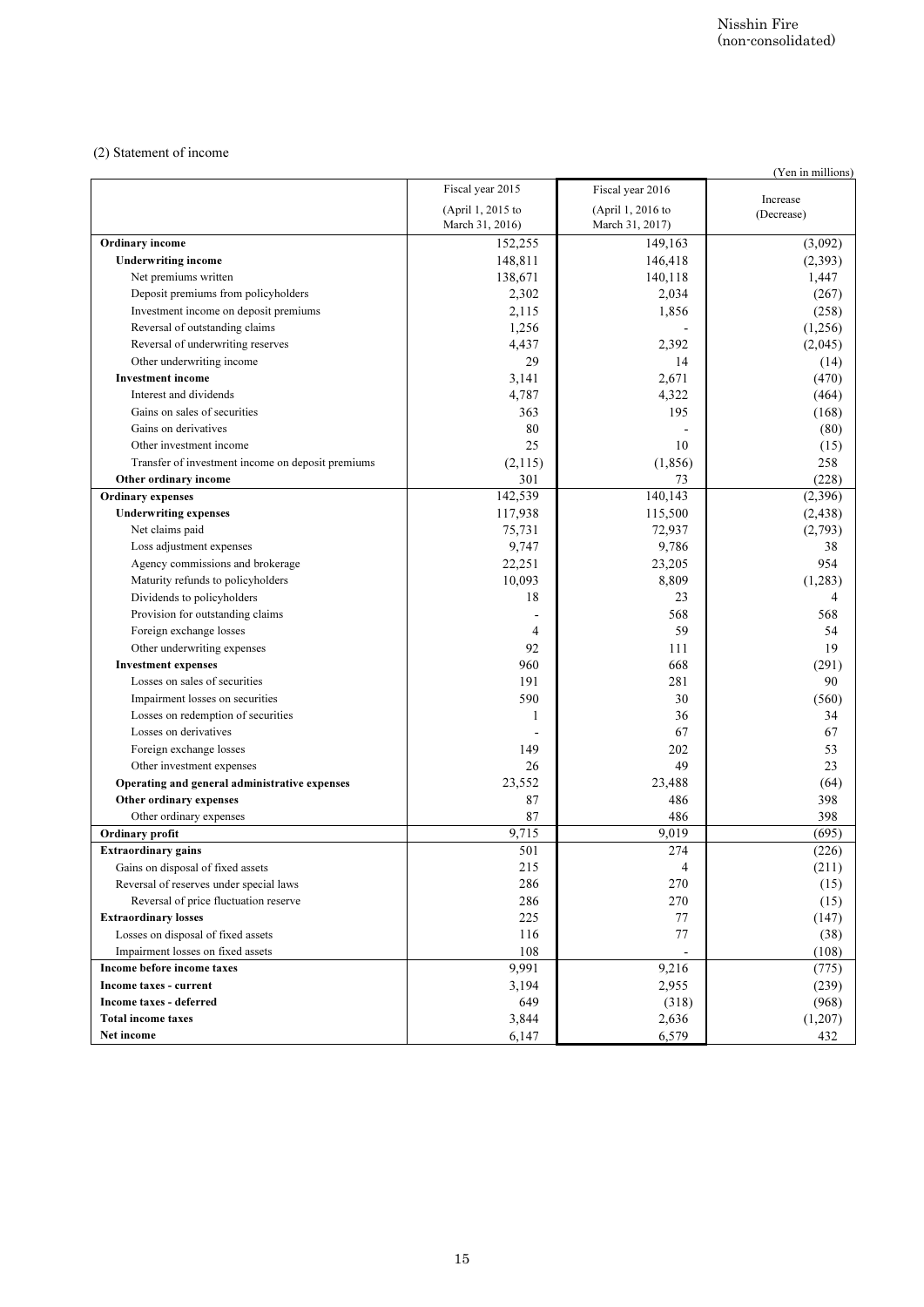# (3) Underwriting

|                          |                          |                                                                       |                                                                                                             | Nisshin Fire             | (non-consolidated)                                                                                          |
|--------------------------|--------------------------|-----------------------------------------------------------------------|-------------------------------------------------------------------------------------------------------------|--------------------------|-------------------------------------------------------------------------------------------------------------|
|                          |                          |                                                                       |                                                                                                             |                          |                                                                                                             |
|                          |                          |                                                                       |                                                                                                             |                          |                                                                                                             |
|                          |                          |                                                                       |                                                                                                             |                          | (Yen in millions)                                                                                           |
|                          | Fiscal year 2015         |                                                                       |                                                                                                             | Fiscal year 2016         |                                                                                                             |
|                          |                          |                                                                       |                                                                                                             |                          |                                                                                                             |
| Amount                   | Composition ratio        | Rate of change                                                        | Amount                                                                                                      | Composition ratio        | Rate of change                                                                                              |
|                          | $\%$                     | $\frac{0}{0}$                                                         |                                                                                                             | $\frac{0}{6}$            | $\frac{0}{0}$                                                                                               |
| 26,031                   | 17.2                     | 1.2                                                                   | 25,252                                                                                                      | 16.9                     | (3.0)                                                                                                       |
| $\overline{\phantom{a}}$ | $\overline{\phantom{a}}$ | $\qquad \qquad \blacksquare$                                          | $\blacksquare$                                                                                              | $\overline{\phantom{a}}$ | $\blacksquare$                                                                                              |
| 9,264                    | 6.1                      | (4.1)                                                                 | 8,836                                                                                                       | 5.9                      | (4.6)                                                                                                       |
| 85,619                   | 56.5                     | 2.4                                                                   | 85,537                                                                                                      | 57.1                     | (0.1)                                                                                                       |
| 21,282                   | 14.0                     | (1.9)                                                                 | 20,295                                                                                                      | 13.6                     | (4.6)                                                                                                       |
| 9,373                    | 6.2                      | 3.5                                                                   | 9,836                                                                                                       | 6.6                      | 4.9                                                                                                         |
| 151,570                  | 100.0                    | 1.2                                                                   | 149,758                                                                                                     | 100.0                    | (1.2)                                                                                                       |
| 2,302                    | $\overline{a}$           | (11.6)                                                                | 2,034                                                                                                       | $\overline{a}$           | (11.6)                                                                                                      |
|                          |                          |                                                                       |                                                                                                             |                          |                                                                                                             |
|                          |                          |                                                                       |                                                                                                             |                          | (Yen in millions)                                                                                           |
|                          | Fiscal year 2015         |                                                                       |                                                                                                             | Fiscal year 2016         |                                                                                                             |
|                          |                          |                                                                       |                                                                                                             |                          |                                                                                                             |
| Amount                   | Composition ratio        | Rate of change                                                        | Amount                                                                                                      | Composition ratio        | Rate of change                                                                                              |
|                          | $\%$                     | $\frac{0}{0}$                                                         |                                                                                                             | $\frac{1}{2}$            | $\%$                                                                                                        |
| 14,524                   | 10.5                     | (0.3)                                                                 | 16,742                                                                                                      | 11.9                     | 15.3                                                                                                        |
| 19                       | 0.0                      | (64.2)                                                                | 4                                                                                                           | 0.0                      | (74.1)                                                                                                      |
| 9,158                    | 6.6                      | (4.1)                                                                 | 8,752                                                                                                       | 6.2                      | (4.4)                                                                                                       |
| 85,417                   | 61.6                     | 2.5                                                                   | 85,367                                                                                                      | 60.9                     | (0.1)                                                                                                       |
| 20,500                   | 14.8                     | 0.6                                                                   | 19,727                                                                                                      | 14.1                     | (3.8)                                                                                                       |
| 9,051                    | 6.5                      | 4.0                                                                   | 9,523                                                                                                       | 6.8                      | 5.2                                                                                                         |
| 138,671                  | 100.0                    | 1.5                                                                   | 140,118                                                                                                     | 100.0                    | 1.0                                                                                                         |
|                          |                          |                                                                       |                                                                                                             |                          |                                                                                                             |
|                          |                          |                                                                       |                                                                                                             |                          | (Yen in millions)                                                                                           |
|                          | Fiscal year 2015         |                                                                       |                                                                                                             | Fiscal year 2016         |                                                                                                             |
|                          |                          |                                                                       |                                                                                                             |                          |                                                                                                             |
| Amount                   | Rate of change           | Loss ratio                                                            | Amount                                                                                                      | Rate of change           | Loss ratio                                                                                                  |
|                          |                          |                                                                       |                                                                                                             |                          |                                                                                                             |
|                          | $\frac{0}{0}$            | $\frac{0}{0}$                                                         |                                                                                                             | $\frac{0}{0}$            |                                                                                                             |
| 10,879                   | (12.6)                   | 79.4                                                                  | 9,074                                                                                                       | (16.6)                   | 57.5                                                                                                        |
| 24                       | (49.8)                   | 125.7                                                                 | 10                                                                                                          | (56.6)                   | 227.4                                                                                                       |
| 4,356                    | (5.4)                    | 51.5                                                                  | 3,767                                                                                                       | (13.5)                   | 46.9                                                                                                        |
| 41,381                   | 0.9                      | 56.5                                                                  | 41,515                                                                                                      | 0.3                      | 56.9                                                                                                        |
| 15,168                   | (1.0)                    | 80.8                                                                  | 14,842                                                                                                      | (2.2)                    | 82.2                                                                                                        |
| 3,920                    | (3.6)                    | 48.2                                                                  | 3,727                                                                                                       | (4.9)                    | $\frac{0}{0}$<br>43.8                                                                                       |
|                          |                          | Direct premiums written excluding deposit premiums from policyholders | (April 1, 2015 to March 31, 2016)<br>(April 1, 2015 to March 31, 2016)<br>(April 1, 2015 to March 31, 2016) |                          | (April 1, 2016 to March 31, 2017)<br>(April 1, 2016 to March 31, 2017)<br>(April 1, 2016 to March 31, 2017) |

### Net premiums written

| $\cdots$                        |                                   |                   |                |                  |                                   | (Yen in millions) |
|---------------------------------|-----------------------------------|-------------------|----------------|------------------|-----------------------------------|-------------------|
|                                 |                                   | Fiscal year 2015  |                | Fiscal year 2016 |                                   |                   |
|                                 | (April 1, 2015 to March 31, 2016) |                   |                |                  | (April 1, 2016 to March 31, 2017) |                   |
|                                 | Amount                            | Composition ratio | Rate of change | Amount           | Composition ratio                 | Rate of change    |
|                                 |                                   | $\frac{0}{0}$     | $\frac{0}{0}$  |                  | $\frac{0}{0}$                     | $\%$              |
| Fire and allied lines           | 14,524                            | 10.5              | (0.3)          | 16,742           | 11.9                              | 15.3              |
| Hull and cargo                  | 19                                | 0.0               | (64.2)         | 4                | 0.0                               | (74.1)            |
| Personal accident               | 9,158                             | 6.6               | (4.1)          | 8,752            | 6.2                               | (4.4)             |
| Voluntary automobile            | 85,417                            | 61.6              | 2.5            | 85,367           | 60.9                              | (0.1)             |
| Compulsory automobile liability | 20,500                            | 14.8              | 0.6            | 19,727           | 14.1                              | (3.8)             |
| Others                          | 9,051                             | 6.5               | 4.0            | 9,523            | 6.8                               | 5.2               |
| Total                           | 138,671                           | 100.0             | 1.5            | 140,118          | 100.0                             | 1.0               |

### Net claims paid

|                                 |                                   |                |               |                  |                                   | (Yen in millions) |
|---------------------------------|-----------------------------------|----------------|---------------|------------------|-----------------------------------|-------------------|
|                                 | Fiscal year 2015                  |                |               | Fiscal year 2016 |                                   |                   |
|                                 | (April 1, 2015 to March 31, 2016) |                |               |                  | (April 1, 2016 to March 31, 2017) |                   |
|                                 | Amount                            | Rate of change | Loss ratio    | Amount           | Rate of change                    | Loss ratio        |
|                                 |                                   | $\%$           | $\frac{0}{0}$ |                  | $\frac{0}{0}$                     | $\frac{0}{2}$     |
| Fire and allied lines           | 10,879                            | (12.6)         | 79.4          | 9,074            | (16.6)                            | 57.5              |
| Hull and cargo                  | 24                                | (49.8)         | 125.7         | 10               | (56.6)                            | 227.4             |
| Personal accident               | 4,356                             | (5.4)          | 51.5          | 3,767            | (13.5)                            | 46.9              |
| Voluntary automobile            | 41,381                            | 0.9            | 56.5          | 41,515           | 0.3                               | 56.9              |
| Compulsory automobile liability | 15,168                            | (1.0)          | 80.8          | 14,842           | (2.2)                             | 82.2              |
| Others                          | 3,920                             | (3.6)          | 48.2          | 3,727            | (4.9)                             | 43.8              |
| Total                           | 75,731                            | (2.3)          | 61.6          | 72,937           | (3.7)                             | 59.0              |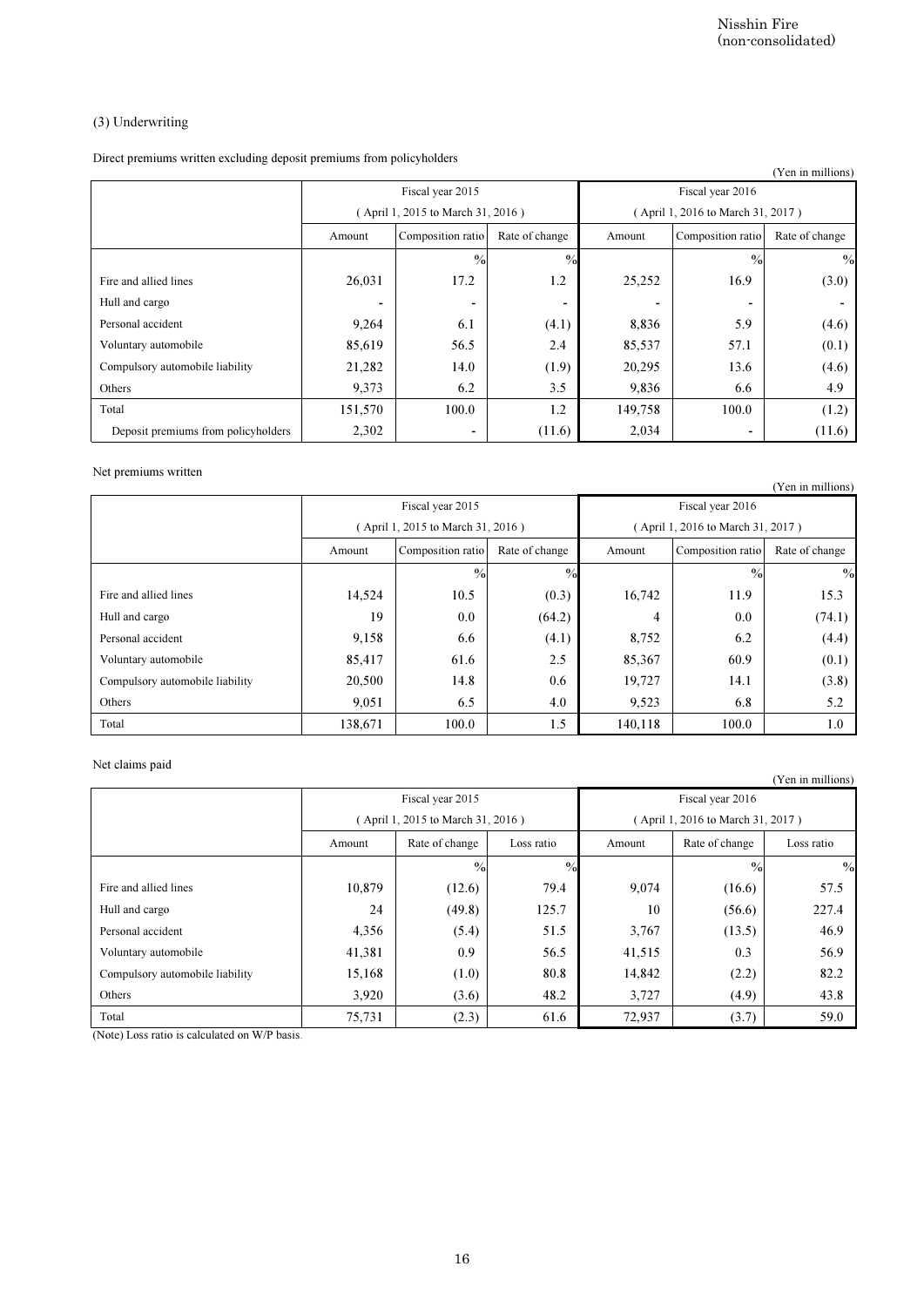## (4) Investment

|                                                                                                                                             |                              |                                      |                            |                                           |                                      | Nisshin Fire<br>(non-consolidated)        |
|---------------------------------------------------------------------------------------------------------------------------------------------|------------------------------|--------------------------------------|----------------------------|-------------------------------------------|--------------------------------------|-------------------------------------------|
| $(4)$ Investment                                                                                                                            |                              |                                      |                            |                                           |                                      |                                           |
| Yield on investments (interest income basis)                                                                                                |                              |                                      |                            |                                           |                                      | (Yen in millions)                         |
|                                                                                                                                             |                              | Fiscal year 2015                     |                            |                                           | Fiscal year 2016                     |                                           |
|                                                                                                                                             |                              | (April 1, 2015 to March 31, 2016)    |                            |                                           | (April 1, 2016 to March 31, 2017)    |                                           |
|                                                                                                                                             | Interest and<br>dividends    | Average balance                      | Annual yield               | Interest and<br>dividends                 | Average balance                      | Annual yield                              |
| Bank deposits                                                                                                                               | $\overline{2}$               | 23,994                               | $0.01\%$                   | $\overline{4}$                            | 31,159                               | $0.02\%$                                  |
| Securities                                                                                                                                  | 4,515                        | 282,477                              | 1.60                       | 4,074                                     | 269,045                              | 1.51                                      |
| Domestic debt securities                                                                                                                    | 2,717                        | 224,462                              | 1.21                       | 2,569                                     | 215,408                              | 1.19                                      |
| Domestic equity securities                                                                                                                  | 827                          | 28,104                               | 2.94                       | 781                                       | 27,524                               | 2.84                                      |
| Foreign securities                                                                                                                          | 909                          | 27,620                               | 3.29                       | 653                                       | 24,233                               | 2.69                                      |
| Others                                                                                                                                      | 61                           | 2,290                                | 2.67                       | 70                                        | 1,879                                | 3.77                                      |
| Loans                                                                                                                                       | 17                           | 619                                  | 2.86                       | 12                                        | 293                                  | 4.30                                      |
| Land and buildings                                                                                                                          | 207                          | 28,795                               | 0.72                       | 223                                       | 28,083                               | 0.80                                      |
| Total                                                                                                                                       | 4,742                        | 335,886                              | 1.41                       | 4,315                                     | 328,582                              | 1.31                                      |
| (Reference)                                                                                                                                 |                              |                                      |                            |                                           |                                      | (Yen in millions)                         |
|                                                                                                                                             |                              | Fiscal year 2015                     |                            |                                           | Fiscal year 2016                     |                                           |
|                                                                                                                                             |                              | (April 1, 2015 to March 31, 2016)    |                            |                                           | (April 1, 2016 to March 31, 2017)    |                                           |
|                                                                                                                                             | Net investment<br>income     | Average balance                      | Annual yield               | Net investment<br>income                  | Average balance                      | Annual yield                              |
| Investment yield (accrual basis)                                                                                                            | 4,296                        | 335,886                              | 1.28 %                     | 3,859                                     | 328,582                              | 1.17 %                                    |
| Investment yield (fair value basis)                                                                                                         | 4,764                        | 383,892                              | 1.24                       | 3,850                                     | 377,055                              | 1.02                                      |
| Gains (losses) on sales of securities, impairment losses on securities                                                                      |                              |                                      |                            |                                           |                                      | (Yen in millions)                         |
|                                                                                                                                             |                              | Fiscal year 2015                     |                            | Fiscal year 2016                          |                                      | Increase                                  |
|                                                                                                                                             |                              | (April 1, 2015 to March 31, 2016)    |                            | (April 1, 2016 to March 31, 2017)         |                                      | (Decrease)                                |
|                                                                                                                                             | Gains (losses)<br>on sales   | Impairment losses<br>on securities   | Gains (losses)<br>on sales | <b>Impairment</b> losses<br>on securities | Gains (losses)<br>on sales           | <b>Impairment</b> losses<br>on securities |
| Domestic debt securities                                                                                                                    | 45                           |                                      | 161                        | $\overline{\phantom{a}}$                  | 115                                  |                                           |
| Domestic equity securities                                                                                                                  | 59                           | 590                                  | 31                         | 30                                        | (28)                                 | (560)                                     |
| Foreign securities                                                                                                                          | 67                           |                                      | (278)                      | $\overline{\phantom{a}}$                  | (346)                                | $\overline{\phantom{a}}$                  |
| Others                                                                                                                                      | $\qquad \qquad \blacksquare$ |                                      |                            | ۰                                         |                                      |                                           |
| Total                                                                                                                                       | 172                          | 590                                  | (86)                       | 30                                        | (258)                                | (560)                                     |
| Available-for-sale securities                                                                                                               |                              |                                      |                            |                                           |                                      | (Yen in millions)                         |
|                                                                                                                                             |                              | As of March 31, 2016                 |                            |                                           | As of March 31, 2017                 |                                           |
|                                                                                                                                             | Cost                         | Fair value shown<br>on balance sheet | Difference                 | Cost                                      | Fair value shown<br>on balance sheet | Difference                                |
| Domestic debt securities                                                                                                                    | 222,010                      | 246,153                              | 24,142                     | 211,548                                   | 231,535                              | 19,987                                    |
| Domestic equity securities                                                                                                                  | 24,775                       | 43,813                               | 19,037                     | 24,744                                    | 48,314                               | 23,569                                    |
| Foreign securities                                                                                                                          | 21,820                       | 25,680                               | 3,859                      | 19,089                                    | 22,230                               | 3,140                                     |
| Others                                                                                                                                      | 3,057                        | 4,440                                | 1,383                      | 2,560                                     | 4,318                                | 1,757                                     |
| Total                                                                                                                                       | 271,665                      | 320,088                              | 48,422                     | 257,943                                   | 306,398                              | 48,455                                    |
| (Note) The table above shows Available-for-sale securities with fair value, which includes part of Cash and bank deposits on balance sheet. |                              |                                      |                            |                                           |                                      |                                           |

#### (Reference)

| , <sub>.</sub>                      |                                   |                 |              |                                   |                  | (Yen in millions) |  |
|-------------------------------------|-----------------------------------|-----------------|--------------|-----------------------------------|------------------|-------------------|--|
|                                     | Fiscal year 2015                  |                 |              |                                   | Fiscal year 2016 |                   |  |
|                                     | (April 1, 2015 to March 31, 2016) |                 |              | (April 1, 2016 to March 31, 2017) |                  |                   |  |
|                                     | Net investment<br>income          | Average balance | Annual yield | Net investment<br>income          | Average balance  | Annual vield      |  |
| Investment yield (accrual basis)    | 4.296                             | 335,886         | $1.28\,%$    | 3.859                             | 328,582          | $1.17\%$          |  |
| Investment yield (fair value basis) | 4,764                             | 383,892         | 1.24         | 3,850                             | 377,055          | 1.02              |  |

|                            |                                   |                                    |                                   |                                    |                            | (Yen in millions)                  |  |
|----------------------------|-----------------------------------|------------------------------------|-----------------------------------|------------------------------------|----------------------------|------------------------------------|--|
|                            |                                   | Fiscal year 2015                   |                                   | Fiscal year 2016                   |                            | Increase                           |  |
|                            | (April 1, 2015 to March 31, 2016) |                                    | (April 1, 2016 to March 31, 2017) |                                    | (Decrease)                 |                                    |  |
|                            | Gains (losses)<br>on sales        | Impairment losses<br>on securities | Gains (losses)<br>on sales        | Impairment losses<br>on securities | Gains (losses)<br>on sales | Impairment losses<br>on securities |  |
| Domestic debt securities   | 45                                |                                    | 161                               |                                    | 115                        |                                    |  |
| Domestic equity securities | 59                                | 590                                | 31                                | 30                                 | (28)                       | (560)                              |  |
| Foreign securities         | 67                                | ٠                                  | (278)                             | $\blacksquare$                     | (346)                      |                                    |  |
| Others                     | ٠                                 |                                    | ٠                                 | ٠                                  | ٠                          |                                    |  |
| Total                      | 172                               | 590                                | (86)                              | 30                                 | (258)                      | (560)                              |  |

#### Available-for-sale securities

|                            | As of March 31, 2016 |                                      |            | As of March 31, 2017 |                                      |            |  |
|----------------------------|----------------------|--------------------------------------|------------|----------------------|--------------------------------------|------------|--|
|                            | Cost                 | Fair value shown<br>on balance sheet | Difference | Cost                 | Fair value shown<br>on balance sheet | Difference |  |
| Domestic debt securities   | 222,010              | 246,153                              | 24.142     | 211,548              | 231,535                              | 19,987     |  |
| Domestic equity securities | 24,775               | 43,813                               | 19.037     | 24.744               | 48,314                               | 23,569     |  |
| Foreign securities         | 21.820               | 25.680                               | 3.859      | 19.089               | 22.230                               | 3,140      |  |
| Others                     | 3.057                | 4.440                                | 1.383      | 2.560                | 4.318                                | 1.757      |  |
| Total                      | 271.665              | 320.088                              | 48.422     | 257,943              | 306,398                              | 48.455     |  |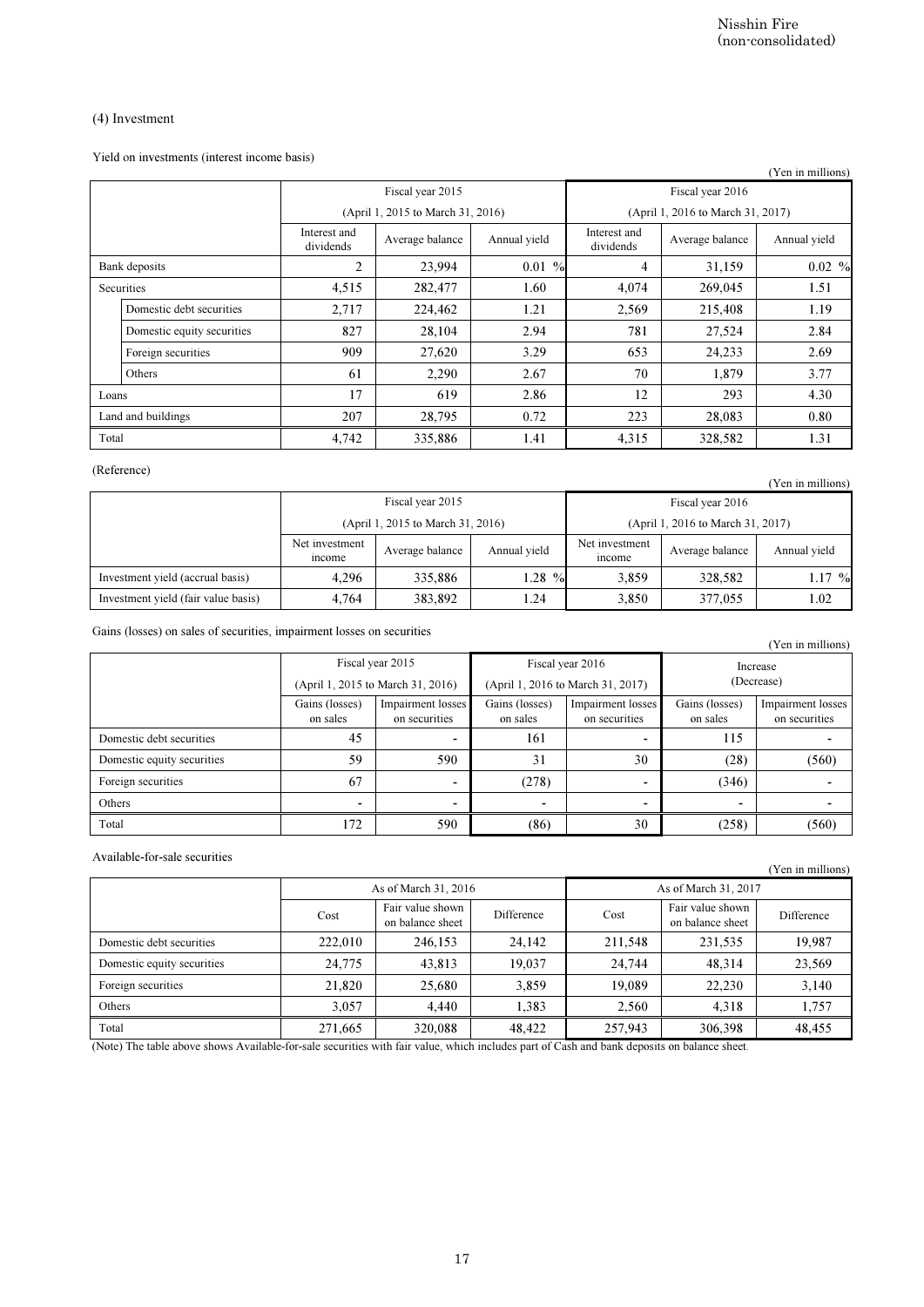|                                                                                                                                                  |                      | Nisshin Fire<br>(non-consolidated)        |
|--------------------------------------------------------------------------------------------------------------------------------------------------|----------------------|-------------------------------------------|
|                                                                                                                                                  |                      |                                           |
| (5) Solvency margin ratio (non-consolidated)                                                                                                     |                      |                                           |
|                                                                                                                                                  | As of March 31, 2016 | (Yen in millions)<br>As of March 31, 2017 |
| (A) Total amount of solvency margin                                                                                                              | 168,628              | 168,146                                   |
| Shareholders' equity less adjusting items                                                                                                        | 61,405               | 57,084                                    |
| Price fluctuation reserve                                                                                                                        | 1,374                | 1,104                                     |
| Contingency reserve                                                                                                                              |                      |                                           |
| Catastrophe loss reserve                                                                                                                         | 55,905               | 60,938                                    |
| General allowance for doubtful accounts                                                                                                          | 5                    | 5                                         |
| Unrealized gains (losses) on available-for-sale securities and deferred gains (losses)<br>on hedge transactions (prior to tax effect deductions) | 43,625               | 43,617                                    |
| Unrealized gains (losses) on land                                                                                                                | (732)                | 40                                        |
| Excess of policyholders' contract deposits                                                                                                       |                      |                                           |
| Subordinated debt, etc.                                                                                                                          | $\blacksquare$       | $\qquad \qquad \blacksquare$              |
| Amounts within "Excess of policyholders' contract deposits" and<br>"Subordinated debt, etc." not calculated into the margin                      |                      |                                           |
| Deductions                                                                                                                                       | $\blacksquare$       | -                                         |
| Others                                                                                                                                           | 7,045                | 5,356                                     |
| $\sqrt{(R_1+R_2)^2+(R_3+R_4)^2}+R_5+R_6$<br>(B) Total amount of risks                                                                            | 29,904               | 25,370                                    |
| General insurance risk<br>(R <sub>1</sub> )                                                                                                      | 12,289               | 12,180                                    |
| (R <sub>2</sub> )<br>Third sector insurance risk                                                                                                 |                      |                                           |
| Assumed interest rate risk<br>$(R_3)$                                                                                                            | 1,110                | 1,045                                     |
| Asset management risk<br>(R <sub>4</sub> )                                                                                                       | 12,934               | 13,476                                    |
| Business administration risk<br>$(R_5)$                                                                                                          | 736                  | 649                                       |
| Catastrophe risk<br>(R <sub>6</sub> )                                                                                                            | 10,504               | 5,766                                     |
| (C) Solvency margin ratio<br>$[(A) / {(B) \times 1/2}] \times 100$                                                                               | 1,127.7%             | 1,325.5%                                  |
|                                                                                                                                                  |                      |                                           |
| $18\,$                                                                                                                                           |                      |                                           |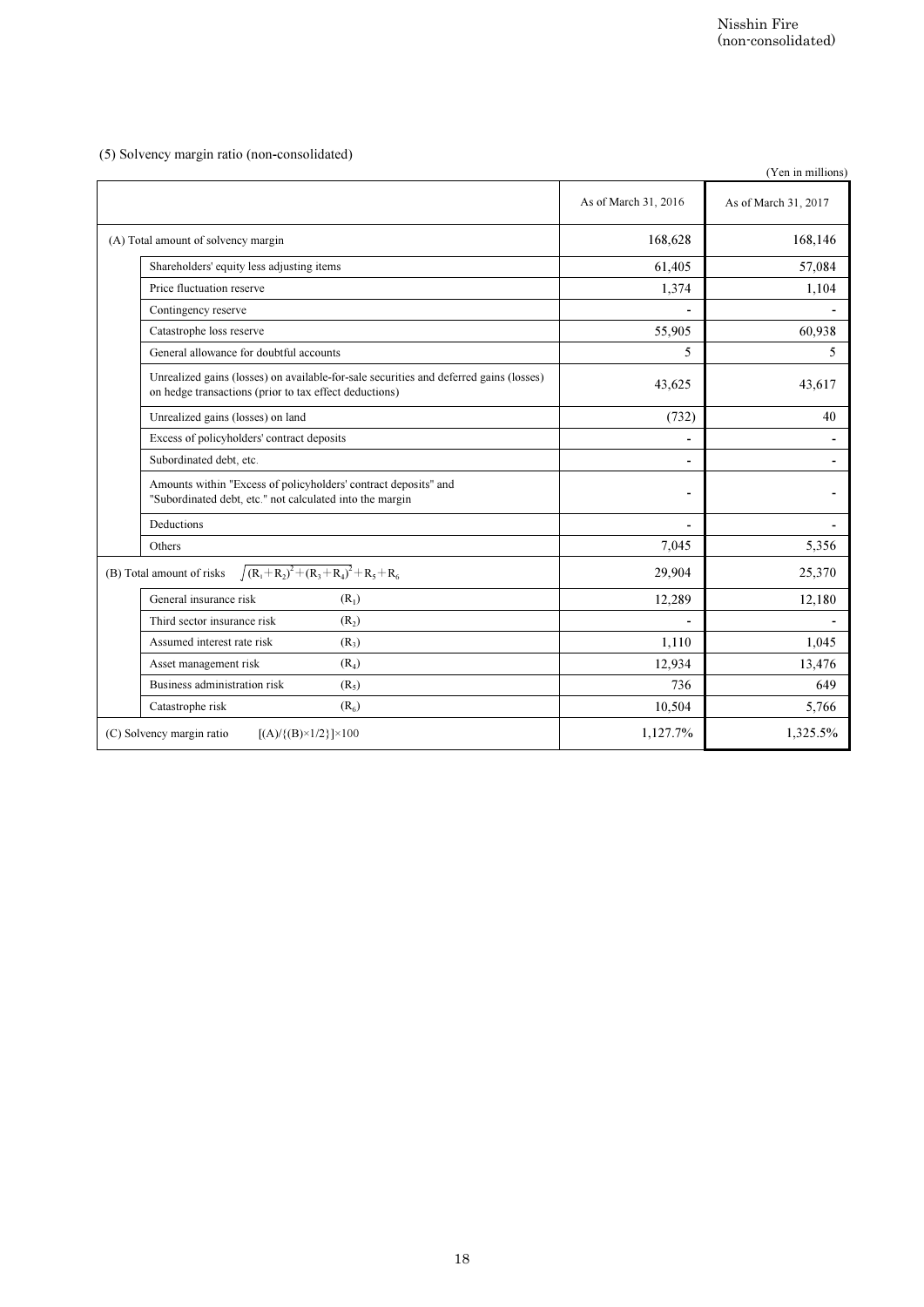# 3. E.design Insurance Co., Ltd. (non-consolidated)

## (1) Balance sheet

|                                                    |                                |                        |                                |                        | (Yen in millions)      |
|----------------------------------------------------|--------------------------------|------------------------|--------------------------------|------------------------|------------------------|
|                                                    | As of March 31, 2016<br>Amount | Composition            | As of March 31, 2017<br>Amount | Composition            | Increase<br>(Decrease) |
| <b>Assets</b>                                      |                                | ratio<br>$\frac{0}{2}$ |                                | ratio<br>$\frac{0}{2}$ |                        |
| Cash and bank deposits                             | 27,324                         | 64.24                  | 32,622                         | 73.30                  | 5,298                  |
| Bank deposits                                      | 27,324                         |                        | 32,622                         |                        | 5,298                  |
| Tangible fixed assets                              | 115                            | 0.27                   | 138                            | 0.31                   | 23                     |
| <b>Buildings</b>                                   | 58                             |                        | 74                             |                        | 15                     |
| Other tangible fixed assets                        | 56                             |                        | 64                             |                        | 7                      |
| Intangible fixed assets                            | $\theta$                       | 0.00                   | $\theta$                       | 0.00                   |                        |
| Other assets<br>Uncollected premiums               | 15,096                         | 35.49                  | 11,743                         | 26.39                  | (3,352)                |
| Accounts receivable                                | 2,164<br>1                     |                        | 2,515<br>$\overline{2}$        |                        | 350<br>1               |
| Accrued income                                     | 5                              |                        | $\mathbf{1}$                   |                        | (4)                    |
| Deposits                                           | 84                             |                        | 110                            |                        | 25                     |
| Suspense payment                                   | 1,360                          |                        | 1,460                          |                        | 100                    |
| Deferred assets under Article 113 of the Insurance | 11,480                         |                        | 7,653                          |                        | (3,826)                |
| <b>Business Act</b>                                |                                |                        |                                |                        |                        |
| <b>Total assets</b><br><b>Liabilities</b>          | 42,536                         | 100.00                 | 44,505                         | 100.00                 | 1,969                  |
| Insurance liabilities                              | 20,629                         | 48.50                  | 27,097                         | 60.89                  | 6,467                  |
| Outstanding claims                                 | 7,659                          |                        | 11,604                         |                        | 3,944                  |
| Underwriting reserves                              | 12,970                         |                        | 15,492                         |                        | 2,522                  |
| Other liabilities                                  | 3,406                          | 8.01                   | 4,214                          | 9.47                   | 807                    |
| Income taxes payable                               | 29                             |                        | 35                             |                        | 6                      |
| Deposits received                                  | 1                              |                        | $\overline{2}$                 |                        | 1                      |
| Accounts payable                                   | 961                            |                        | 1,120                          |                        | 158                    |
| Suspense receipt                                   | 2,342                          |                        | 2,971                          |                        | 629                    |
| Lease obligations<br>Asset retirement obligations  | 36<br>35                       |                        | 34<br>49                       |                        | (1)                    |
| Provision for retirement benefits                  | 97                             | 0.23                   | 132                            | 0.30                   | 13<br>35               |
| Provision for employees' bonus                     | 125                            | $0.30\,$               | 152                            | 0.34                   | 26                     |
| Deferred tax liabilities                           | $\boldsymbol{0}$               | $0.00\,$               | 1                              | 0.00                   | $\boldsymbol{0}$       |
| <b>Total liabilities</b>                           | 24,259                         | 57.03                  | 31,597                         | 71.00                  | 7,337                  |
| Net assets                                         |                                |                        |                                |                        |                        |
| Share capital                                      | 24,803                         | 58.31                  | 25,903                         | 58.20                  | 1,099                  |
| Capital surplus                                    | 24,803                         | 58.31                  | 25,903                         | 58.20                  | 1,099                  |
| Additional paid-in capital                         | 24,803                         |                        | 25,903                         |                        | 1,099                  |
| Retained earnings<br>Other retained earnings       | (31, 331)                      | (73.66)                | (38, 899)                      | (87.40)                | (7, 568)               |
| Retained earnings carried forward                  | (31, 331)<br>(31, 331)         |                        | (38, 899)<br>(38, 899)         |                        | (7, 568)<br>(7, 568)   |
| Total shareholders' equity                         | 18,276                         | 42.97                  | 12,907                         | 29.00                  | (5,368)                |
| <b>Total net assets</b>                            | 18,276                         | 42.97                  | 12,907                         | 29.00                  | (5,368)                |
| <b>Total liabilities and net assets</b>            | 42,536                         | 100.00                 | 44,505                         | $100.00\,$             | 1,969                  |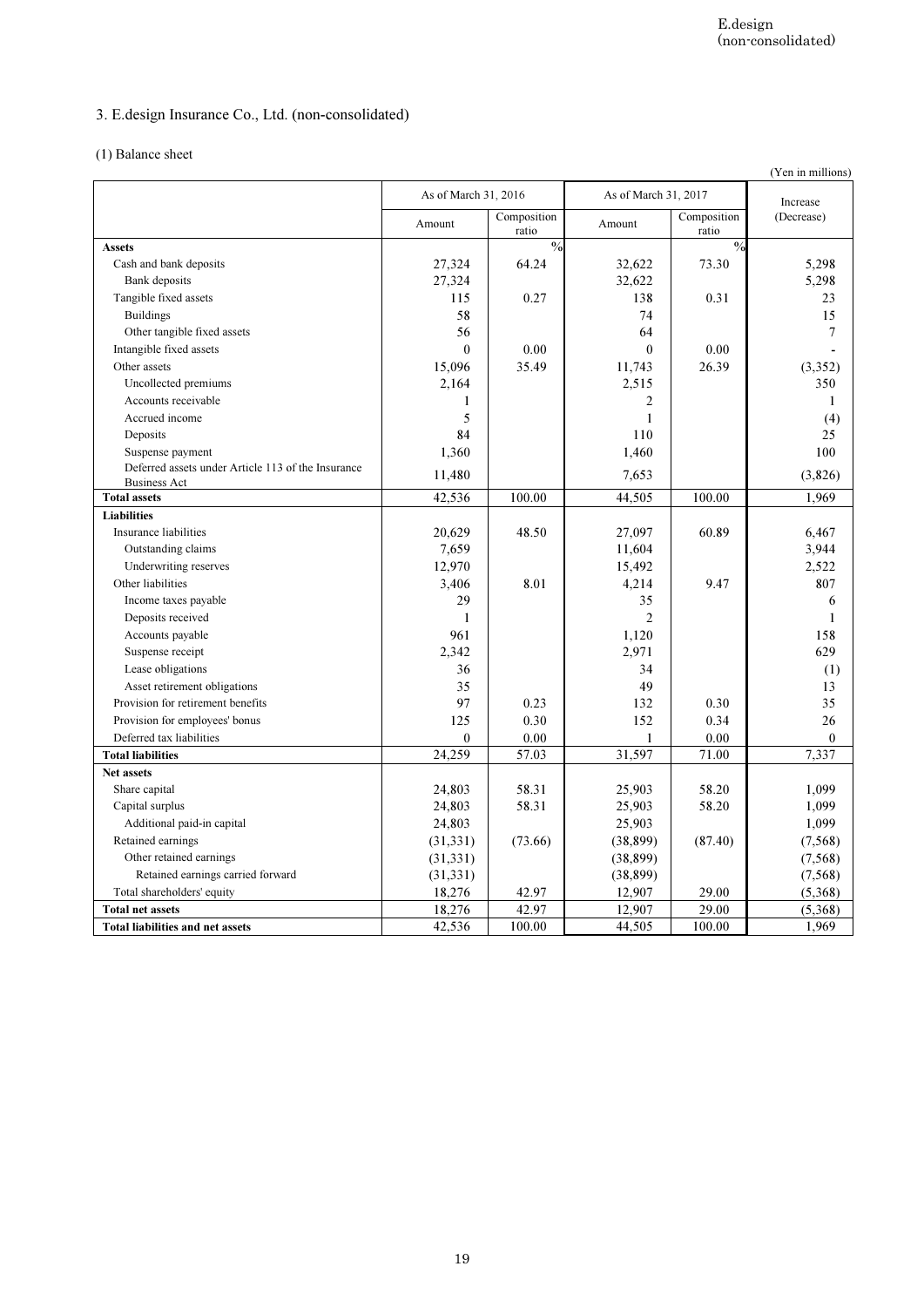### (2) Statement of income

|                                                                                    |                                                          |                                                          | (Yen in millions)         |
|------------------------------------------------------------------------------------|----------------------------------------------------------|----------------------------------------------------------|---------------------------|
|                                                                                    | Fiscal year 2015<br>(April 1, 2015 to<br>March 31, 2016) | Fiscal year 2016<br>(April 1, 2016 to<br>March 31, 2017) | Increase<br>(Decrease)    |
| Ordinary income                                                                    | 21,050                                                   | 25,741                                                   | 4,690                     |
| <b>Underwriting income</b>                                                         | 21,044                                                   | 25,735                                                   | 4,691                     |
| Net premiums written<br>Investment income on deposit premiums                      | 21,032<br>11                                             | 25,723<br>11                                             | 4,690<br>$\boldsymbol{0}$ |
| Other underwriting income                                                          | $\mathbf{0}$                                             |                                                          | (0)                       |
| <b>Investment</b> income                                                           | (1)                                                      | (6)                                                      | (4)                       |
| Interest and dividends                                                             | 9                                                        | 5                                                        | (4)                       |
| Transfer of investment income on deposit premiums                                  | (11)                                                     | (11)                                                     | (0)                       |
| Other ordinary income<br><b>Ordinary expenses</b>                                  | 8<br>28,166                                              | 12<br>33,296                                             | 3<br>5,129                |
| <b>Underwriting expenses</b>                                                       | 17,488                                                   | 22,065                                                   | 4,576                     |
| Net claims paid                                                                    | 10,924                                                   | 13,897                                                   | 2,972                     |
| Loss adjustment expenses                                                           | 1,526                                                    | 1,679                                                    | 153                       |
| Agency commissions and brokerage                                                   | 12                                                       | 20                                                       | 8                         |
| Provision for outstanding claims                                                   | 2,255                                                    | 3,944                                                    | 1,689                     |
| Provision for underwriting reserves<br>Other underwriting expenses                 | 2,769<br>$\boldsymbol{0}$                                | 2,522<br>٠                                               | (246)<br>(0)              |
| Operating and general administrative expenses                                      | 6,850                                                    | 7,401                                                    | 551                       |
| Other ordinary expenses                                                            | 3,828                                                    | 3,830                                                    | 1                         |
| Interest expenses                                                                  | $\mathbf{0}$                                             | $\mathbf{0}$                                             | (0)                       |
| Amortization of deferred assets under Article 113 of<br>the Insurance Business Act | 3,826                                                    | 3,826                                                    |                           |
| Other ordinary expenses                                                            | $\boldsymbol{0}$                                         | $\overline{2}$                                           | 1                         |
| Ordinary profit (loss)                                                             | (7, 116)                                                 | (7, 555)                                                 | (439)                     |
| <b>Extraordinary losses</b>                                                        | $\mathbf{1}$                                             | $\mathbf{0}$                                             | (1)                       |
| Losses on disposal of fixed assets<br>Income (loss) before income taxes            | 1<br>(7, 118)                                            | $\boldsymbol{0}$<br>(7, 555)                             | (1)<br>(437)              |
| Income taxes - current                                                             | 9                                                        | 12                                                       | $\overline{2}$            |
| Income taxes - deferred                                                            | (0)                                                      | $\boldsymbol{0}$                                         | $\boldsymbol{0}$          |
| <b>Total income taxes</b>                                                          | 9                                                        | 12                                                       | $\mathfrak{Z}$            |
| Net income (loss)                                                                  | (7, 127)                                                 | (7,568)                                                  | (440)                     |
|                                                                                    |                                                          |                                                          |                           |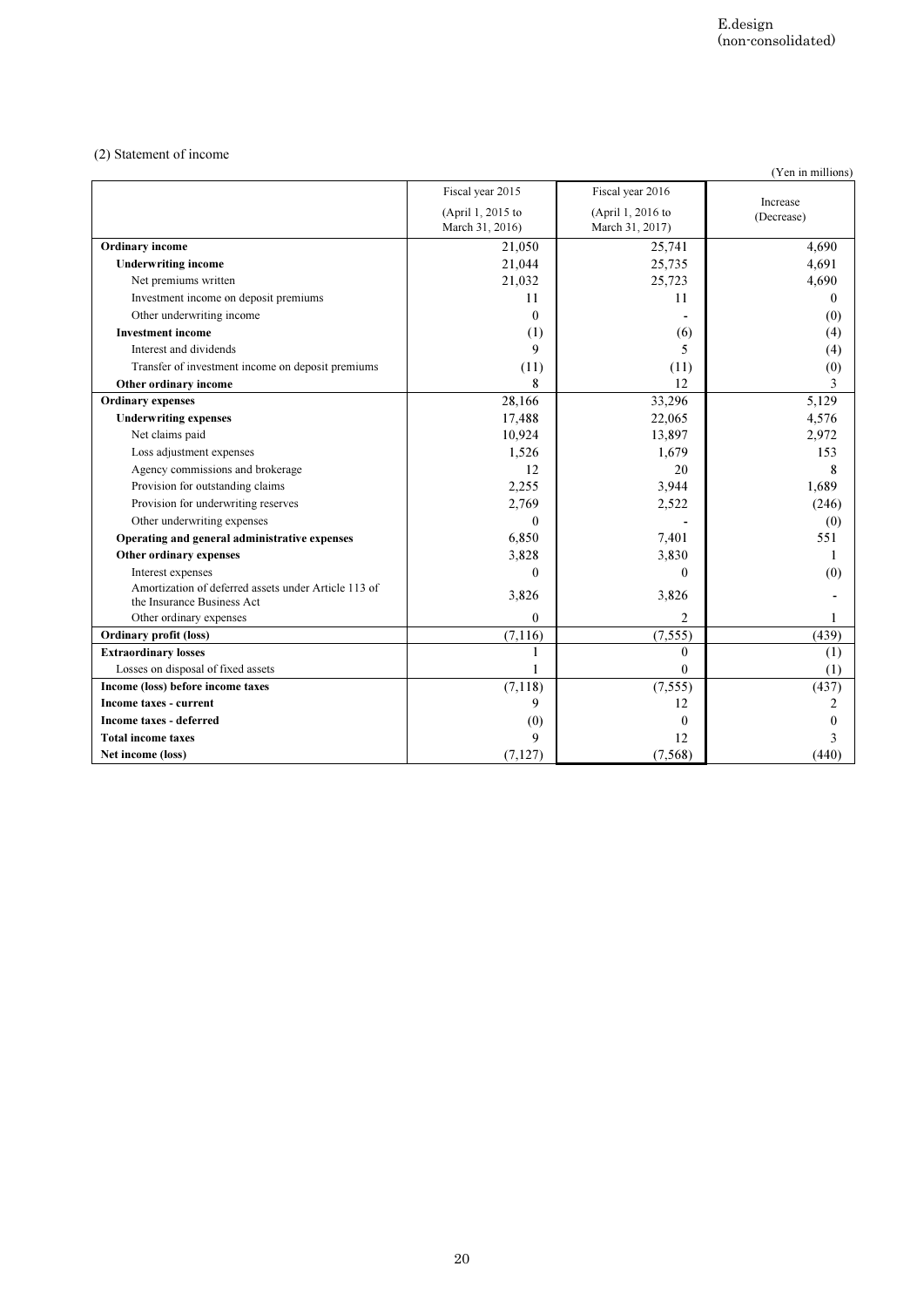# 4. Tokio Marine & Nichido Life Insurance Co., Ltd. (non-consolidated)

|                                                     |                                |                        |                                |                        |                       |  |  | (Yen in millions) |
|-----------------------------------------------------|--------------------------------|------------------------|--------------------------------|------------------------|-----------------------|--|--|-------------------|
|                                                     | As of March 31, 2016<br>Amount | Composition            | As of March 31, 2017<br>Amount | Increase<br>(Decrease) |                       |  |  |                   |
| <b>Assets</b>                                       |                                | ratio<br>$\frac{0}{0}$ |                                | ratio<br>$\frac{0}{0}$ |                       |  |  |                   |
| Cash and bank deposits                              | 239,071                        | 3.44                   | 152,726                        | 2.08                   | (86,345)              |  |  |                   |
| Cash                                                | $\boldsymbol{0}$               |                        |                                |                        | (0)                   |  |  |                   |
| Bank deposits                                       | 239,071                        |                        | 152,726                        |                        | (86, 344)             |  |  |                   |
| Receivables under securities borrowing transactions | 21,597                         | 0.31                   | 21,809                         | 0.30                   | 211                   |  |  |                   |
| Monetary receivables bought                         | 252,985                        | 3.64                   | 160,996                        | 2.20                   | (91, 988)             |  |  |                   |
| Securities                                          | 6,217,055                      | 89.47                  | 6,765,267                      | 92.24                  | 548,212               |  |  |                   |
| Domestic government bonds                           | 4,927,407                      |                        | 5,747,646                      |                        | 820,238               |  |  |                   |
| Domestic municipal bonds                            |                                |                        | 11,593                         |                        | 11,593                |  |  |                   |
| Domestic corporate bonds                            | 35,431                         |                        | 97,734                         |                        | 62,303                |  |  |                   |
| Domestic equity securities                          | 234                            |                        | 258                            |                        | 24                    |  |  |                   |
| Foreign securities<br>Others                        | 332,226<br>921,756             |                        | 479,769<br>428,265             |                        | 147,543<br>(493, 490) |  |  |                   |
| Loans                                               | 79,717                         | 1.15                   | 84,666                         | 1.15                   | 4,948                 |  |  |                   |
| Policy loans                                        | 79,717                         |                        | 84,666                         |                        | 4,948                 |  |  |                   |
| Tangible fixed assets                               | 1,129                          | 0.02                   | 1,352                          | 0.02                   | 222                   |  |  |                   |
| <b>Buildings</b>                                    | 564                            |                        | 572                            |                        | 8                     |  |  |                   |
| Other tangible fixed assets                         | 565                            |                        | 779                            |                        | 214                   |  |  |                   |
| Intangible fixed assets                             | 27                             | 0.00                   | 27                             | 0.00                   |                       |  |  |                   |
| Agency accounts receivable                          | 225                            | 0.00                   | 268                            | 0.00                   | 42                    |  |  |                   |
| Reinsurance accounts receivable                     | 4,678                          | 0.07                   | 3,356                          | 0.05                   | (1,321)               |  |  |                   |
| Other assets                                        | 133,189                        | 1.92                   | 144,943                        | 1.98                   | 11,754                |  |  |                   |
| Accounts receivable                                 | 79,536                         |                        | 76,898                         |                        | (2,637)               |  |  |                   |
| Prepaid expenses                                    | 323                            |                        | 10,769                         |                        | 10,446                |  |  |                   |
| Accrued income                                      | 14,286                         |                        | 17,868                         |                        | 3,581                 |  |  |                   |
| Deposits<br>Derivative assets                       | 659<br>37,776                  |                        | 740<br>35,202                  |                        | 81<br>(2,573)         |  |  |                   |
| Suspense payment                                    | 607                            |                        | 3,464                          |                        | 2,857                 |  |  |                   |
| Allowance for doubtful accounts                     | (754)                          | (0.01)                 | (780)                          | (0.01)                 | (26)                  |  |  |                   |
| <b>Total assets</b>                                 | 6,948,924                      | 100.00                 | 7,334,636                      | 100.00                 | 385,711               |  |  |                   |
|                                                     |                                |                        |                                |                        |                       |  |  |                   |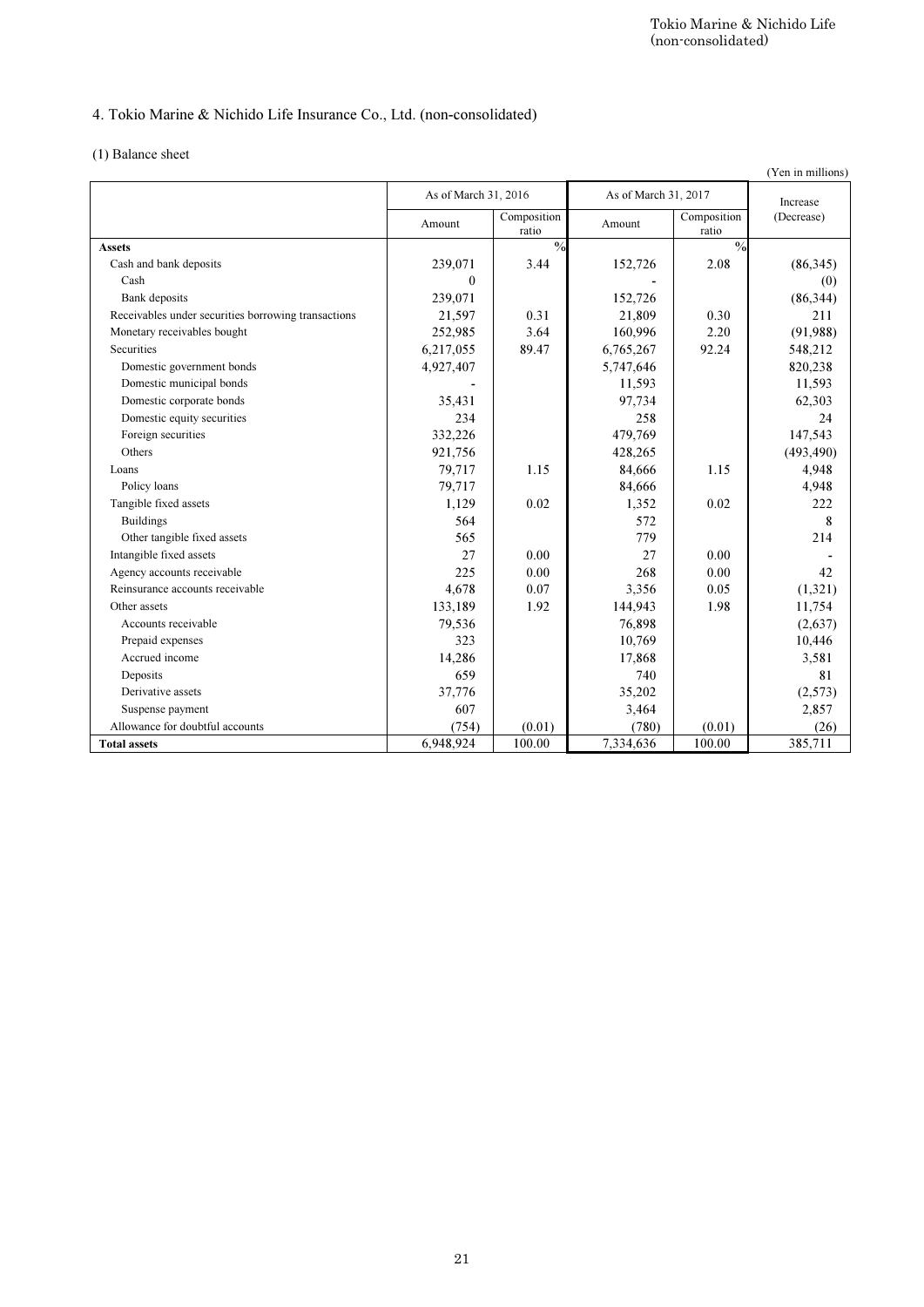|                                                                                          |                                |                      |                                | (non-consolidated)   | Tokio Marine & Nichido Life |
|------------------------------------------------------------------------------------------|--------------------------------|----------------------|--------------------------------|----------------------|-----------------------------|
|                                                                                          |                                |                      |                                |                      |                             |
|                                                                                          |                                |                      |                                |                      |                             |
|                                                                                          |                                |                      |                                |                      |                             |
|                                                                                          |                                |                      |                                |                      | (Yen in millions)           |
|                                                                                          | As of March 31, 2016<br>Amount | Composition<br>ratio | As of March 31, 2017<br>Amount | Composition<br>ratio | Increase<br>(Decrease)      |
| <b>Liabilities</b>                                                                       |                                | $\frac{0}{0}$        |                                | $\frac{0}{0}$        |                             |
| <b>Insurance liabilities</b>                                                             | 5,745,926                      | 82.69                | 5,905,770                      | 80.52                | 159,844                     |
| Outstanding claims<br>Underwriting reserves                                              | 38,800<br>5,604,817            |                      | 48,736<br>5,753,886            |                      | 9,935<br>149,068            |
| Reserve for dividends to policyholders                                                   | 102,307                        |                      | 103,147                        |                      | 839                         |
| Agency accounts payable                                                                  | 7,263                          | 0.10                 | 8,728                          | 0.12                 | 1,464                       |
| Reinsurance accounts payable                                                             | 3,527                          | 0.05                 | 3,046                          | 0.04                 | (481)                       |
| Other liabilities                                                                        | 745,965                        | 10.73                | 1,103,516                      | 15.05                | 357,550                     |
| Payables under securities lending transactions<br>Borrowings                             | 704,077                        |                      | 951,334<br>100,000             |                      | 247,256<br>100,000          |
| Income taxes payable                                                                     | 1,210                          |                      | 838                            |                      | (372)                       |
| Accounts payable                                                                         | 1,337                          |                      | 2,813                          |                      | 1,475                       |
| Accrued expenses                                                                         | 12,395                         |                      | 12,821                         |                      | 426                         |
| Deposits received                                                                        | 177                            |                      | 169                            |                      | (7)                         |
| Derivative liabilities                                                                   | 23,079                         |                      | 19,890                         |                      | (3,189)                     |
| Cash collateral received for financial instruments                                       | 1,934                          |                      | 12,759                         |                      | 10,825                      |
| Lease obligations<br>Suspense receipt                                                    | 157<br>1,595                   |                      | 212<br>2,676                   |                      | 55<br>1,080                 |
| Provision for retirement benefits                                                        | 4,877                          | 0.07                 | 5,560                          | 0.08                 | 683                         |
| Reserves under special laws                                                              | 5,709                          | 0.08                 | 6,451                          | 0.09                 | 741                         |
| Price fluctuation reserve                                                                | 5,709                          |                      | 6,451                          |                      | 741                         |
| Deferred tax liabilities                                                                 | 39,607                         | 0.57                 | 4,158                          | 0.06                 | (35, 449)                   |
| <b>Total liabilities</b>                                                                 | 6,552,877                      | 94.30                | 7,037,231                      | 95.95                | 484,353                     |
| Net assets                                                                               |                                |                      |                                |                      |                             |
| Share capital<br>Capital surplus                                                         | 55,000<br>67,095               | 0.79<br>0.97         | 55,000<br>55,095               | 0.75<br>0.75         | (12,000)                    |
| Additional paid-in capital                                                               | 39,460                         |                      | 41,860                         |                      | 2,400                       |
| Other capital surplus                                                                    | 27,635                         |                      | 13,235                         |                      | (14, 400)                   |
| Retained earnings                                                                        | 33,594                         | $0.48\,$             | 32,390                         | 0.44                 | (1,203)                     |
| Surplus reserve                                                                          | 8,300                          |                      | 10,300                         |                      | 2,000                       |
| Other retained earnings                                                                  | 25,294                         |                      | 22,090                         |                      | (3,203)                     |
| Retained earnings carried forward                                                        | 25,294                         |                      | 22,090                         |                      | (3,203)                     |
| Total shareholders' equity<br>Unrealized gains (losses) on available-for-sale securities | 155,689                        | 2.24                 | 142,486                        | 1.94                 | (13,203)                    |
| Deferred gains (losses) on hedge transactions                                            | 232,489<br>7,867               | 3.35<br>0.11         | 148,180<br>6,738               | 2.02<br>$0.09\,$     | (84,309)<br>(1,129)         |
| Total valuation and translation adjustments                                              | 240,357                        | 3.46                 | 154,918                        | 2.11                 | (85, 438)                   |
| <b>Total net assets</b>                                                                  | 396,047                        | 5.70                 | 297,405                        | 4.05                 | (98, 641)                   |
| <b>Total liabilities and net assets</b>                                                  | 6,948,924                      | 100.00               | 7,334,636                      | 100.00               | 385,711                     |
|                                                                                          |                                |                      |                                |                      |                             |
|                                                                                          | $22\,$                         |                      |                                |                      |                             |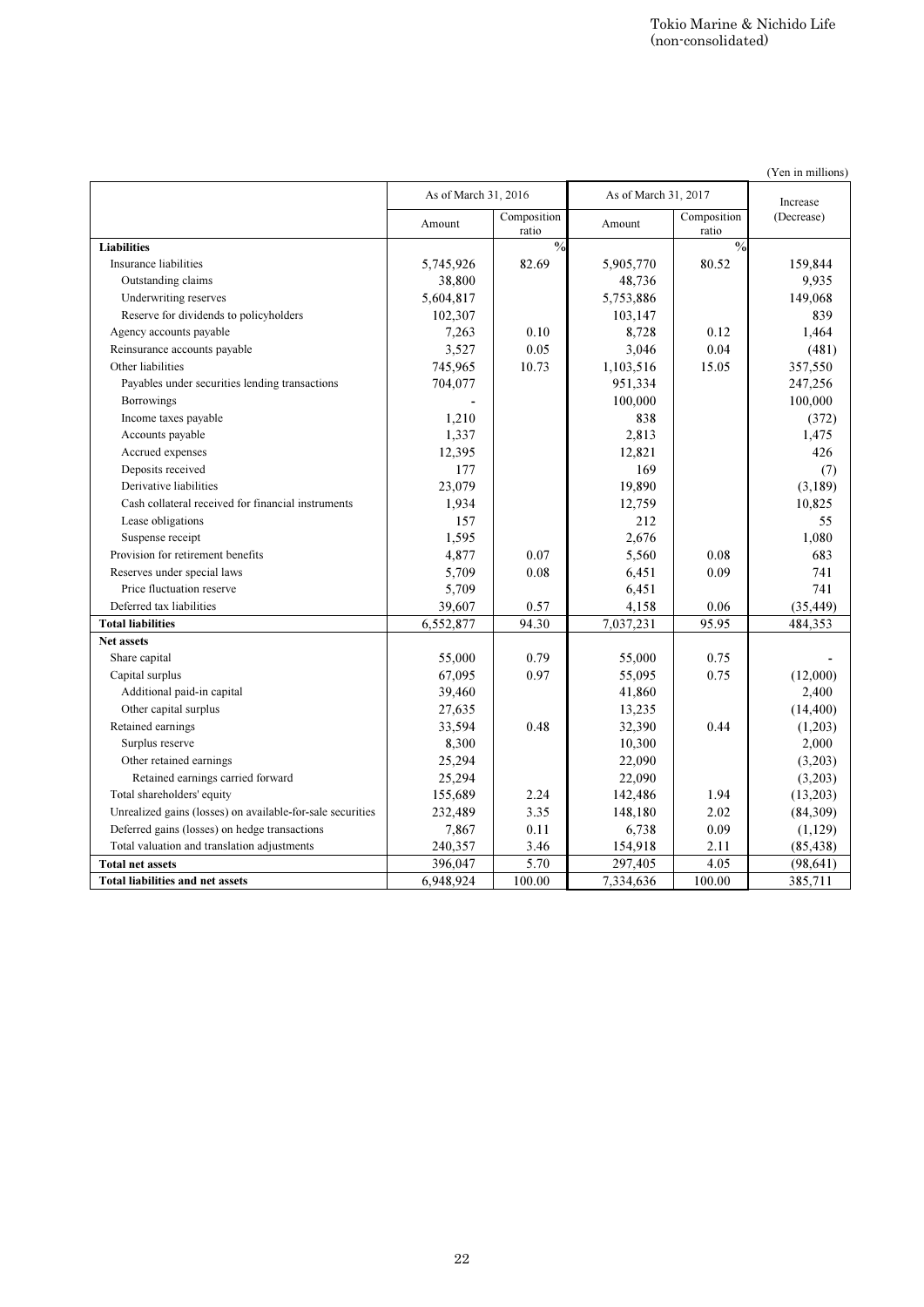#### (2) Statement of income

|                                                                       |                                      | (non-consolidated)                   |                        |
|-----------------------------------------------------------------------|--------------------------------------|--------------------------------------|------------------------|
|                                                                       |                                      |                                      |                        |
|                                                                       |                                      |                                      |                        |
| (2) Statement of income                                               |                                      |                                      | (Yen in millions)      |
|                                                                       | Fiscal year 2015                     | Fiscal year 2016                     |                        |
|                                                                       | (April 1, 2015 to<br>March 31, 2016) | (April 1, 2016 to<br>March 31, 2017) | Increase<br>(Decrease) |
| Ordinary income                                                       | 1,054,514                            | 1,005,607                            | (48,907)               |
| Insurance premiums and other                                          | 819,484                              | 866,753                              | 47,269                 |
| Insurance premiums<br>Reinsurance income                              | 802,851<br>16,632                    | 848,448<br>18,305                    | 45,597<br>1,672        |
| <b>Investment</b> income                                              | 112,984                              | 132,398                              | 19,414                 |
| Interest and dividends                                                | 87,064                               | 94,586                               | 7,521                  |
| Interest on bank deposits                                             | 27                                   | 13                                   | (14)                   |
| Interest and dividends on securities                                  | 83,947                               | 90,087                               | 6,140                  |
| Interest on loans                                                     | 2,256                                | 2,374                                | 117                    |
| Other interest and dividends                                          | 832                                  | 2,110                                | 1,278                  |
| Gains on sales of securities                                          | 6,571                                | 3,924                                | (2,646)                |
| Gains on derivatives                                                  | 19,281                               | 2,152                                | (17, 128)<br>4,486     |
| Foreign exchange gains<br>Decrease in allowance for doubtful accounts | 26                                   | 4,486                                | (26)                   |
| Other investment income                                               | 40                                   | 47                                   | 7                      |
| Investment gains on separate accounts                                 |                                      | 27,200                               | 27,200                 |
| Other ordinary income                                                 | 122,045                              | 6,455                                | (115,590)              |
| Income from annuity riders                                            | 1,104                                | 568                                  | (535)                  |
| Deferred insurance amount                                             | 5,824                                | 5,678                                | (145)                  |
| Reversal of underwriting reserves                                     | 114,980                              |                                      | (114,980)              |
| Other ordinary income                                                 | 136                                  | 207                                  | 71                     |
| <b>Ordinary</b> expenses                                              | 1,021,461                            | 988,130                              | (33, 331)              |
| Insurance claims and other<br>Insurance claims                        | 829,200<br>57,578                    | 679,099                              | (150, 100)             |
| Annuity payments                                                      | 44,180                               | 51,845<br>63,362                     | (5,733)<br>19,181      |
| Benefits                                                              | 166,817                              | 288,476                              | 121,658                |
| Surrender benefits                                                    | 432,711                              | 237,681                              | (195, 029)             |
| Other refunds                                                         | 96,683                               | 14,347                               | (82, 335)              |
| Reinsurance premiums                                                  | 31,228                               | 23,386                               | (7, 842)               |
| Provision for underwriting reserves and other                         | 4,607                                | 159,005                              | 154,397                |
| Provision for outstanding claims                                      | 4,606                                | 9,935                                | 5,328                  |
| Provision for underwriting reserves                                   |                                      | 149,068                              | 149,068                |
| Interest on reserve for dividends to policyholders                    | $\mathbf{0}$                         | $\Omega$                             | $\mathbf{0}$           |
| <b>Investment expenses</b>                                            | 56,590                               | 12,466                               | (44, 124)              |
| Interest expenses<br>Losses on sales of securities                    | 543<br>456                           | 910<br>11,489                        | 367<br>11,033          |
| Impairment losses on securities                                       | 22                                   |                                      | (22)                   |
| Foreign exchange losses                                               | 20,178                               |                                      | (20, 178)              |
| Increase in allowance for doubtful accounts                           |                                      | 63                                   | 63                     |
| Other investment expenses                                             | 2                                    | 2                                    | $\mathbf{0}$           |
| Investment losses on separate account                                 | 35,387                               |                                      | (35, 387)              |
| <b>Operating expenses</b>                                             | 121,495                              | 127,628                              | 6,133                  |
| Other ordinary expenses                                               | 9,567                                | 9,929                                | 361                    |
| Deferred annuity payments                                             | 5,116                                | 5,126                                | 9                      |
| Taxes<br>Depreciation                                                 | 2,803<br>351                         | 2,939<br>291                         | 135<br>(59)            |
| Provision for retirement benefits                                     | 543                                  | 683                                  | 140                    |
| Other ordinary expenses                                               | 752                                  | 888                                  | 135                    |
| Ordinary profit                                                       | 33,052                               | 17,477                               | (15, 575)              |
| <b>Extraordinary losses</b>                                           | 568                                  | 786                                  | 218                    |
| Losses on disposal of fixed assets                                    | 8                                    | 45                                   | 37                     |
| Provision for reserves under special laws                             | 559                                  | 741                                  | 181                    |
| Provision for price fluctuation reserve                               | 559                                  | 741                                  | 181                    |
| Provision for reserve for dividends to policyholders                  | 4,035                                | 4,226                                | 190                    |
| Income before income taxes<br>Income taxes - current                  | 28,449<br>8,329                      | 12,464<br>5,891                      | (15,985)<br>(2, 438)   |
| Income taxes - deferred                                               | 5,361                                | (2,223)                              | (7,584)                |
| <b>Total income taxes</b>                                             | 13,691                               | 3,667                                | (10,023)               |
| Net income                                                            | 14,758                               | 8,796                                | (5,961)                |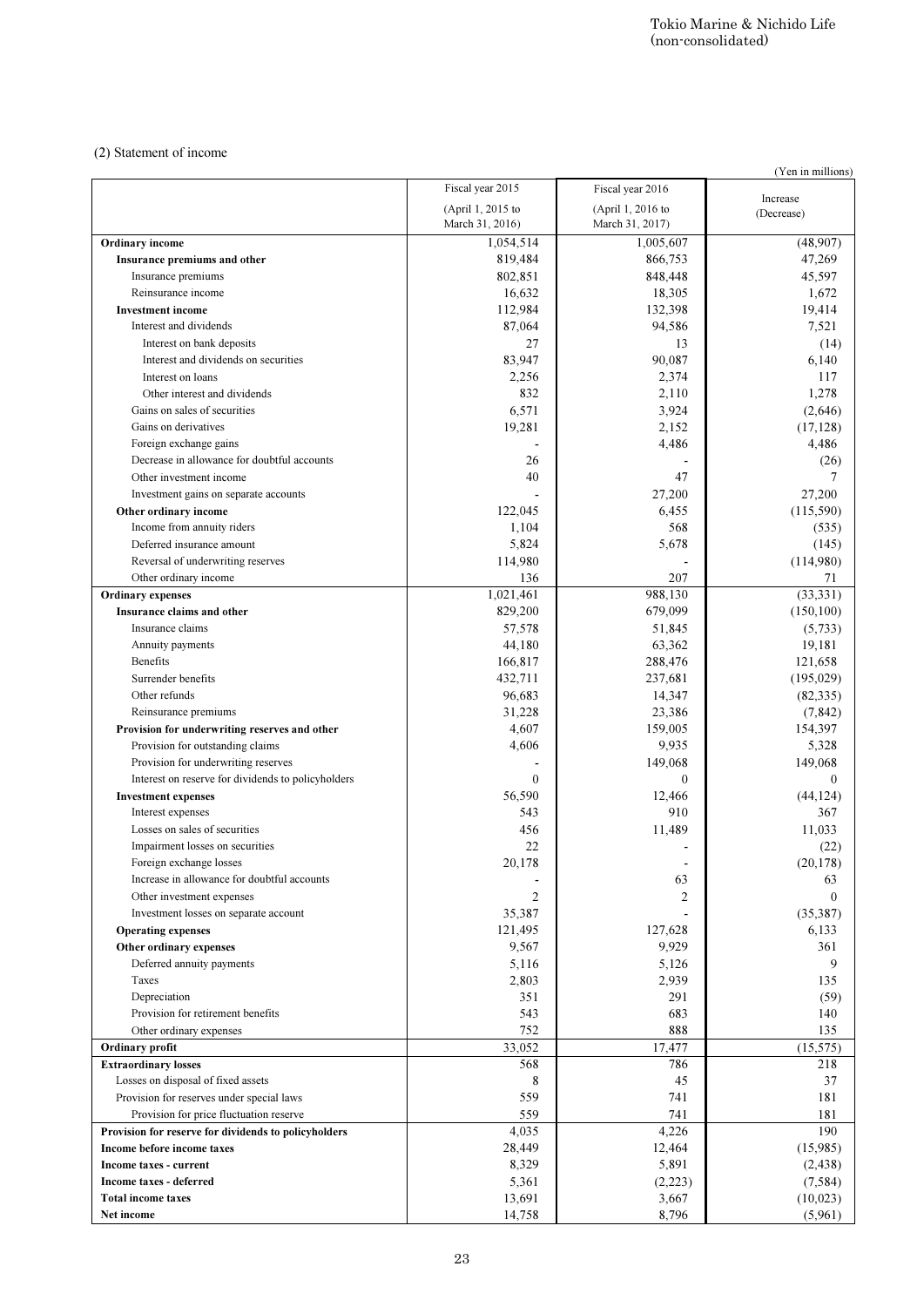|                                                                                                                         |                           | (non-consolidated)        |                   |
|-------------------------------------------------------------------------------------------------------------------------|---------------------------|---------------------------|-------------------|
|                                                                                                                         |                           |                           |                   |
|                                                                                                                         |                           |                           |                   |
|                                                                                                                         |                           |                           |                   |
| Breakdown of ordinary profit (Core operating profit)                                                                    |                           |                           |                   |
|                                                                                                                         |                           |                           | (Yen in millions) |
|                                                                                                                         | Fiscal year 2015          | Fiscal year 2016          | Increase          |
|                                                                                                                         | (April 1, 2015 to         | (April 1, 2016 to         | (Decrease)        |
| Core operating profit<br>A                                                                                              | March 31, 2016)<br>25,013 | March 31, 2017)<br>22,310 | (2,703)           |
| Capital gains                                                                                                           | 26,208                    | 8,959                     | (17,249)          |
| Gains on sales of securities                                                                                            | 6,571                     | 3,924                     | (2,646)           |
| Gains on derivatives                                                                                                    | 17,631                    | 171                       | (17, 460)         |
| Foreign exchange gains                                                                                                  |                           | 4,486                     | 4,486             |
| Other capital gains                                                                                                     | 2,005                     | 376                       | (1,629)           |
| Capital losses                                                                                                          | 20,657                    | 11,489                    | (9,168)           |
| Losses on sales of securities                                                                                           | 456                       | 11,489                    | 11,033            |
| Impairment losses on securities                                                                                         | 22                        |                           | (22)              |
| Foreign exchange losses                                                                                                 | 20,178                    |                           | (20, 178)         |
| Net capital gains (losses)<br>$\mathbf B$                                                                               | 5,551                     | (2,530)                   | (8,081)           |
| Core operating profit including net capital gains (losses)<br>$A + B$                                                   | 30,564                    | 19,779                    | (10, 784)         |
| Non-recurring income                                                                                                    | 2,512                     | $\overline{\phantom{a}}$  | (2,512)           |
| Reversal of contingency reserves                                                                                        | 2,512                     | $\overline{a}$            | (2,512)           |
| Non-recurring losses                                                                                                    | 24                        | 2,302                     | 2,278             |
| Provision for contingency reserves                                                                                      | $\blacksquare$            | 2,256                     | 2,256             |
| Increase in specific allowance for doubtful accounts                                                                    | 24                        | 45                        | 21                |
| $\mathcal{C}$<br>Net non-recurring income (losses)                                                                      | 2,487                     | (2,302)                   | (4,790)           |
| and it is included in Provision for underwriting reserves and Reversal of underwriting reserves on statement of income. |                           |                           |                   |
|                                                                                                                         |                           |                           |                   |
|                                                                                                                         |                           |                           |                   |
|                                                                                                                         |                           |                           |                   |
|                                                                                                                         |                           |                           |                   |
|                                                                                                                         |                           |                           |                   |
|                                                                                                                         |                           |                           |                   |
|                                                                                                                         |                           |                           |                   |
|                                                                                                                         |                           |                           |                   |
|                                                                                                                         |                           |                           |                   |
|                                                                                                                         |                           |                           |                   |
|                                                                                                                         |                           |                           |                   |
|                                                                                                                         |                           |                           |                   |
|                                                                                                                         |                           |                           |                   |
|                                                                                                                         |                           |                           |                   |
|                                                                                                                         |                           |                           |                   |
|                                                                                                                         |                           |                           |                   |
|                                                                                                                         |                           |                           |                   |
|                                                                                                                         |                           |                           |                   |
|                                                                                                                         |                           |                           |                   |
|                                                                                                                         |                           |                           |                   |
|                                                                                                                         |                           |                           |                   |
|                                                                                                                         |                           |                           |                   |
|                                                                                                                         |                           |                           |                   |
|                                                                                                                         |                           |                           |                   |
|                                                                                                                         | $\sqrt{24}$               |                           |                   |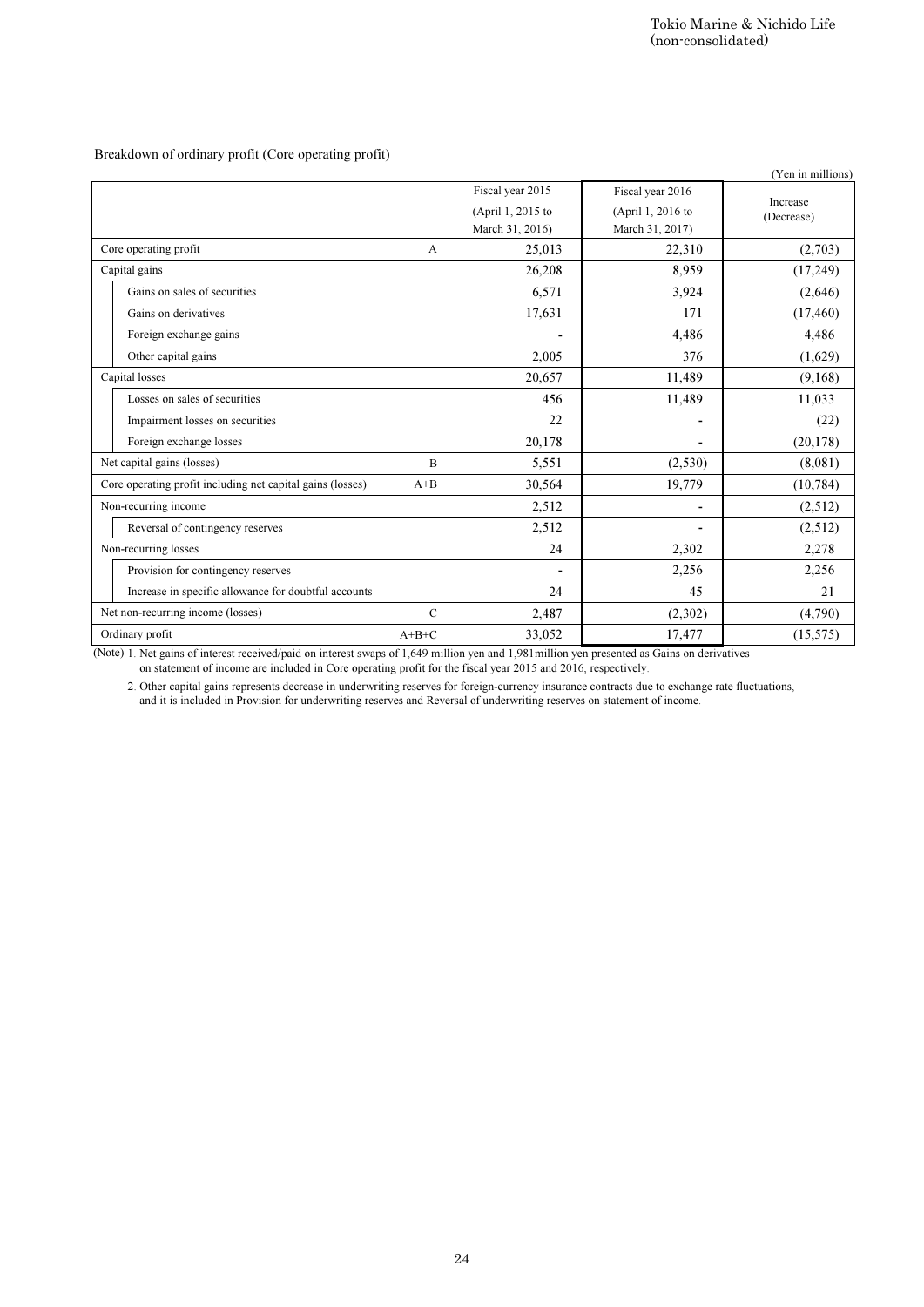## (3) Underwriting (life)

#### Amount of policies

#### Policies in force

| (Number in thousands, yen in 100 millions) |                    |                          |         |                          |                    |                          |         |                          |  |  |
|--------------------------------------------|--------------------|--------------------------|---------|--------------------------|--------------------|--------------------------|---------|--------------------------|--|--|
|                                            |                    | As of March 31, 2016     |         |                          |                    | As of March 31, 2017     |         |                          |  |  |
|                                            | Number of polocies |                          | Amount  |                          | Number of policies |                          |         | Amount                   |  |  |
|                                            |                    | $%$ to<br>March 31, 2015 |         | $%$ to<br>March 31, 2015 |                    | $%$ to<br>March 31, 2016 |         | $%$ to<br>March 31, 2016 |  |  |
| Individual insurance                       | 4.601              | 107.9                    | 246,086 | 105.8                    | 4.917              | 106.9                    | 266.187 | 108.2                    |  |  |
| Individual annuities                       | 705                | 95.2                     | 32,015  | 89.8                     | 638                | 90.5                     | 28.138  | 87.9                     |  |  |
| Group insurance                            | ۰                  | $\overline{\phantom{0}}$ | 26,068  | 101.8                    | -                  | -                        | 25.482  | 97.8                     |  |  |
| Group annuities                            | ۰                  | $\overline{\phantom{0}}$ | 34      | 98.2                     | -                  | -                        | 33      | 98.0                     |  |  |

#### New policies

|                      | Fiscal year 2015                 |                            |        |                            | Fiscal year 2016                  |                            |                |                            |  |
|----------------------|----------------------------------|----------------------------|--------|----------------------------|-----------------------------------|----------------------------|----------------|----------------------------|--|
|                      | April 1, 2015 to March 31, 2016) |                            |        |                            | (April 1, 2016 to March 31, 2017) |                            |                |                            |  |
|                      | Number of policies               |                            | Amount |                            | Number of policies                |                            |                | Amount                     |  |
|                      |                                  | $%$ to<br>Fiscal year 2014 |        | $%$ to<br>Fiscal year 2014 |                                   | $%$ to<br>Fiscal year 2015 |                | $%$ to<br>Fiscal year 2015 |  |
| Individual insurance | 588                              | 110.1                      | 30,379 | 98.2                       | 559                               | 95.1                       | 41,259         | 135.8                      |  |
| Individual annuities | 63                               | 59.1                       | 3,035  | 59.7                       | 13                                | 22.0                       | 734            | 24.2                       |  |
| Group insurance      | ۰                                | ۰                          | 1,921  | 1.544.8                    | ۰                                 |                            | 316            | 16.5                       |  |
| Group annuities      | ۰                                | $\blacksquare$             | ۰      | $\blacksquare$             | ۰                                 | ۰                          | $\blacksquare$ |                            |  |

### Annualized premiums

### Policies in force

|                      | T ANCICS IN IOILE                                     |       |                      |       | (Yen in 100 millions) |
|----------------------|-------------------------------------------------------|-------|----------------------|-------|-----------------------|
|                      |                                                       |       | As of March 31, 2016 |       | As of March 31, 2017  |
|                      |                                                       |       | % to March 31, 2015  |       | % to March 31, 2016   |
| Individual insurance |                                                       | 5,650 | 113.3                | 6,369 | 112.7                 |
| Individual annuities |                                                       | 2,315 | 87.1                 | 1,944 | 83.9                  |
|                      | Total                                                 | 7,965 | 104.2                | 8.313 | 104.4                 |
|                      | Medical coverage,<br>accelerated death benefits, etc. | 1,461 | 113.6                | 1,632 | 111.7                 |
|                      | Medical and cancer                                    | 1,259 | 115.3                | 1,401 | 111.3                 |

### New policies

|       |                                                       |                                                |                                                |                                   |                             |                                                | (non-consolidated)                                   | Tokio Marine & Nichido Life |                                            |
|-------|-------------------------------------------------------|------------------------------------------------|------------------------------------------------|-----------------------------------|-----------------------------|------------------------------------------------|------------------------------------------------------|-----------------------------|--------------------------------------------|
|       | (3) Underwriting (life)                               |                                                |                                                |                                   |                             |                                                |                                                      |                             |                                            |
|       | Amount of policies                                    |                                                |                                                |                                   |                             |                                                |                                                      |                             |                                            |
|       | Policies in force                                     |                                                |                                                |                                   |                             |                                                |                                                      |                             |                                            |
|       |                                                       |                                                |                                                |                                   |                             |                                                |                                                      |                             | (Number in thousands, yen in 100 millions) |
|       |                                                       |                                                | As of March 31, 2016                           |                                   |                             |                                                | As of March 31, 2017                                 |                             |                                            |
|       |                                                       | Number of polocies                             | $%$ to                                         |                                   | Amount<br>$\%$ to           | Number of policies                             | $\%$ to                                              |                             | Amount<br>$%$ to                           |
|       |                                                       |                                                | March 31, 2015                                 |                                   | March 31, 2015              |                                                | March 31, 2016                                       |                             | March 31, 2016                             |
|       | Individual insurance                                  | 4,601                                          | 107.9                                          | 246,086                           | 105.8                       | 4,917                                          | 106.9                                                | 266,187                     | 108.2                                      |
|       | Individual annuities                                  | 705                                            | 95.2                                           | 32,015                            | 89.8                        | 638                                            | 90.5                                                 | 28,138                      | 87.9                                       |
|       | Group insurance<br>Group annuities                    | $\qquad \qquad \blacksquare$<br>$\overline{a}$ | $\qquad \qquad \blacksquare$<br>$\blacksquare$ | 26,068<br>34                      | 101.8<br>98.2               | $\qquad \qquad \blacksquare$<br>$\blacksquare$ | $\overline{\phantom{a}}$<br>$\overline{\phantom{a}}$ | 25,482<br>33                | 97.8<br>98.0                               |
|       |                                                       |                                                |                                                |                                   |                             |                                                |                                                      |                             |                                            |
|       | New policies                                          |                                                |                                                |                                   |                             |                                                |                                                      |                             | (Number in thousands, yen in 100 millions) |
|       |                                                       |                                                | Fiscal year 2015                               |                                   |                             |                                                | Fiscal year 2016                                     |                             |                                            |
|       |                                                       |                                                |                                                | (April 1, 2015 to March 31, 2016) |                             |                                                | (April 1, 2016 to March 31, 2017)                    |                             |                                            |
|       |                                                       | Number of policies                             |                                                |                                   | Amount                      | Number of policies                             |                                                      |                             | Amount                                     |
|       |                                                       |                                                | $\%$ to<br>Fiscal year 2014                    |                                   | $\%$ to<br>Fiscal year 2014 |                                                | $%$ to<br>Fiscal year 2015                           |                             | $%$ to<br>Fiscal year 2015                 |
|       | Individual insurance                                  | 588                                            | 110.1                                          | 30,379                            | 98.2                        | 559                                            | 95.1                                                 | 41,259                      | 135.8                                      |
|       | Individual annuities                                  | 63                                             | 59.1                                           | 3,035                             | 59.7                        | 13                                             | 22.0                                                 | 734                         | 24.2                                       |
|       | Group insurance                                       | $\overline{\phantom{a}}$                       | $\overline{\phantom{a}}$                       | 1,921                             | 1,544.8                     | $\qquad \qquad \blacksquare$                   | $\overline{\phantom{a}}$                             | 316                         | 16.5                                       |
|       | Group annuities                                       | $\overline{a}$                                 | $\overline{a}$                                 | $\frac{1}{2}$                     |                             | $\overline{a}$                                 | ÷,                                                   | $\blacksquare$              | $\blacksquare$                             |
|       | Policies in force                                     |                                                | As of March 31, 2016                           |                                   |                             |                                                | As of March 31, 2017                                 |                             | (Yen in 100 millions)                      |
|       |                                                       |                                                |                                                |                                   | % to March 31, 2015         |                                                |                                                      |                             | % to March 31, 2016                        |
|       | Individual insurance                                  |                                                | 5,650                                          | 113.3                             |                             | 6,369                                          |                                                      |                             | 112.7                                      |
|       | Individual annuities                                  |                                                | 2,315                                          | 87.1                              |                             | 1,944                                          |                                                      |                             | 83.9                                       |
| Total |                                                       |                                                | 7,965                                          |                                   | 104.2                       |                                                | 8,313                                                |                             | 104.4                                      |
|       | Medical coverage,<br>accelerated death benefits, etc. |                                                | 1,461                                          |                                   | 113.6                       |                                                | 1,632                                                |                             | 111.7                                      |
|       | Medical and cancer                                    |                                                | 1,259                                          |                                   | 115.3                       |                                                | 1,401                                                |                             | 111.3                                      |
|       | New policies                                          |                                                |                                                |                                   |                             |                                                |                                                      |                             | (Yen in 100 millions)                      |
|       |                                                       |                                                | Fiscal year 2015                               |                                   |                             |                                                | Fiscal year 2016                                     |                             |                                            |
|       |                                                       |                                                |                                                | (April 1, 2015 to March 31, 2016) |                             |                                                | (April 1, 2016 to March 31, 2017)                    |                             |                                            |
|       |                                                       |                                                |                                                |                                   | % to Fiscal year 2014       |                                                |                                                      | % to Fiscal year 2015       |                                            |
|       | Individual insurance                                  |                                                | 1,056                                          |                                   | 115.5                       |                                                | 1,166                                                |                             | 110.4                                      |
|       | Individual annuities                                  |                                                | 140                                            |                                   | 61.9                        |                                                | 40                                                   |                             | 29.2                                       |
| Total |                                                       |                                                | 1,197                                          |                                   | 104.9                       |                                                | 1,207                                                |                             | 100.9                                      |
|       | Medical coverage,<br>accelerated death benefits, etc. |                                                | 268                                            |                                   | 122.3                       |                                                | 257                                                  |                             | 95.9                                       |
|       | Medical and cancer                                    |                                                | 244                                            |                                   | 125.9                       |                                                | 215                                                  |                             | 88.0                                       |
|       |                                                       |                                                |                                                |                                   |                             |                                                |                                                      |                             |                                            |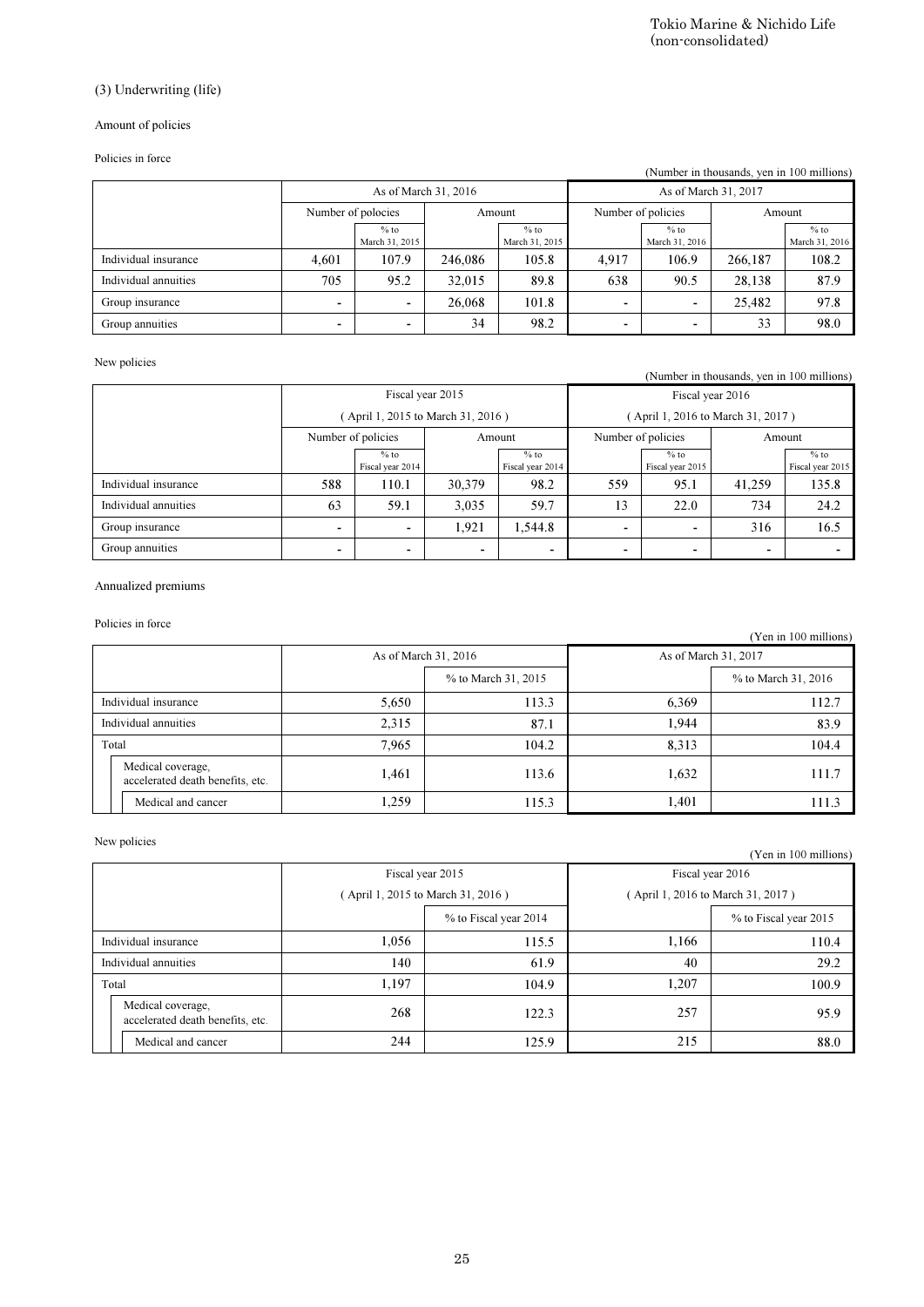### (4) Separate account

#### Separate account asset balance

|                               |                      | (Yen in 100 millions) |
|-------------------------------|----------------------|-----------------------|
|                               | As of March 31, 2016 | As of March 31, 2017  |
| Individual variable insurance | 589                  | 647                   |
| Individual variable annuities | 9.442                | 4,184                 |
| Group annuities               |                      |                       |
| Separate account total        | 10,031               | 4,831                 |

#### Separate account policies in force

|                                        |                          |                       | (non-consolidated)   | Tokio Marine & Nichido Life                |
|----------------------------------------|--------------------------|-----------------------|----------------------|--------------------------------------------|
|                                        |                          |                       |                      |                                            |
|                                        |                          |                       |                      |                                            |
| (4) Separate account                   |                          |                       |                      |                                            |
| Separate account asset balance         |                          |                       |                      |                                            |
|                                        |                          | (Yen in 100 millions) |                      |                                            |
|                                        | As of March 31, 2016     | As of March 31, 2017  |                      |                                            |
| Individual variable insurance          | 589                      | 647                   |                      |                                            |
| Individual variable annuities          | 9,442                    | 4,184                 |                      |                                            |
| Group annuities                        | $\overline{\phantom{a}}$ | $\blacksquare$        |                      |                                            |
| Separate account total                 | 10,031                   | 4,831                 |                      |                                            |
|                                        |                          |                       |                      |                                            |
| Separate account policies in force     |                          |                       |                      |                                            |
|                                        |                          |                       |                      |                                            |
| Individual variable insurance          |                          |                       |                      | (Number in thousands, yen in 100 millions) |
|                                        |                          | As of March 31, 2016  | As of March 31, 2017 |                                            |
|                                        | Number of policies       | Amount                | Number of policies   | Amount                                     |
| Variable insurance (defined term type) | $\mathbf{1}$             | 112                   | $\mathbf{1}$         | 105                                        |
| Variable insurance (whole life type)   | 29                       | 2,273                 | 28                   | 2,278                                      |
| Total                                  | 30                       | 2,385                 | 30                   | 2,383                                      |
|                                        |                          |                       |                      |                                            |
| Individual variable annuities          |                          |                       |                      | (Number in thousands, yen in 100 millions) |
|                                        |                          | As of March 31, 2016  | As of March 31, 2017 |                                            |
|                                        |                          |                       |                      |                                            |
|                                        | Number of policies       | Amount                | Number of policies   | Amount                                     |
| Individual variable annuities<br>Total | 179<br>179               | 9,480<br>9,480        | $77\,$<br>$77\,$     | 4,226<br>4,226                             |
|                                        |                          |                       |                      |                                            |
|                                        |                          |                       |                      |                                            |
|                                        |                          | ${\bf 26}$            |                      |                                            |

|                               |                    | As of March 31, 2016 | As of March 31, 2017     |        |  |
|-------------------------------|--------------------|----------------------|--------------------------|--------|--|
|                               | Number of policies | Amount               | Number of policies       | Amount |  |
| Individual variable annuities | 179                | 9.480                | $\overline{\phantom{a}}$ | 4,226  |  |
| Total                         | 179                | 9,480                | $\overline{\phantom{a}}$ | 4.226  |  |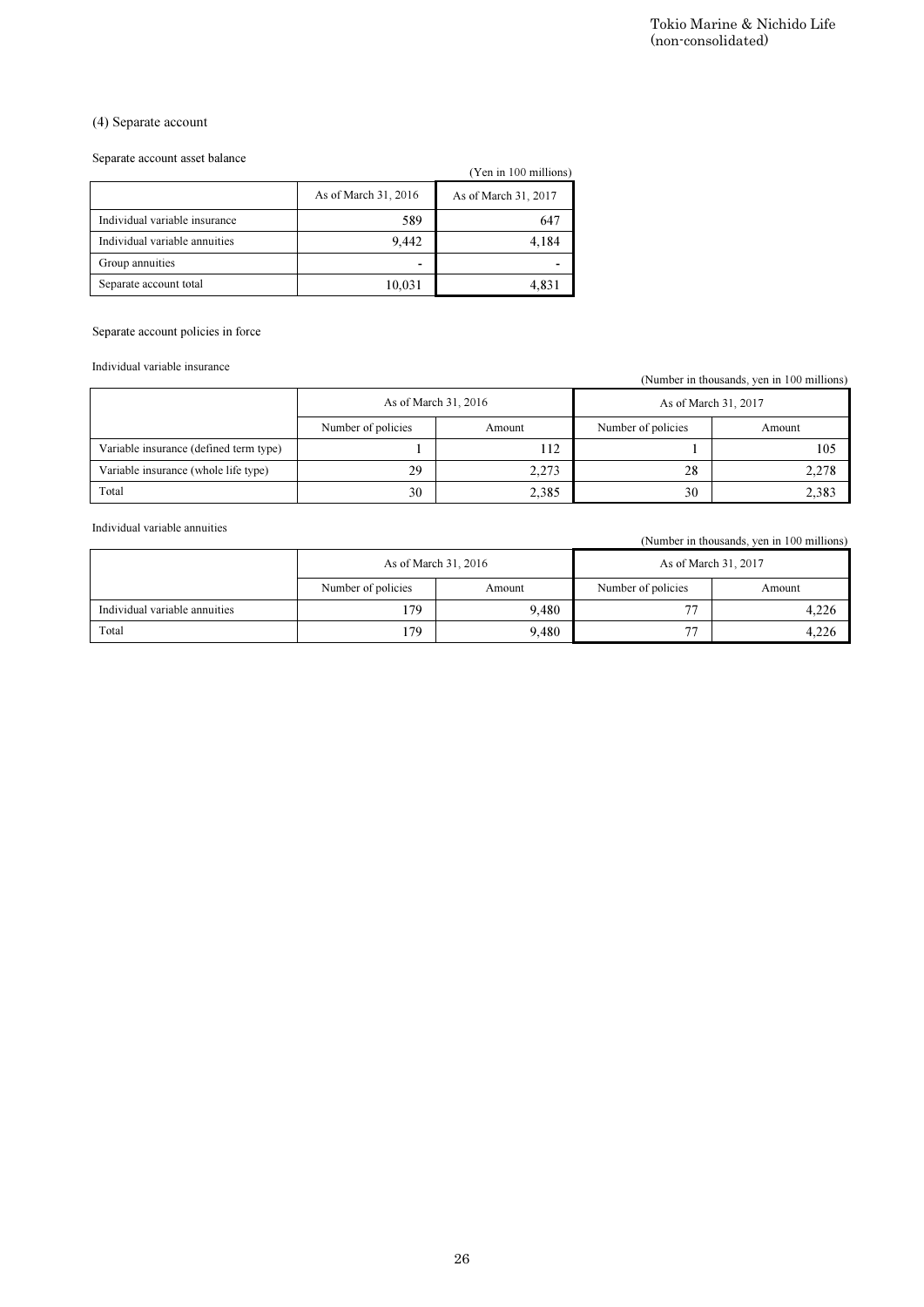#### (5) Investment (General account)

| (5) Investment (General account)                                                                                                                                                                                                                                 |                            |                                            |                                   |                                                |                                   |                                |                                                                                              |
|------------------------------------------------------------------------------------------------------------------------------------------------------------------------------------------------------------------------------------------------------------------|----------------------------|--------------------------------------------|-----------------------------------|------------------------------------------------|-----------------------------------|--------------------------------|----------------------------------------------------------------------------------------------|
| Yield on investments (interest income basis)                                                                                                                                                                                                                     |                            |                                            |                                   |                                                |                                   | (Yen in millions)              |                                                                                              |
|                                                                                                                                                                                                                                                                  |                            | Fiscal year 2015                           |                                   |                                                | Fiscal year 2016                  |                                |                                                                                              |
|                                                                                                                                                                                                                                                                  |                            | (April 1, 2015 to March 31, 2016)          |                                   |                                                | (April 1, 2016 to March 31, 2017) |                                |                                                                                              |
|                                                                                                                                                                                                                                                                  | Net investment<br>income   | Average balance                            | Annual yield                      | Net investment<br>income                       | Average balance                   | Annual yield                   |                                                                                              |
| Bank deposits<br>Call loans                                                                                                                                                                                                                                      | 40<br>21                   | 74,581<br>29,827                           | $0.05\%$<br>0.07                  | (23)<br>0                                      | 98,638<br>316                     | $(0.02)\%$<br>0.00             |                                                                                              |
| Receivables under resale                                                                                                                                                                                                                                         | $\blacksquare$             |                                            | $\overline{a}$                    |                                                |                                   |                                |                                                                                              |
| agreements<br>Receivables under securities                                                                                                                                                                                                                       |                            |                                            |                                   |                                                |                                   |                                |                                                                                              |
| borrowing transactions                                                                                                                                                                                                                                           | 18                         | 21,580                                     | 0.09                              | 3                                              | 19,757                            | 0.02                           |                                                                                              |
| Monetary receivables bought<br>Money trusts                                                                                                                                                                                                                      | 387<br>$\blacksquare$      | 435,833                                    | 0.09<br>$\overline{a}$            | 32<br>$\blacksquare$                           | 223,663                           | 0.01                           |                                                                                              |
| Securities                                                                                                                                                                                                                                                       | 70,290                     | 4.681.909                                  | 1.50                              | 89,168                                         | 5,859,167                         | 1.52                           |                                                                                              |
| Domestic debt securities<br>Domestic equity securities                                                                                                                                                                                                           | 83,533<br>(15)             | 4,387,300<br>253                           | 1.90<br>(5.94)                    | 87,944<br>19                                   | 5,348,796<br>237                  | 1.64<br>8.20                   |                                                                                              |
| Foreign securities<br>Others                                                                                                                                                                                                                                     | (13,228)                   | 294,355                                    | (4.49)                            | 1,204                                          | 510,132                           | 0.24                           |                                                                                              |
| Loans<br>Land and buildings                                                                                                                                                                                                                                      | 2.256                      | 77,602<br>627                              | 2.91                              | 2,374                                          | 81,454<br>596                     | 2.91                           |                                                                                              |
| General account total                                                                                                                                                                                                                                            | 91,781                     | 5,438,407                                  | 1.69 $%$                          | 92,731                                         | 6,404,369                         | $1.\overline{45\%}$            |                                                                                              |
| Overseas investment                                                                                                                                                                                                                                              | (13, 176)                  | 294,355                                    | (4.48)                            | 1,187                                          | 510,133                           | 0.23                           |                                                                                              |
| Gains (losses) on sales of securities, impairment losses on securities                                                                                                                                                                                           |                            |                                            |                                   |                                                |                                   | (Yen in millions)              |                                                                                              |
|                                                                                                                                                                                                                                                                  |                            | Fiscal year 2015                           | Fiscal year 2016                  |                                                | Increase                          |                                |                                                                                              |
|                                                                                                                                                                                                                                                                  |                            | (April 1, 2015 to March 31, 2016)          | (April 1, 2016 to March 31, 2017) |                                                | (Decrease)                        |                                |                                                                                              |
|                                                                                                                                                                                                                                                                  |                            |                                            |                                   |                                                |                                   |                                |                                                                                              |
|                                                                                                                                                                                                                                                                  | Gains (losses)<br>on sales | Impairment<br>losses                       | Gains (losses)<br>on sales        | Impairment<br>losses                           | Gains (losses)<br>on sales        | Impairment<br>losses           |                                                                                              |
| Domestic debt securities                                                                                                                                                                                                                                         | 4,309                      | on securities                              | 3,316                             | on securities                                  | (992)                             | on securities                  |                                                                                              |
| Domestic equity securities                                                                                                                                                                                                                                       |                            | 22                                         |                                   | $\overline{a}$                                 |                                   | (22)                           |                                                                                              |
| Foreign securities<br>Others                                                                                                                                                                                                                                     | 1,805                      | $\overline{\phantom{a}}$<br>$\blacksquare$ | (10, 881)                         | $\blacksquare$<br>$\qquad \qquad \blacksquare$ | (12,687)                          | ۰<br>$\blacksquare$            |                                                                                              |
|                                                                                                                                                                                                                                                                  | 6.115                      | 22                                         | (7, 564)                          |                                                | (13,679)                          | (22)                           |                                                                                              |
|                                                                                                                                                                                                                                                                  |                            |                                            |                                   |                                                |                                   |                                |                                                                                              |
|                                                                                                                                                                                                                                                                  |                            |                                            |                                   |                                                |                                   | (Yen in millions)              |                                                                                              |
| Total                                                                                                                                                                                                                                                            | Carrying                   | As of March 31, 2016                       | Unrealized gains                  | Carrying                                       | As of March 31, 2017              | Unrealized gains               |                                                                                              |
|                                                                                                                                                                                                                                                                  | amount                     | Fair value                                 | (losses)                          | amount                                         | Fair value                        | (losses)                       |                                                                                              |
| Bonds held to maturity                                                                                                                                                                                                                                           | 3,370,727                  | 4,284,000                                  | 913,272                           | 4,347,954                                      | 4,933,380                         | 585,426                        |                                                                                              |
| Bonds earmarked for<br>underwriting reserves                                                                                                                                                                                                                     | 77,076                     | 81,315                                     | 4,239                             | 52,911                                         | 54,888                            | 1,976                          |                                                                                              |
| Available-for-sale securities                                                                                                                                                                                                                                    | 1,792,920                  | 2,115,823                                  | 322,902                           | 1,896,894                                      | 2,102,196                         | 205,301                        |                                                                                              |
| Domestic debt securities<br>Domestic equity securities                                                                                                                                                                                                           | 1,222,601                  | 1,528,675                                  | 306,074                           | 1,240,136                                      | 1,475,568                         | 235,432                        |                                                                                              |
| Foreign securities                                                                                                                                                                                                                                               | 277,333                    | 294,161                                    | 16,827                            | 465,761                                        | 435,630                           | (30, 130)                      |                                                                                              |
| Others                                                                                                                                                                                                                                                           | 292,985                    | 292,985                                    |                                   | 190,996                                        | 190,996                           |                                |                                                                                              |
| Total<br>Domestic debt securities                                                                                                                                                                                                                                | 5.240.724<br>4,643,456     | 6,481,139<br>5,865,673                     | 1,240,414<br>1,222,216            | 6,297,760<br>5,608,564                         | 7,090,465<br>6,433,775            | 792,704<br>825,211             |                                                                                              |
| Domestic equity securities                                                                                                                                                                                                                                       |                            |                                            |                                   |                                                |                                   |                                |                                                                                              |
| Foreign securities<br>Others                                                                                                                                                                                                                                     | 304,282<br>292,985         | 322,480<br>292,985                         | 18,198                            | 498,199<br>190,996                             | 465,692<br>190,996                | (32, 506)                      |                                                                                              |
|                                                                                                                                                                                                                                                                  |                            |                                            |                                   |                                                |                                   |                                |                                                                                              |
|                                                                                                                                                                                                                                                                  |                            |                                            |                                   |                                                |                                   |                                |                                                                                              |
|                                                                                                                                                                                                                                                                  | Within 1                   |                                            |                                   | As of March 31, 2017                           |                                   | Over 10 years<br>(Including no |                                                                                              |
|                                                                                                                                                                                                                                                                  | year                       | 1-3 years                                  | 3-5 years                         | 5-7 years                                      | 7-10 years                        | fixed maturity)                |                                                                                              |
| Domestic government bonds<br>Domestic municipal bonds                                                                                                                                                                                                            | 77,709<br>٠                | 158,152<br>۰                               | 35,059                            | 9,848<br>۰                                     | 314,953                           | 5,138,943<br>11,593            |                                                                                              |
| Domestic corporate bonds                                                                                                                                                                                                                                         | $\overline{\phantom{a}}$   | $\overline{\phantom{a}}$                   | 7,590                             | $\overline{\phantom{0}}$                       | ٠                                 | 90,144                         |                                                                                              |
| Domestic equity securities                                                                                                                                                                                                                                       |                            |                                            |                                   |                                                |                                   | 258                            |                                                                                              |
| Fair value information on securities (Securities with fair value other than trading securities)<br>(Note) "Others" represents Monetary receivables bought, etc. on balance sheet.<br>(Reference) Maturity schedule of securities<br>Foreign securities<br>Others | 4,988<br>190,996           | 6,337<br>164,490                           | 6,907<br>49,557                   | 2,997<br>12,846                                | 94,564<br>409,518                 | 352,273<br>5,593,213           | (Yen in million<br>Total<br>5,734,667<br>11,593<br>97,734<br>468,069<br>190,996<br>6,503,320 |

|                            |                                                       |                                       |                            |                                                       |                            | (Yen in millions)                     |  |
|----------------------------|-------------------------------------------------------|---------------------------------------|----------------------------|-------------------------------------------------------|----------------------------|---------------------------------------|--|
|                            | Fiscal year 2015<br>(April 1, 2015 to March 31, 2016) |                                       |                            | Fiscal year 2016<br>(April 1, 2016 to March 31, 2017) |                            | Increase<br>(Decrease)                |  |
|                            | Gains (losses)<br>on sales                            | Impairment<br>losses<br>on securities | Gains (losses)<br>on sales | Impairment<br>losses<br>on securities                 | Gains (losses)<br>on sales | Impairment<br>losses<br>on securities |  |
| Domestic debt securities   | 4.309                                                 | $\overline{\phantom{a}}$              | 3.316                      |                                                       | (992)                      |                                       |  |
| Domestic equity securities | -                                                     | 22                                    | ۰                          |                                                       |                            | (22)                                  |  |
| Foreign securities         | .805                                                  | ۰                                     | (10, 881)                  |                                                       | (12,687)                   |                                       |  |
| Others                     |                                                       |                                       |                            |                                                       |                            |                                       |  |
| Total                      | 6.115                                                 | 22                                    | (7.564)                    |                                                       | (13,679)                   | $^{(22)}$                             |  |

|       | ran value information on securities (Securities with fair value other than trading securities) |                    |                      |                                       |                      |            | (Yen in millions)            |
|-------|------------------------------------------------------------------------------------------------|--------------------|----------------------|---------------------------------------|----------------------|------------|------------------------------|
|       |                                                                                                |                    | As of March 31, 2016 |                                       | As of March 31, 2017 |            |                              |
|       |                                                                                                | Carrying<br>amount | Fair value           | Unrealized gains<br>$(\text{losses})$ | Carrying<br>amount   | Fair value | Unrealized gains<br>(losses) |
|       | Bonds held to maturity                                                                         | 3.370.727          | 4.284.000            | 913,272                               | 4.347.954            | 4.933.380  | 585,426                      |
|       | Bonds earmarked for<br>underwriting reserves                                                   | 77.076             | 81,315               | 4,239                                 | 52,911               | 54,888     | 1,976                        |
|       | Available-for-sale securities                                                                  | 1.792.920          | 2.115.823            | 322,902                               | 1.896.894            | 2,102,196  | 205,301                      |
|       | Domestic debt securities                                                                       | 1.222.601          | 1.528.675            | 306,074                               | 1.240.136            | 1,475,568  | 235,432                      |
|       | Domestic equity securities                                                                     |                    |                      |                                       |                      |            |                              |
|       | Foreign securities                                                                             | 277.333            | 294.161              | 16.827                                | 465.761              | 435.630    | (30.130)                     |
|       | Others                                                                                         | 292,985            | 292,985              |                                       | 190.996              | 190,996    |                              |
| Total |                                                                                                | 5.240.724          | 6.481.139            | 1.240.414                             | 6.297.760            | 7.090.465  | 792,704                      |
|       | Domestic debt securities                                                                       | 4.643.456          | 5,865,673            | 1.222.216                             | 5,608,564            | 6,433,775  | 825,211                      |
|       | Domestic equity securities                                                                     |                    |                      |                                       |                      |            |                              |
|       | Foreign securities                                                                             | 304.282            | 322,480              | 18,198                                | 498.199              | 465,692    | (32, 506)                    |
|       | Others                                                                                         | 292,985            | 292,985              |                                       | 190.996              | 190.996    |                              |

#### (Reference) Maturity schedule of securities

| .                          |                          |             |             |                          |              |                                                   | (Yen in millions) |
|----------------------------|--------------------------|-------------|-------------|--------------------------|--------------|---------------------------------------------------|-------------------|
|                            | As of March 31, 2017     |             |             |                          |              |                                                   |                   |
|                            | Within 1<br>vear         | $1-3$ years | 3-5 years   | 5-7 years                | $7-10$ years | Over 10 years<br>(Including no<br>fixed maturity) | Total             |
| Domestic government bonds  | 77,709                   | 158,152     | 35,059      | 9.848                    | 314,953      | 5,138,943                                         | 5,734,667         |
| Domestic municipal bonds   | $\overline{\phantom{a}}$ | ۰           |             |                          |              | 11,593                                            | 11,593            |
| Domestic corporate bonds   |                          |             | 7.590       |                          |              | 90.144                                            | 97,734            |
| Domestic equity securities |                          |             |             |                          |              | 258                                               | 258               |
| Foreign securities         | 4,988                    | 6,337       | 6.907       | 2.997                    | 94,564       | 352,273                                           | 468,069           |
| Others                     | 190.996                  | ٠           | <b>1999</b> | $\overline{\phantom{a}}$ |              |                                                   | 190.996           |
| Total                      | 273,695                  | 164.490     | 49,557      | 12.846                   | 409.518      | 5,593,213                                         | 6,503,320         |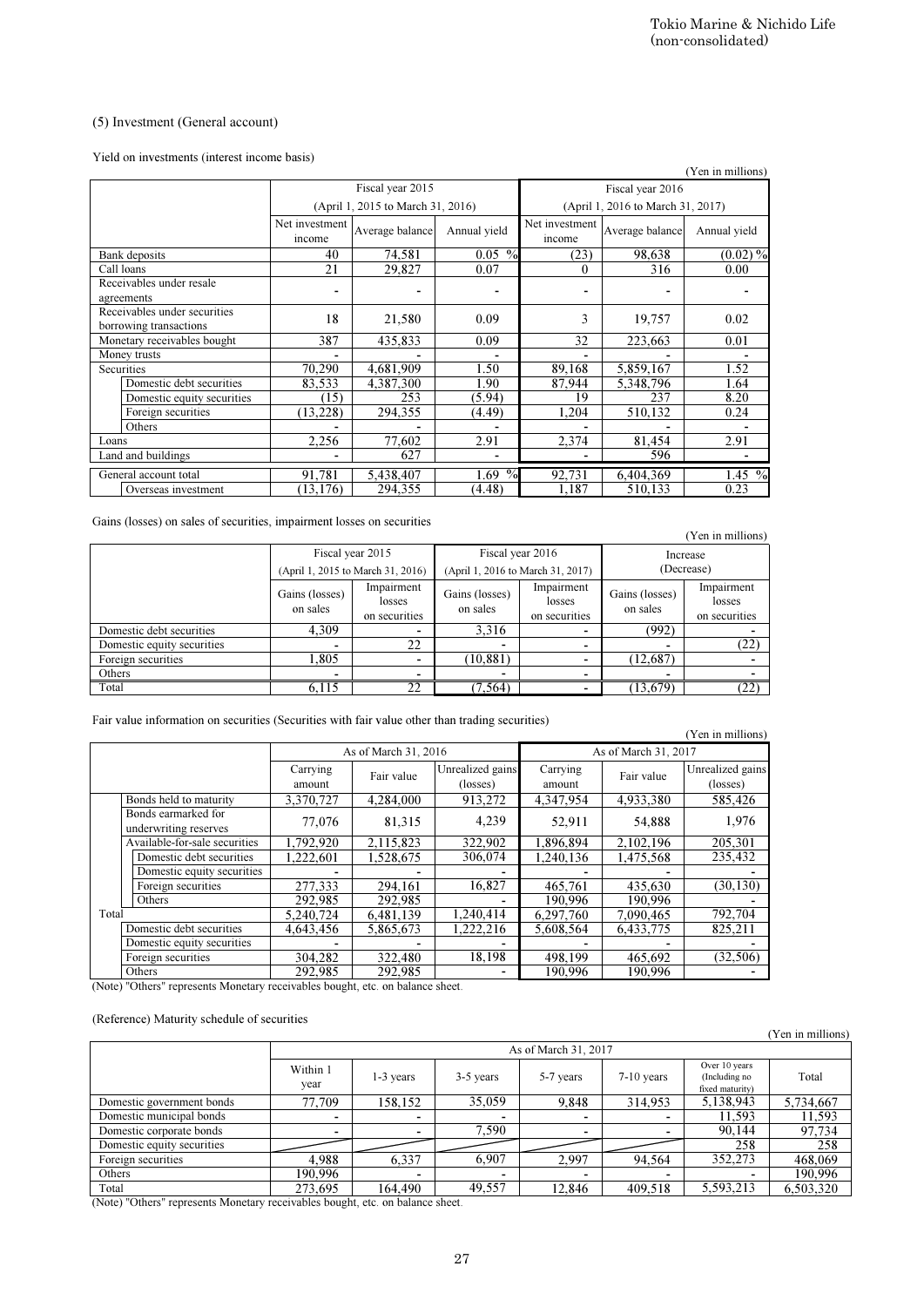|                                                                                                                                                               |                          | Tokio Marine & Nichido Life<br>(non-consolidated) |
|---------------------------------------------------------------------------------------------------------------------------------------------------------------|--------------------------|---------------------------------------------------|
|                                                                                                                                                               |                          |                                                   |
| (6) Solvency margin ratio (non-consolidated)                                                                                                                  |                          | (Yen in millions)                                 |
|                                                                                                                                                               | As of March 31, 2016     | As of March 31, 2017                              |
| (A) Total amount of solvency margin                                                                                                                           | 858,471                  | 747,165                                           |
| Shareholders' equity less adjusting items                                                                                                                     | 133,689                  | 128,986                                           |
| Price fluctuation reserve                                                                                                                                     | 5,709                    | 6,451                                             |
| Contingency reserve                                                                                                                                           | 45,094                   | 47,350                                            |
| General allowance for doubtful accounts                                                                                                                       | 471                      | 488                                               |
| Unrealized gains (losses) on available-for-sale securities and deferred gains (losses)<br>on hedge transactions (prior to tax effect deductions) $\times$ 90% | 290,612                  | 185,225                                           |
| Unrealized gains (losses) on land $\times$ 85%                                                                                                                | $\overline{\phantom{a}}$ |                                                   |
| Excess of continued Zillmerized reserve                                                                                                                       | 286,376                  | 310,471                                           |
| Subordinated debt, etc.                                                                                                                                       |                          | 100,000                                           |
| Amounts within "Excess of continued Zillmerized reserve" and<br>"Subordinated debt, etc." not calculated into the margin                                      | (5,266)                  | (130, 891)                                        |
| Deductions                                                                                                                                                    |                          |                                                   |
| Others                                                                                                                                                        | 101,785                  | 99,082                                            |
| $\int (R_1 + R_8)^2 + (R_2 + R_3 + R_7)^2 + R_4$<br>(B) Total amount of risks                                                                                 | 50,825                   | 52,072                                            |
| Insurance risk<br>(R <sub>1</sub> )                                                                                                                           | 14,891                   | 15,965                                            |
| Third sector insurance risk<br>$(R_8)$                                                                                                                        | 4,655                    | 5,284                                             |
| Assumed interest rate risk<br>(R <sub>2</sub> )                                                                                                               | 4,988                    | 4,969                                             |
| Minimum guarantee risk<br>$(R_7)$                                                                                                                             | 3,018                    | 3,008                                             |
| Asset management risk<br>$(R_3)$                                                                                                                              | 37,496                   | 38,082                                            |
| Business administration risk<br>$(R_4)$<br>(C) Solvency margin ratio<br>$[(A) / {(B) \times 1/2}] \times 100$                                                 | 1,301<br>3,378.1%        | 1,346<br>2,869.7%                                 |
|                                                                                                                                                               |                          |                                                   |
|                                                                                                                                                               |                          |                                                   |
|                                                                                                                                                               |                          |                                                   |
|                                                                                                                                                               |                          |                                                   |
|                                                                                                                                                               |                          |                                                   |
|                                                                                                                                                               |                          |                                                   |
|                                                                                                                                                               |                          |                                                   |
|                                                                                                                                                               |                          |                                                   |
|                                                                                                                                                               |                          |                                                   |
| ${\bf 28}$                                                                                                                                                    |                          |                                                   |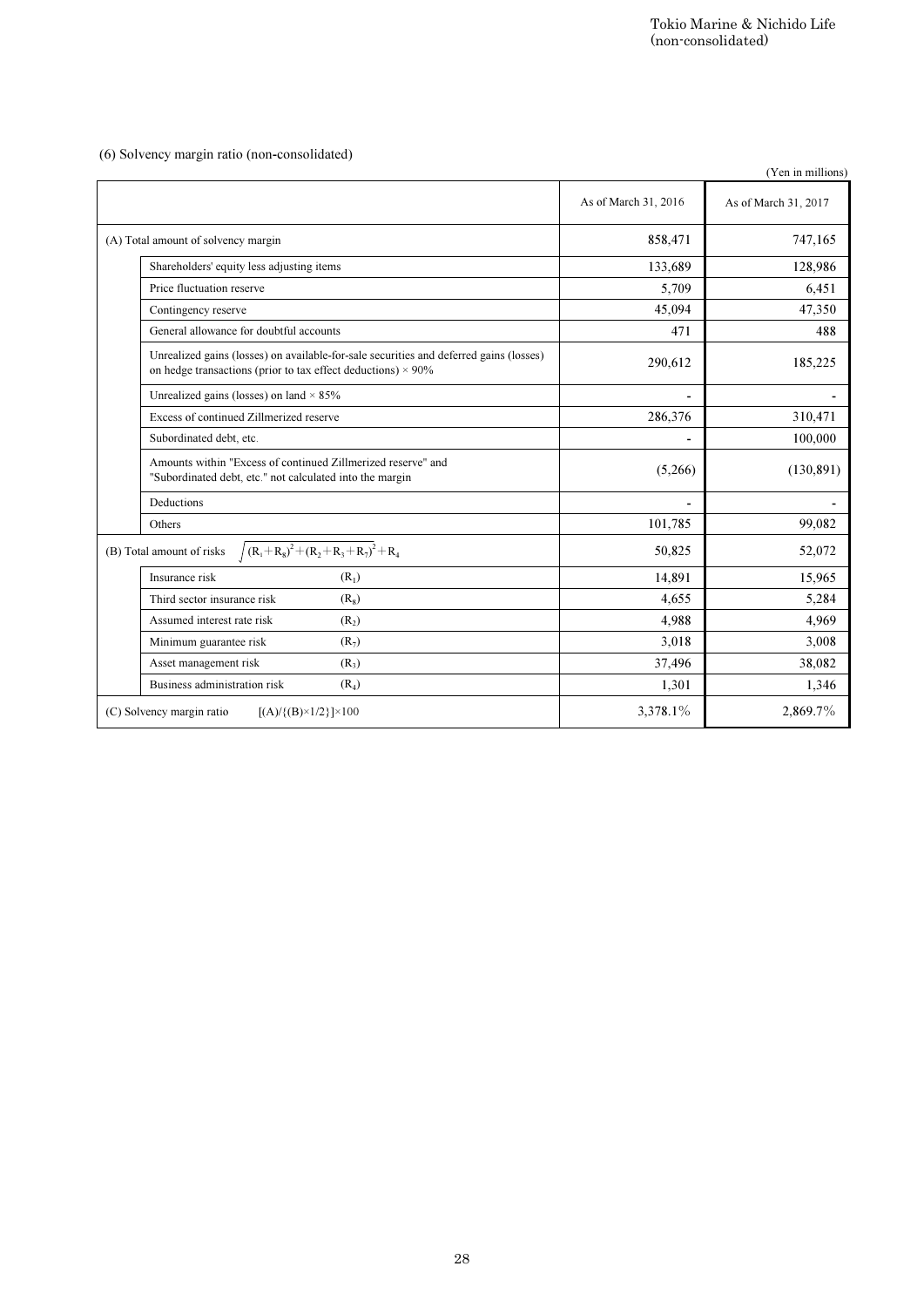### Glossary of terminology

【2. Key figures of the domestic property and casualty insurance business】

• Underwriting profit

Underwriting profit = Underwriting income - (Underwriting expenses  $+$  Operating and general administrative expenses on underwriting)  $\pm$  other miscellaneous income and expenses (\*)

- \* Mainly consist of income taxes relating to compulsory automobile liability insurance.
- Net investment income and other

Net investment income and other = (Investment income - Investment expenses) + (Other ordinary income - Other ordinary expenses (\*)) - Operating and general administrative expenses other than underwriting

- \* Excluding Amortization of deferred assets under Article 113 of the Insurance Business Act on the Statement of income of E.design Insurance Co., Ltd.
- Loss ratio (W/P basis)

Loss ratio (W/P basis) = (Net claims paid + Loss adjustment expenses) / Net premiums written  $\times$  100

• Expense ratio (W/P basis)

Expense ratio (W/P basis) = (Agency commissions and brokerage + Operating and general administrative expenses on underwriting) / Net premiums written  $\times$  100

• Combined ratio (W/P basis)

Combined ratio (W/P basis) = Loss ratio (W/P basis) + Expense ratio (W/P basis)

 $\bullet$  Loss ratio (private sector  $(*1)$ , E/I basis)

Loss ratio (private sector,  $E/I$  basis) = (Net claims paid + Outstanding claims as of the end of current fiscal year -Outstanding claims as of the end of previous fiscal year + Loss adjustment expenses) / Earned premiums (\*2)  $\times$  100

- \*1 Excluding earthquake insurance under the Law concerning Earthquake Insurance and compulsory automobile liability insurance.
- \*2 Earned premiums = Net premiums written Unearned premiums as of the end of current fiscal year (\*3) + Unearned premiums as of the end of previous fiscal year (\*3)
- \*3 Unearned premiums are premiums corresponding to the remaining duration of insurance policies at the end of the fiscal year.
- Expense ratio (private sector)

Expense ratio (private sector) = (Agency commissions and brokerage + Operating and general administrative expenses on underwriting) / Net premiums written  $\times$  100

• Combined ratio (private sector)

Combined ratio (private sector) = Loss ratio (private sector,  $E/I$  basis) + Expense ratio (private sector)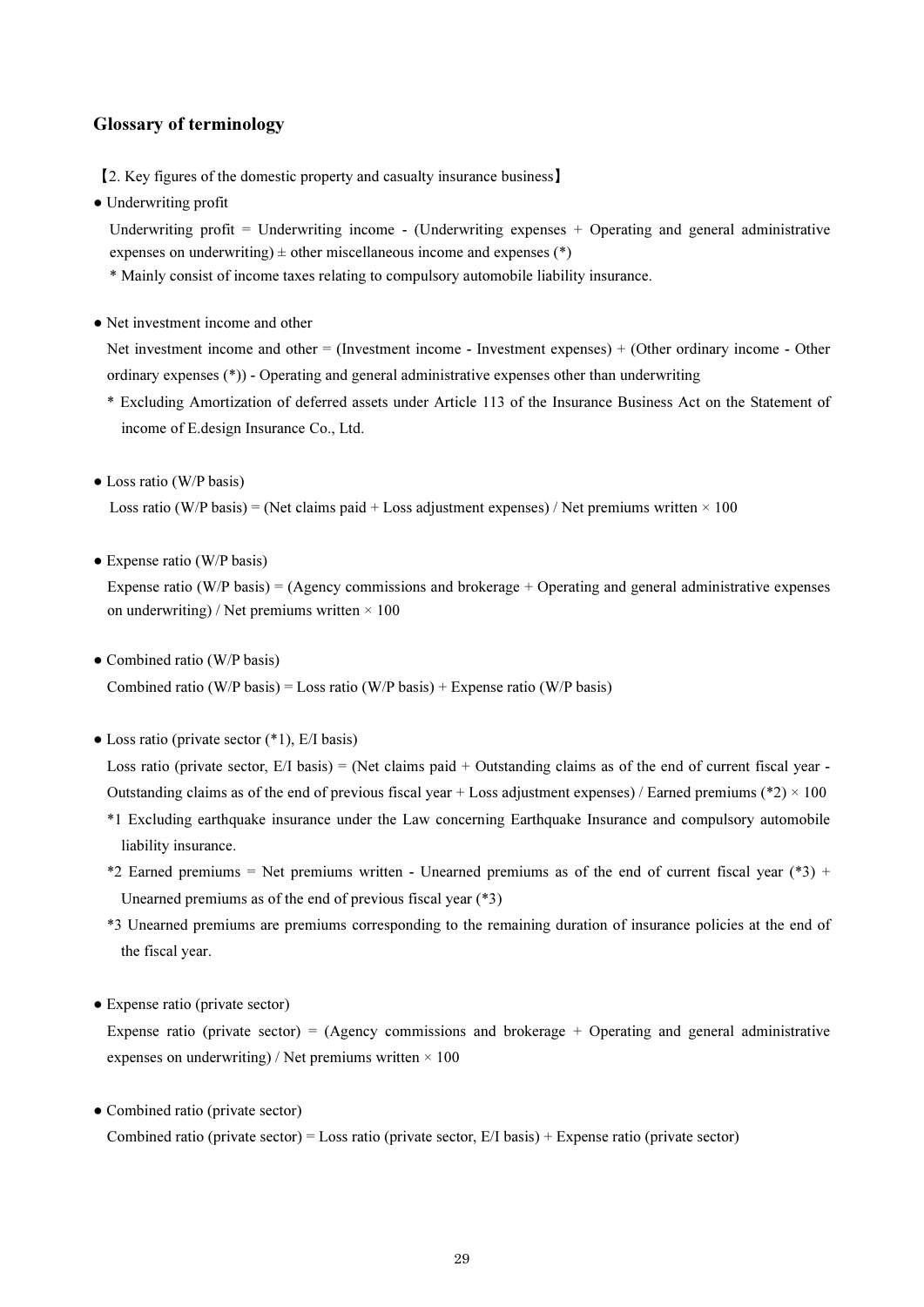• Net incurred losses relating to natural catastrophe (\*1)

Sum of net claims paid and outstanding claims (\*2) relating to natural catastrophe that occurred during the period.

- \*1 Excluding the net incurred losses related to earthquake insurance under the Law concerning Earthquake Insurance.
- \*2 Outstanding claims are net of reinsurance recoverable.
- Reservation ratio of catastrophe loss reserve

Reservation ratio of catastrophe loss reserve = Balance of catastrophe loss reserve / Net premiums written (\*)  $\times$  100

- \* Excluding earthquake insurance under the Law concerning Earthquake Insurance and compulsory automobile liability insurance.
- 【3. Key figures of the domestic life insurance business】
- Annualized premiums

Annualized premiums are amounts of premiums per year calculated by dividing aggregate amounts of premiums by the duration of insurance policies.

● Medical coverage, accelerated death benefits, etc.

Medical coverage, accelerated death benefits, etc. includes coverage for medical expense (e.g. hospitalization and operation), accelerated death benefits (e.g. specific diseases and nursing care) and exemption of obligation to pay insurance premiums (excluding those caused by disability but including those caused by specific diseases, nursing care, etc.).

### 【Investment】

● Yield on investments (interest income basis)

Yield on investments (interest income basis) is an indicator of investment performance from the viewpoint of interest income.

Numerator: Interest and dividends + Interest and dividends included in Gains/losses on money trusts Denominator: Average balance based on original cost or amortized cost

● Yield on investments (accrual income basis)

Yield on investments (accrual income basis) is an indicator of investment performance from the viewpoint of accrual income (income statements) for the period.

[For property and casualty insurance business] Numerator: Investment income + Investment income on deposit premiums - Investment expenses Denominator: Average balance based on original cost or amortized cost

[For life insurance business]

Numerator: Investment income - Investment expenses

Denominator: Average balance based on original cost or amortized cost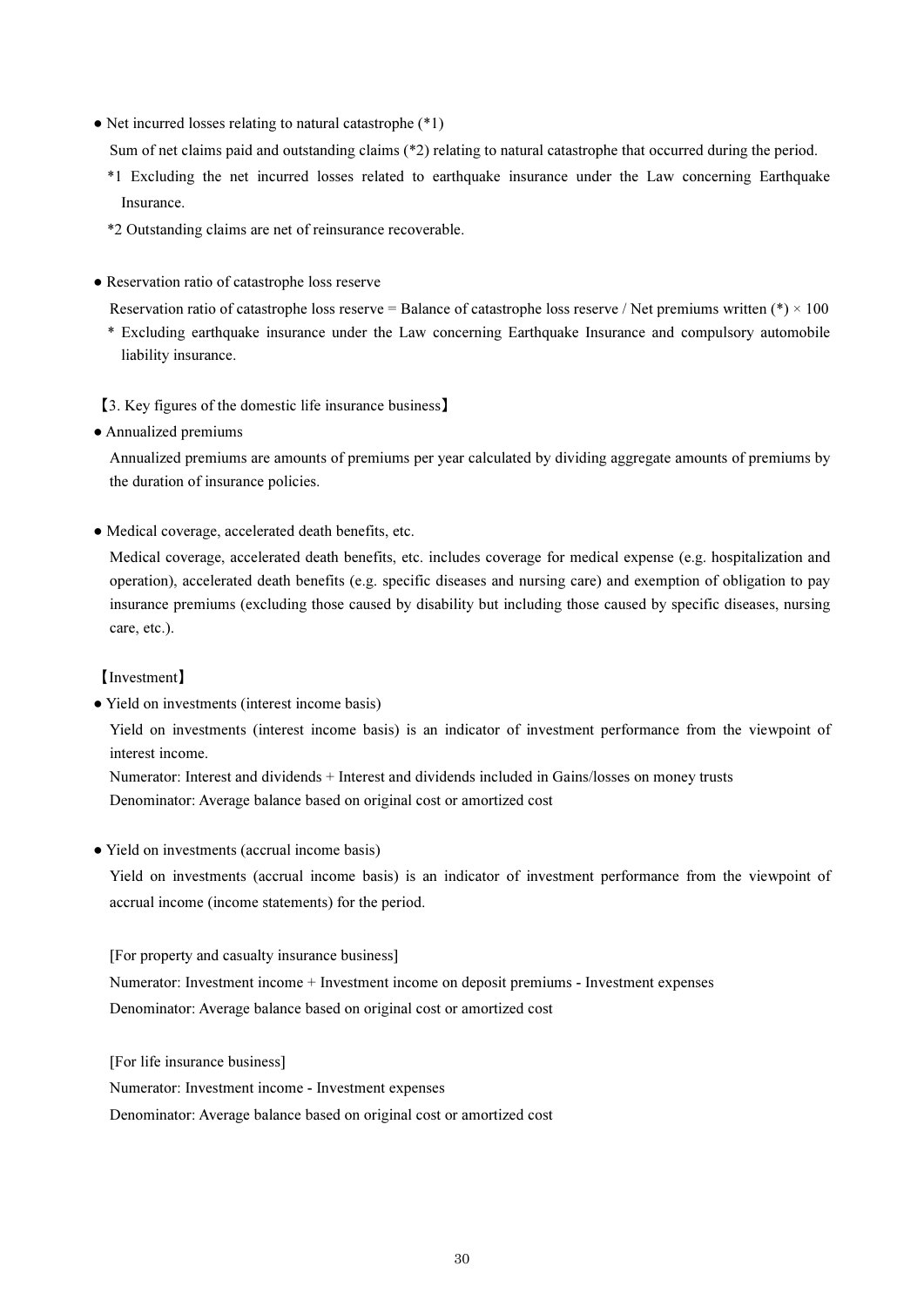"General account total" includes non-investment assets. Overseas investment is the total of assets denominated in foreign currencies and yen.

●Yield on investments (fair value basis)

Yield on investments (fair value basis) is an indicator of investment performance on fair value basis.

Numerator: Investment income + Investment income on deposit premiums - Investment expenses + change in Unrealized gains (losses) on available-for-sale securities  $(*1)$  for the fiscal year + change in Deferred gains (losses) on hedge transactions (\*1)

Denominator: Average balance based on original cost or amortized cost + Unrealized gains (losses) on available-for-sale securities at the beginning of the year  $(*1)$  + Unrealized gains (losses) on trading securities at the beginning of the year (\*2)

\*1 Before tax effect deductions.

\*2 Trading securities includes money trusts held for trading purposes.

#### 【Solvency margin ratio】

• Solvency margin ratio

- In addition to reserves to cover claim payments, payments for maturity-refunds of saving type insurance policies, etc., it is necessary for insurance companies to maintain sufficient solvency in order to cover against risks which exceed normal expectations, e.g. occurrences of major catastrophe, a significant decline in value of assets held by insurance companies.
- (C) Solvency margin ratio is the ratio of (A) Total amount of solvency margin (i.e. solvency of insurance companies in terms of their capital, reserves, etc.) to (B) Total amount of risks (i.e. risks which exceed normal expectations) which is calculated in accordance with the Insurance Business Act.
- "Risks which exceed normal expectations" is composed of risks described below.
	- ① (General) insurance risk, third sector insurance risk: risks that insurance claims occur beyond normal expectations (excluding catastrophe risk).
	- ② Assumed interest rate risk: risks that invested assets fail to yield assumed interest rates due to the aggravation of investment conditions.
	- ③ Minimum guarantee risk: risks that value of assets related to the minimum guarantee for benefits of insurance contracts which are managed as a separate account fluctuates beyond normal expectations and falls below the minimum guaranteed benefits when they are to be paid.
	- ④ Asset management risk: risks that the prices of retained securities and other assets fluctuate beyond normal expectations.
	- ⑤ Business administration risk: risks that occur beyond normal expectations and do not fall under other categories.
	- ⑥ Catastrophe risk: risks that major catastrophe beyond normal expectations (equivalent to the Great Kanto Earthquake or Isewan typhoon) occurs.
- Solvency of insurance companies in terms of their capital, reserves, etc. ((A) Total amount of solvency margin) is the total amount of net assets (excluding planned outflows), certain reserves (e.g. price fluctuation reserve, contingency reserve, catastrophe loss reserve, etc.) and part of unrealized gains (losses) on land.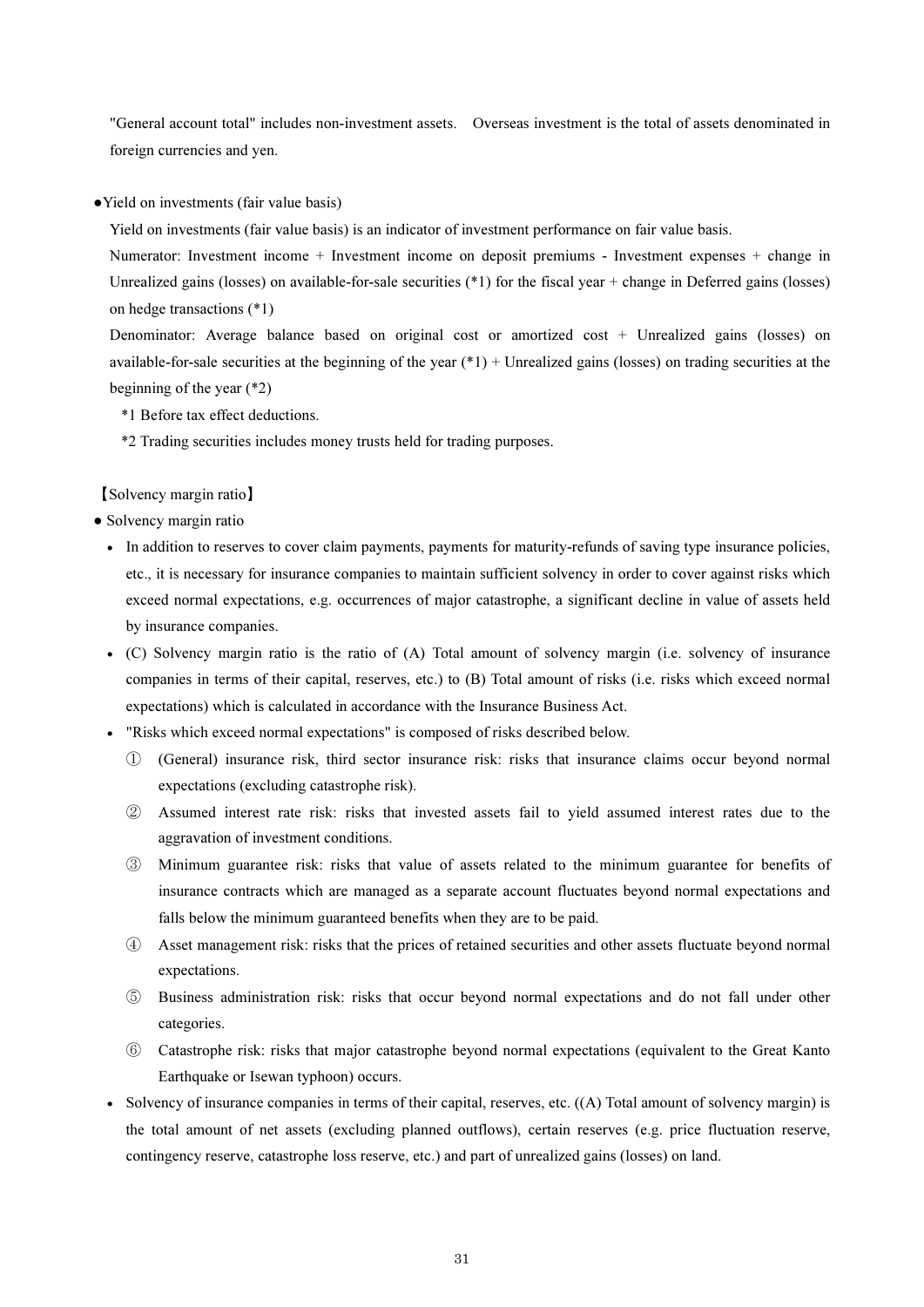• Solvency margin ratio is one of the objective indicators used by the regulatory authority to supervise insurance companies. Ratio exceeding 200% indicates sufficient solvency to fulfill payment obligations such as insurance claims.

【Underwriting (life)】

- Amount of Policies in force
	- Individual insurance and group insurance

Total amount of death benefits under policies in force at the end of the period.

- Individual annuities
	- ① Individual annuities whose payments have not yet commenced: amount of funds for annuity payments that are expected to have accrued at the commencement of annuity payments.
	- ② Individual annuities whose payments have already commenced: amount of underwriting reserves.
- Group annuities

Amount of underwriting reserves.

- Amounts of New policies
	- Individual insurance and group insurance

Total amount of death benefits under new policies issued during the period.

• Individual annuities

Amount of funds for annuity payments that are expected to have accrued at the commencement of annuity payments for new policies issued during the period.

• Group annuities

First installment of premium payments.

### 【Separate account】

• Separate account

Separate account is an account for insurance policies of which insurance benefits change based on investment performance. Therefore, assets and liabilities of separate account are segregated from those of general account.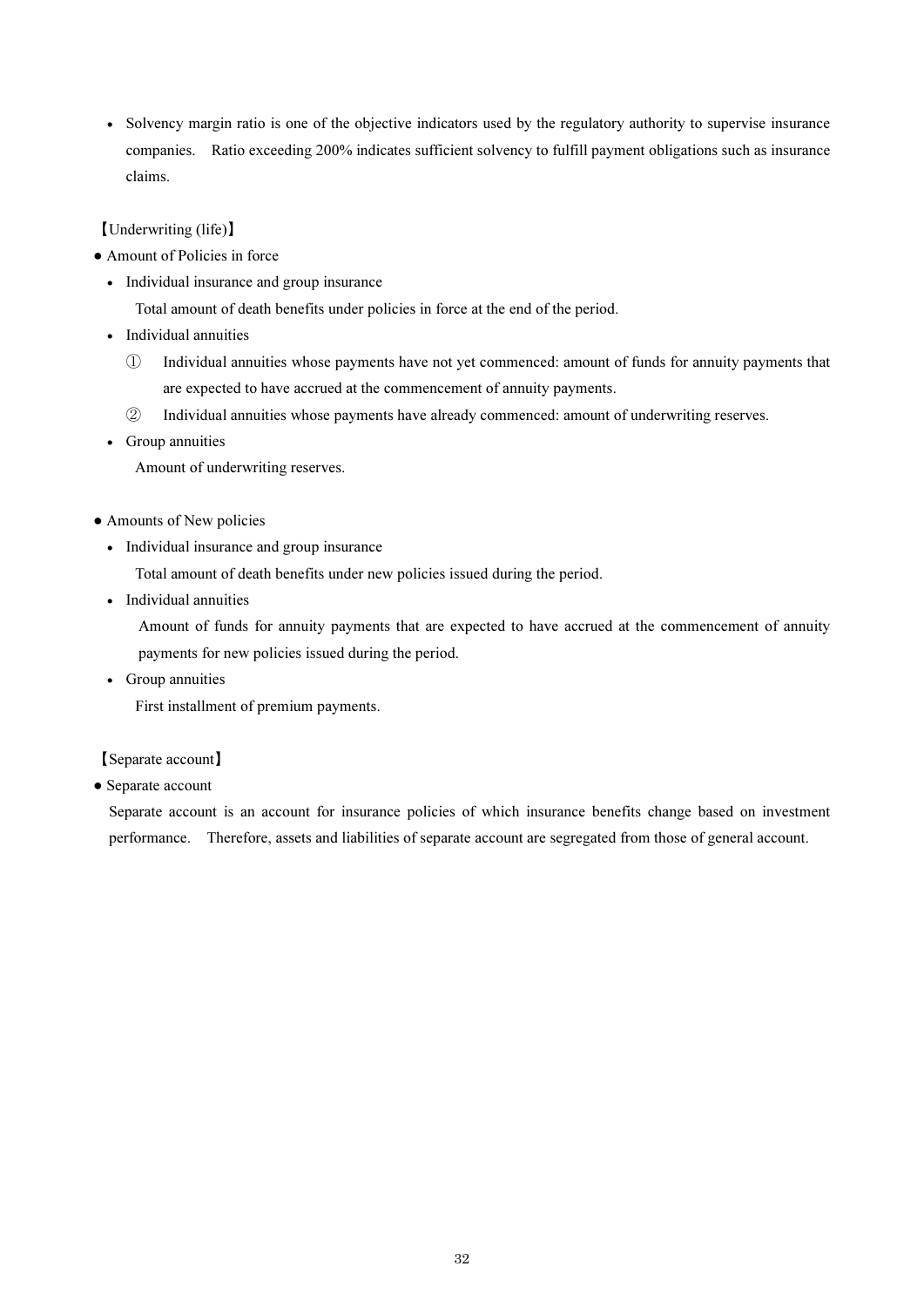# Supplementary information about business results for the fiscal year 2016

### 1. Key figures

| Fiscal year 2015 (A)<br>21,283<br>4.5%<br>92,425<br>60.0%<br>30.6%<br>90.6%<br>9.4%<br>10,307 | Six months ended<br>September 30, 2016 (B)<br>10,586<br>$(2.3\%)$<br>92,958<br>59.7%<br>30.6%<br>90.4%<br>9.6%                            | Fiscal year 2016 (C)<br>21,161<br>$(0.6\%)$<br>95,244<br>60.7%<br>30.8%<br>91.5%<br>8.5% | Increase (Decrease)<br>$(C) - (A)$<br>(121)<br>$(5.1\%)$<br>2,819<br>0.7%<br>0.2%<br>0.9%                                                                                                                              | Increase (Decrease)<br>$(C) - (B)$<br>1.7%<br>2,286<br>1.0%<br>0.2%<br>1.1%                                                                                            |
|-----------------------------------------------------------------------------------------------|-------------------------------------------------------------------------------------------------------------------------------------------|------------------------------------------------------------------------------------------|------------------------------------------------------------------------------------------------------------------------------------------------------------------------------------------------------------------------|------------------------------------------------------------------------------------------------------------------------------------------------------------------------|
|                                                                                               |                                                                                                                                           |                                                                                          |                                                                                                                                                                                                                        |                                                                                                                                                                        |
|                                                                                               |                                                                                                                                           |                                                                                          |                                                                                                                                                                                                                        |                                                                                                                                                                        |
|                                                                                               |                                                                                                                                           |                                                                                          |                                                                                                                                                                                                                        |                                                                                                                                                                        |
|                                                                                               |                                                                                                                                           |                                                                                          |                                                                                                                                                                                                                        |                                                                                                                                                                        |
|                                                                                               |                                                                                                                                           |                                                                                          |                                                                                                                                                                                                                        |                                                                                                                                                                        |
|                                                                                               |                                                                                                                                           |                                                                                          |                                                                                                                                                                                                                        |                                                                                                                                                                        |
|                                                                                               |                                                                                                                                           |                                                                                          |                                                                                                                                                                                                                        |                                                                                                                                                                        |
|                                                                                               |                                                                                                                                           |                                                                                          | $(0.9\%)$                                                                                                                                                                                                              | $(1.1\%)$                                                                                                                                                              |
|                                                                                               |                                                                                                                                           |                                                                                          |                                                                                                                                                                                                                        |                                                                                                                                                                        |
|                                                                                               | 5,229                                                                                                                                     | 10,513                                                                                   | 206                                                                                                                                                                                                                    |                                                                                                                                                                        |
| 4.1%                                                                                          | 2.3%                                                                                                                                      | 2.0%                                                                                     | $(2.1\%)$                                                                                                                                                                                                              | $(0.3\%)$                                                                                                                                                              |
| 9.9%                                                                                          | 12.6%                                                                                                                                     | 10.6%                                                                                    | 0.7%                                                                                                                                                                                                                   | $(2.0\%)$                                                                                                                                                              |
|                                                                                               |                                                                                                                                           |                                                                                          |                                                                                                                                                                                                                        | 1.5%                                                                                                                                                                   |
| 30.9%                                                                                         | 30.3%                                                                                                                                     | 30.8%                                                                                    | $(0.1\%)$                                                                                                                                                                                                              | $0.5\%$                                                                                                                                                                |
|                                                                                               |                                                                                                                                           |                                                                                          |                                                                                                                                                                                                                        |                                                                                                                                                                        |
| 3,034                                                                                         | 1,244                                                                                                                                     | 2,722                                                                                    | (311)                                                                                                                                                                                                                  |                                                                                                                                                                        |
| 11.9%                                                                                         | $(18.5\%)$                                                                                                                                | $(10.3\%)$                                                                               | $(22.2\%)$                                                                                                                                                                                                             | 8.2%                                                                                                                                                                   |
| 8.9%                                                                                          | $(4.1\%)$                                                                                                                                 | 8.2%                                                                                     | $(0.6\%)$                                                                                                                                                                                                              | 12.3%                                                                                                                                                                  |
| 52.9%                                                                                         | 62.6%                                                                                                                                     | 53.0%                                                                                    | 0.1%                                                                                                                                                                                                                   | $(9.6\%)$                                                                                                                                                              |
| 38.2%                                                                                         | 41.5%                                                                                                                                     | 38.7%                                                                                    | 0.5%                                                                                                                                                                                                                   | (2.7%)                                                                                                                                                                 |
| 17,148                                                                                        | 17,687                                                                                                                                    | 17,368                                                                                   | 220                                                                                                                                                                                                                    | (319)                                                                                                                                                                  |
| 51,853                                                                                        | 51,665                                                                                                                                    | 51,302                                                                                   | (551)                                                                                                                                                                                                                  | (363)                                                                                                                                                                  |
|                                                                                               |                                                                                                                                           |                                                                                          |                                                                                                                                                                                                                        |                                                                                                                                                                        |
|                                                                                               |                                                                                                                                           |                                                                                          |                                                                                                                                                                                                                        | (Yen in 100 millions)                                                                                                                                                  |
|                                                                                               | September 30, 2016 (B)                                                                                                                    | Fiscal year 2016 (C)                                                                     | Increase (Decrease)<br>$(C) - (A)$                                                                                                                                                                                     | Increase (Decrease)<br>$(C) - (B)$                                                                                                                                     |
|                                                                                               |                                                                                                                                           |                                                                                          |                                                                                                                                                                                                                        |                                                                                                                                                                        |
| 45,790                                                                                        | 25,870                                                                                                                                    | 52,326                                                                                   | 6,535                                                                                                                                                                                                                  | $\blacksquare$                                                                                                                                                         |
| 32,655                                                                                        | 17,008                                                                                                                                    | 34,804                                                                                   | 2,148                                                                                                                                                                                                                  |                                                                                                                                                                        |
| 4.4%                                                                                          | $(2.0\%)$                                                                                                                                 | 6.6%                                                                                     | 2.2%                                                                                                                                                                                                                   | $8.6\%$                                                                                                                                                                |
| 4,716                                                                                         | 4,344                                                                                                                                     | 9,044                                                                                    | 4,327                                                                                                                                                                                                                  |                                                                                                                                                                        |
| 114.0%                                                                                        | 271.4%                                                                                                                                    | 91.7%                                                                                    | (22.2%)                                                                                                                                                                                                                | (179.7%)                                                                                                                                                               |
| 3,858                                                                                         | 2,134                                                                                                                                     | 3,876                                                                                    | 18                                                                                                                                                                                                                     | ۰                                                                                                                                                                      |
|                                                                                               | 59.3%<br>3. Combined ratio = Loss ratio + Expense ratio<br>4. Underwriting profit margin $= 100$ - Combined ratio<br>Fiscal year 2015 (A) | 57.2%<br>Six months ended                                                                | 58.7%<br>(Note) 1. Loss ratio = (Net claims paid + Loss adjustment expenses) / Net premiums written $\times$ 100<br><reference> Key figures from consolidated statement of income of Tokio Marine Holdings</reference> | $(0.6\%)$<br>2. Expense ratio = (Agency commissions and brokerage + Operating and general administrative expenses on underwriting) / Net premiums written $\times$ 100 |

|                                                        | Fiscal year $2015(A)$ | Six months ended<br>September 30, 2016 (B) | Fiscal year $2016$ (C) | Increase (Decrease)<br>$(C) - (A)$ | Increase (Decrease)<br>$(C) - (B)$ |
|--------------------------------------------------------|-----------------------|--------------------------------------------|------------------------|------------------------------------|------------------------------------|
| (1) Ordinary income                                    | 45,790                | 25,870                                     | 52,326                 | 6,535                              |                                    |
| 2 Net premiums written                                 | 32,655                | 17,008                                     | 34,804                 | 2,148                              |                                    |
| Rate of change                                         | 4.4%                  | $(2.0\%)$                                  | $6.6\%$                | $2.2\%$                            | 8.6%                               |
| <b>3</b> Life insurance premiums                       | 4,716                 | 4,344                                      | 9,044                  | 4,327                              |                                    |
| Rate of change                                         | 114.0%                | 271.4%                                     | 91.7%                  | $(22.2\%)$                         | (179.7%)                           |
| <b>4 Ordinary profit</b>                               | 3,858                 | 2,134                                      | 3,876                  | 18                                 |                                    |
| (5) Net income attributable to<br>owners of the parent | 2,545                 | 1,552                                      | 2,738                  | 193                                |                                    |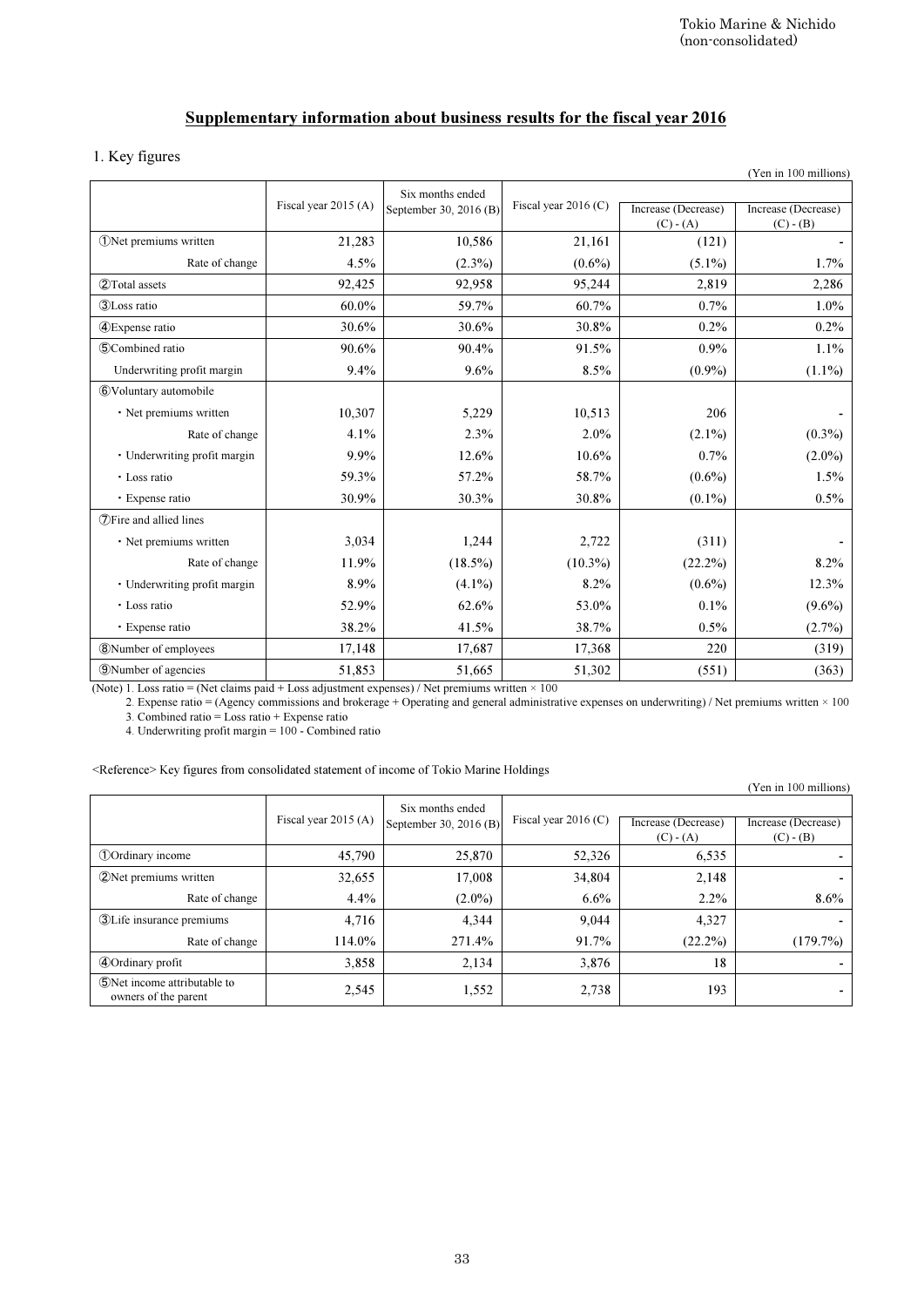# 2. Other information

# ① Non-performing assets

|                                                                                                                                                                               |                                  | Tokio Marine & Nichido                 | (non-consolidated)           |
|-------------------------------------------------------------------------------------------------------------------------------------------------------------------------------|----------------------------------|----------------------------------------|------------------------------|
| 2. Other information                                                                                                                                                          |                                  |                                        |                              |
| 1 Non-performing assets                                                                                                                                                       |                                  |                                        |                              |
| Status of risk monitored loans                                                                                                                                                |                                  |                                        |                              |
|                                                                                                                                                                               |                                  |                                        | (Yen in 100 millions)        |
|                                                                                                                                                                               | As of March 31, 2016             | As of September 30, 2016               | As of March 31, 2017         |
| Loans to borrowers in bankruptcy                                                                                                                                              |                                  | ۰                                      | $\bf{0}$                     |
| Past due loans                                                                                                                                                                | 5                                | 5                                      | 2                            |
| Loans past due for three months or more                                                                                                                                       |                                  |                                        |                              |
| Restructured loans                                                                                                                                                            | $\overline{c}$<br>$\overline{7}$ | 1                                      | $\boldsymbol{0}$             |
| Total<br>Percentage to total loans                                                                                                                                            | 0.1%                             | 6<br>0.1%                              | 3<br>0.1%                    |
|                                                                                                                                                                               |                                  |                                        |                              |
| (Reference) Total loans                                                                                                                                                       | 5,272                            | 6,551                                  | 6,064                        |
| Status of self-assessment                                                                                                                                                     |                                  |                                        | (Yen in 100 millions)        |
|                                                                                                                                                                               | As of March 31, 2016             | As of September 30, 2016               | As of March 31, 2017         |
| Non-categorized                                                                                                                                                               | 87,579                           | 87,856                                 | 90,507                       |
| II categorized                                                                                                                                                                | 4,772                            | 5,032                                  | 4,705                        |
| III categorized                                                                                                                                                               | 70                               | 65                                     | 28                           |
|                                                                                                                                                                               | 54                               | 12                                     | 10                           |
| IV categorized                                                                                                                                                                |                                  |                                        |                              |
| Subtotal (II-IV)                                                                                                                                                              | 4,896                            | 5,109                                  | 4,744                        |
| Total                                                                                                                                                                         | 92,475                           | 92,966                                 | 95,252                       |
|                                                                                                                                                                               |                                  |                                        |                              |
|                                                                                                                                                                               | Fiscal year 2015                 | Six months ended<br>September 30, 2016 | Fiscal year 2016             |
| Domestic debt securities                                                                                                                                                      | ÷                                | $\overline{a}$                         |                              |
| Domestic equity securities                                                                                                                                                    | 13                               | 17                                     | 8                            |
| 2 Impairment losses on securities<br>Foreign securities                                                                                                                       | 50                               | -                                      | (Yen in 100 millions)<br>1   |
| Others                                                                                                                                                                        |                                  | $\overline{\phantom{a}}$               | 0                            |
| Total                                                                                                                                                                         | 63                               | 17                                     | 9                            |
| · Criteria for impairment loss recognition<br>In principle, impairment loss on a security with fair value is recognized when the fair value is below its cost by 30% or more. |                                  |                                        |                              |
|                                                                                                                                                                               |                                  |                                        |                              |
|                                                                                                                                                                               |                                  |                                        |                              |
|                                                                                                                                                                               |                                  |                                        |                              |
|                                                                                                                                                                               | Fiscal year 2015                 | Six months ended<br>September 30, 2016 | Fiscal year 2016             |
| Land                                                                                                                                                                          | 15                               | $\boldsymbol{0}$                       | $\boldsymbol{0}$             |
| <b>Buildings</b>                                                                                                                                                              | 2                                | 6                                      | 6                            |
| Others                                                                                                                                                                        |                                  | -                                      |                              |
| 3 Impairment losses on fixed assets<br>Total                                                                                                                                  | 17                               | 6                                      | (Yen in 100 millions)<br>6   |
|                                                                                                                                                                               |                                  |                                        |                              |
|                                                                                                                                                                               | As of March 31, 2016             | As of September 30, 2016               | As of March 31, 2017         |
|                                                                                                                                                                               |                                  |                                        |                              |
| Domestic debt securities<br>Domestic equity securities                                                                                                                        | 1,885                            | 1,736                                  | 1,302                        |
|                                                                                                                                                                               | 16,519<br>524                    | 15,674<br>206                          | 18,230<br>466                |
| 4 Unrealized gains (losses) on securities<br>Foreign securities<br>Others                                                                                                     | 5                                | (4)                                    | (Yen in 100 millions)<br>(0) |

|                  |                      |                          | (Yen in 100 millions) |
|------------------|----------------------|--------------------------|-----------------------|
|                  | As of March 31, 2016 | As of September 30, 2016 | As of March 31, 2017  |
| Non-categorized  | 87,579               | 87,856                   | 90,507                |
| II categorized   | 4,772                | 5,032                    | 4,705                 |
| III categorized  | 70                   | 65                       | 28                    |
| IV categorized   | 54                   | 12                       | 10                    |
| Subtotal (II-IV) | 4,896                | 5,109                    | 4,744                 |
| Total            | 92,475               | 92,966                   | 95,252                |

|                            |                          |                                        | (Yen in 100 millions) |
|----------------------------|--------------------------|----------------------------------------|-----------------------|
|                            | Fiscal year 2015         | Six months ended<br>September 30, 2016 | Fiscal year 2016      |
| Domestic debt securities   |                          |                                        |                       |
| Domestic equity securities | 13                       | 17                                     | 8                     |
| Foreign securities         | 50                       | -                                      |                       |
| Others                     | $\overline{\phantom{0}}$ | $\overline{\phantom{0}}$               | 0                     |
| Total                      | 63                       | 1 <sub>7</sub>                         |                       |

#### ③ Impairment losses on fixed assets

|                  |                          |                                        | $(1$ cu in Too minions)  |
|------------------|--------------------------|----------------------------------------|--------------------------|
|                  | Fiscal year 2015         | Six months ended<br>September 30, 2016 | Fiscal year 2016         |
| Land             | IJ                       |                                        |                          |
| <b>Buildings</b> |                          | U                                      | o                        |
| Others           | $\overline{\phantom{0}}$ | -                                      | $\overline{\phantom{0}}$ |
| Total            |                          |                                        |                          |

### ④ Unrealized gains (losses) on securities

|                            | As of March 31, 2016 | As of September 30, 2016 | As of March 31, 2017 |
|----------------------------|----------------------|--------------------------|----------------------|
| Domestic debt securities   | 1,885                | 1,736                    | 1,302                |
| Domestic equity securities | 16,519               | 15,674                   | 18,230               |
| Foreign securities         | 524                  | 206                      | 466                  |
| Others                     |                      | (4)                      | (0)                  |
| Total                      | 18,934               | 17,613                   | 19.998               |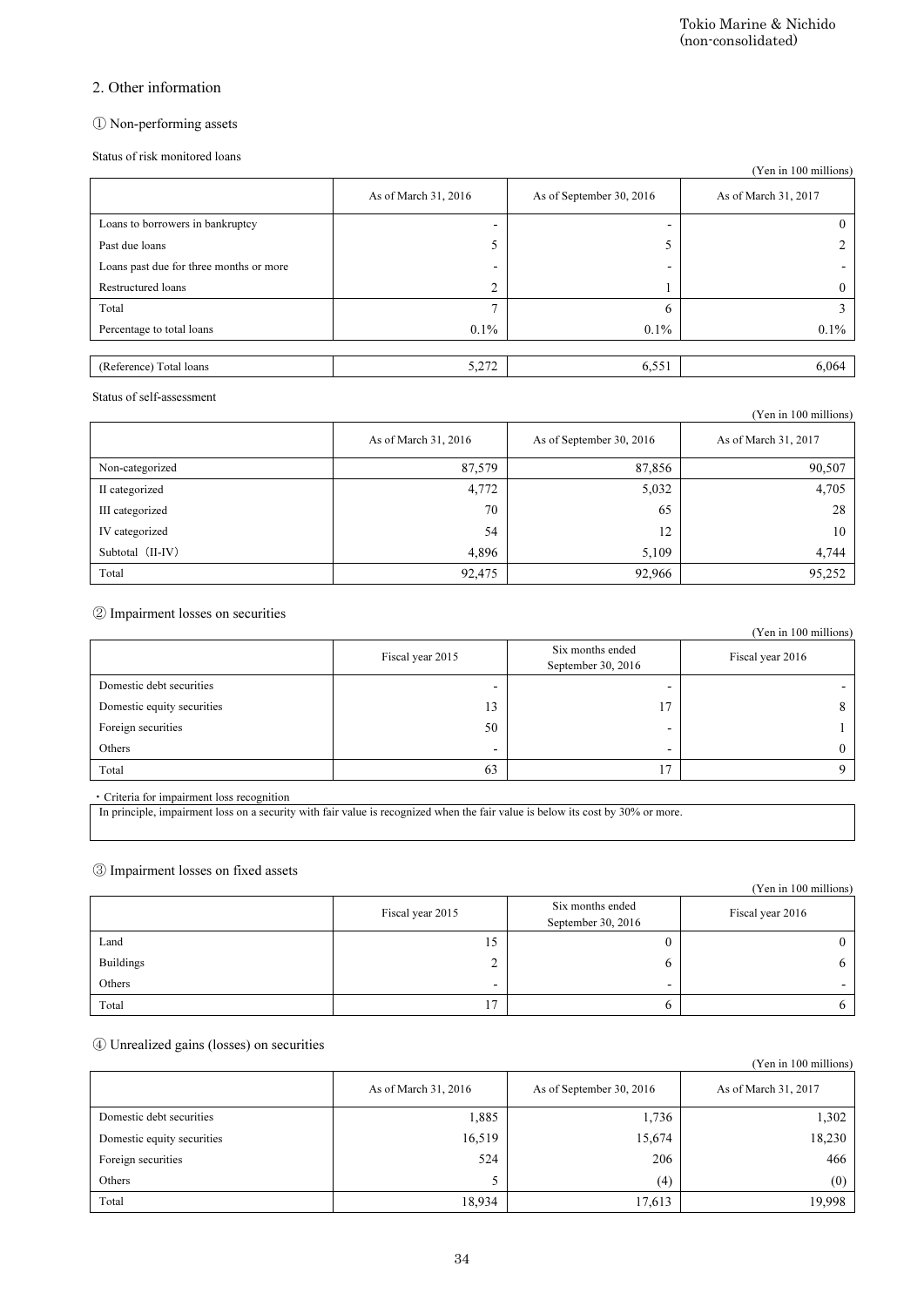#### ⑤ Losses relating to natural catastrophe

|                              | (Yen in 100 millions) |                                        |                  |  |  |
|------------------------------|-----------------------|----------------------------------------|------------------|--|--|
|                              | Fiscal year 2015      | Six months ended<br>September 30, 2016 | Fiscal year 2016 |  |  |
| Direct claims paid           | 642                   | 152                                    | 379              |  |  |
| Net claims paid              | 637                   | 140                                    | 358              |  |  |
| Net outstanding claims $(*)$ | 94                    | 236                                    |                  |  |  |

#### ⑥ Catastrophe loss reserve

|                                                                                                                                                         |         |                                    |           |                                        |                          |                       |         | Tokio Marine & Nichido<br>(non-consolidated) |                       |
|---------------------------------------------------------------------------------------------------------------------------------------------------------|---------|------------------------------------|-----------|----------------------------------------|--------------------------|-----------------------|---------|----------------------------------------------|-----------------------|
|                                                                                                                                                         |         |                                    |           |                                        |                          |                       |         |                                              |                       |
|                                                                                                                                                         |         |                                    |           |                                        |                          |                       |         |                                              |                       |
|                                                                                                                                                         |         |                                    |           |                                        |                          |                       |         |                                              |                       |
|                                                                                                                                                         |         |                                    |           |                                        |                          |                       |         |                                              |                       |
| 5 Losses relating to natural catastrophe                                                                                                                |         |                                    |           |                                        |                          |                       |         |                                              |                       |
|                                                                                                                                                         |         |                                    |           |                                        |                          | (Yen in 100 millions) |         |                                              |                       |
|                                                                                                                                                         |         | Fiscal year 2015                   |           | Six months ended<br>September 30, 2016 | Fiscal year 2016         |                       |         |                                              |                       |
| Direct claims paid                                                                                                                                      |         | 642                                |           | 152                                    |                          | 379                   |         |                                              |                       |
| Net claims paid                                                                                                                                         |         | 637                                |           | 140                                    |                          | 358                   |         |                                              |                       |
| Net outstanding claims (*)                                                                                                                              |         | 94                                 |           | 236                                    |                          | 176                   |         |                                              |                       |
| (Note) Figures above represent losses caused by natural catastrophe occurred during the period, excluding earthquake insurance under the Law concerning |         |                                    |           |                                        |                          |                       |         |                                              |                       |
| Earthquake Insurance.                                                                                                                                   |         |                                    |           |                                        |                          |                       |         |                                              |                       |
| * Net of reinsurance recoverable ceded.                                                                                                                 |         |                                    |           |                                        |                          |                       |         |                                              |                       |
| 6 Catastrophe loss reserve                                                                                                                              |         |                                    |           |                                        |                          |                       |         |                                              |                       |
|                                                                                                                                                         |         |                                    |           |                                        |                          |                       |         |                                              | (Yen in 100 millions) |
|                                                                                                                                                         |         | As of March 31, 2016               |           |                                        | As of September 30, 2016 |                       |         | As of March 31, 2017                         |                       |
|                                                                                                                                                         | Balance | Reservation<br>ratio               | Provision | Balance                                | Reservation<br>ratio     | Provision             | Balance | Reservation<br>ratio                         | Provision             |
| Fire and allied lines                                                                                                                                   | 3,364   | 111.4%                             | 153       | 3,435                                  | 138.9%                   | 73                    | 3,522   | 130.1%                                       | 158                   |
| Hull and cargo                                                                                                                                          | 1,261   | 190.6%                             | 30        | 1,265                                  | 208.6%                   | 3                     | 1,261   | 214.0%                                       |                       |
| Personal accident                                                                                                                                       | 1,155   | 65.9%                              | 55        | 1,187                                  | 57.9%                    | 32                    | 1,209   | 70.3%                                        | 54                    |
| Voluntary automobile                                                                                                                                    | 1,698   | 16.5%                              | 854       | 1,868                                  | 17.9%                    | 169                   | 1,803   | 17.2%                                        | 337                   |
| Others                                                                                                                                                  | 2,760   | 102.3%                             | 160       | 2,825                                  | 101.9%                   | 69                    | 2,871   | 103.1%                                       | 149                   |
| Total                                                                                                                                                   | 10,240  | 55.5%                              | 1,254     | 10,582                                 | 57.6%                    | 348                   | 10,670  | 58.2%                                        | 699                   |
| (7) Reinsurance assumed                                                                                                                                 |         |                                    |           |                                        |                          |                       |         | (Yen in 100 millions)                        |                       |
|                                                                                                                                                         |         | Fiscal year 2015                   |           |                                        |                          | Fiscal year 2016      |         |                                              |                       |
|                                                                                                                                                         |         | Premiums written                   |           | Claims paid                            | Premiums written         |                       |         | Claims paid                                  |                       |
| Fire and allied lines                                                                                                                                   |         | 527                                |           | 234                                    |                          | 491                   |         | 263                                          |                       |
| Hull and cargo                                                                                                                                          |         | 270                                |           | 213                                    |                          | 231                   |         | 160                                          |                       |
| Personal accident                                                                                                                                       |         | $\overline{c}$                     |           | $\mathbf{0}$                           |                          |                       |         | $\mathbf{0}$                                 |                       |
| Voluntary automobile                                                                                                                                    |         | 6                                  |           |                                        |                          | $\mathbf{1}$          |         |                                              |                       |
| Compulsory automobile liability                                                                                                                         |         |                                    |           | $\overline{4}$                         |                          | 6                     |         | $\overline{3}$                               |                       |
|                                                                                                                                                         |         | 2,170                              |           | 2,131                                  |                          | 2,145                 |         | 2,105                                        |                       |
| Others                                                                                                                                                  |         | 349                                |           | 130                                    |                          | 302                   |         | 160                                          |                       |
| Total                                                                                                                                                   |         | 3,325                              |           | 2,715                                  |                          | 3,179                 |         | 2,693                                        |                       |
|                                                                                                                                                         |         |                                    |           |                                        |                          |                       |         |                                              |                       |
| 8 Reinsurance ceded                                                                                                                                     |         |                                    |           |                                        |                          |                       |         |                                              |                       |
|                                                                                                                                                         |         |                                    |           |                                        |                          |                       |         | (Yen in 100 millions)                        |                       |
|                                                                                                                                                         |         | Fiscal year 2015<br>Ceded premiums |           | Claims recovered                       | Ceded premiums           | Fiscal year 2016      |         | Claims recovered                             |                       |
| Fire and allied lines                                                                                                                                   |         | 1,143                              |           | 225                                    |                          | 1,192                 |         | 1,482                                        |                       |
| Hull and cargo                                                                                                                                          |         | 322                                |           | 219                                    |                          | 268                   |         | 246                                          |                       |
| Personal accident                                                                                                                                       |         | 56                                 |           | 13                                     |                          | 58                    |         | 16                                           |                       |
| Voluntary automobile                                                                                                                                    |         | 42                                 |           | 19                                     |                          | 40                    |         | 14                                           |                       |
| Compulsory automobile liability                                                                                                                         |         | 2,038                              |           | 2,060                                  |                          | 2,125                 |         | 2,011                                        |                       |
| Others                                                                                                                                                  |         | 1,419                              |           | 866                                    |                          | 1,554                 |         | 1,164                                        |                       |
|                                                                                                                                                         |         |                                    |           |                                        |                          |                       |         |                                              |                       |
| Total                                                                                                                                                   |         | 5,022                              |           | 3,405                                  |                          | 5,239                 |         | 4,936                                        |                       |

#### ⑦ Reinsurance assumed

| (Yen in 100 millions)           |                  |             |                  |             |  |
|---------------------------------|------------------|-------------|------------------|-------------|--|
|                                 | Fiscal year 2015 |             | Fiscal year 2016 |             |  |
|                                 | Premiums written | Claims paid | Premiums written | Claims paid |  |
| Fire and allied lines           | 527              | 234         | 491              | 263         |  |
| Hull and cargo                  | 270              | 213         | 231              | 160         |  |
| Personal accident               |                  | $\theta$    |                  |             |  |
| Voluntary automobile            | 6                | 4           | O                |             |  |
| Compulsory automobile liability | 2,170            | 2,131       | 2,145            | 2,105       |  |
| Others                          | 349              | 130         | 302              | 160         |  |
| Total                           | 3,325            | 2,715       | 3,179            | 2,693       |  |

### ⑧ Reinsurance ceded

|                                 | Fiscal year 2015 |                  | Fiscal year 2016 |                  |  |
|---------------------------------|------------------|------------------|------------------|------------------|--|
|                                 | Ceded premiums   | Claims recovered | Ceded premiums   | Claims recovered |  |
| Fire and allied lines           | 1,143            | 225              | 1,192            | 1,482            |  |
| Hull and cargo                  | 322              | 219              | 268              | 246              |  |
| Personal accident               | 56               | 13               | 58               | 16               |  |
| Voluntary automobile            | 42               | 19               | 40               | 14               |  |
| Compulsory automobile liability | 2,038            | 2,060            | 2,125            | 2,011            |  |
| Others                          | 1.419            | 866              | 1,554            | 1.164            |  |
| Total                           | 5,022            | 3,405            | 5,239            | 4,936            |  |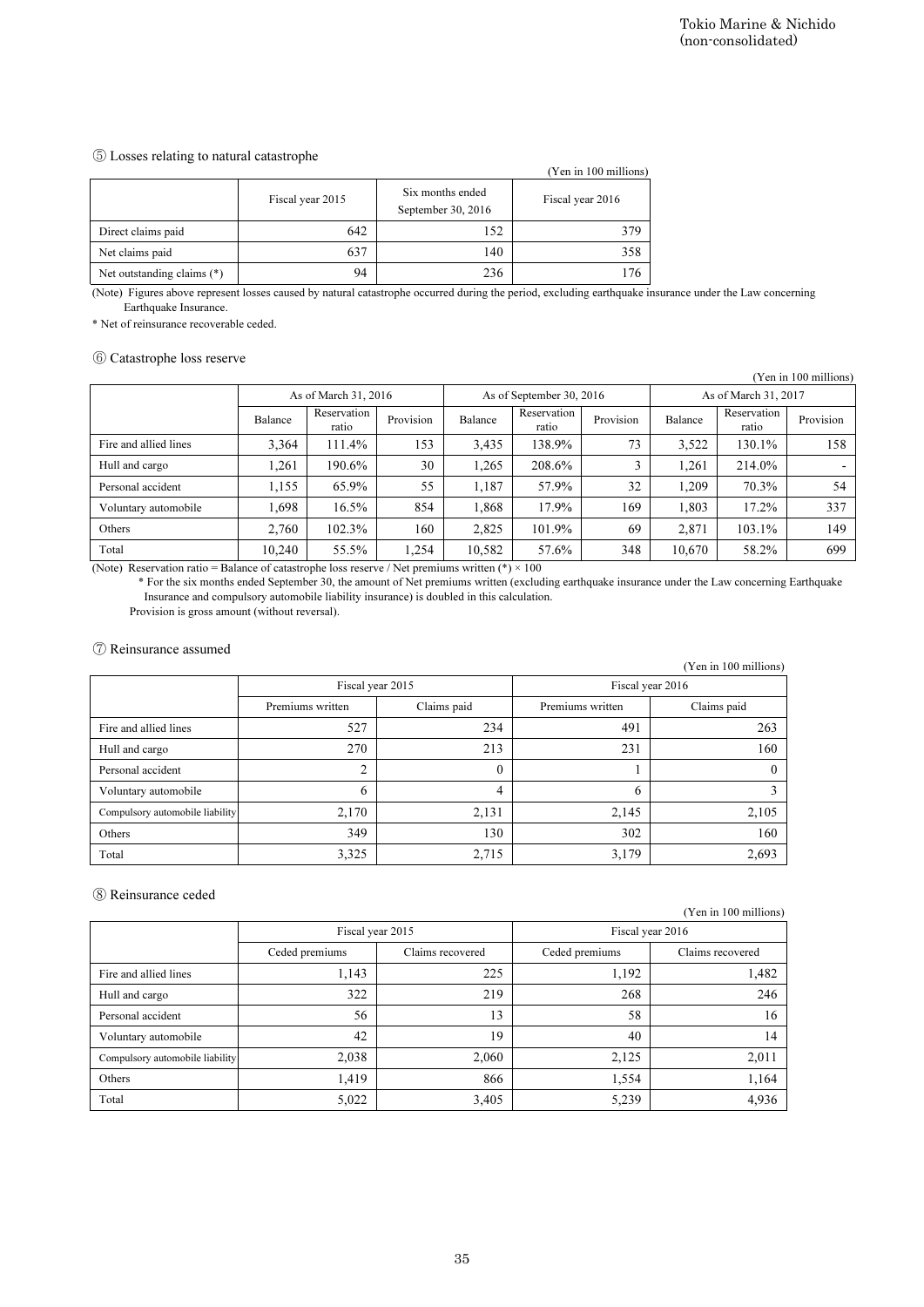# Supplementary information about business results for the fiscal year 2016

## 1. Key figures

|                                                                                                          |                      |                                                                           |                      |                                    | Nisshin Fire<br>(non-consolidated) |
|----------------------------------------------------------------------------------------------------------|----------------------|---------------------------------------------------------------------------|----------------------|------------------------------------|------------------------------------|
|                                                                                                          |                      | Supplementary information about business results for the fiscal year 2016 |                      |                                    |                                    |
| 1. Key figures                                                                                           |                      |                                                                           |                      |                                    | (Yen in 100 millions)              |
|                                                                                                          |                      | Six months ended                                                          |                      |                                    |                                    |
|                                                                                                          | Fiscal year 2015 (A) | September 30, 2016 (B)                                                    | Fiscal year 2016 (C) | Increase (Decrease)<br>$(C) - (A)$ | Increase (Decrease)<br>$(C) - (B)$ |
| <b>ONet premiums written</b>                                                                             | 1,386                | 709                                                                       | 1,401                | 14                                 |                                    |
| Rate of change                                                                                           | 1.5%                 | $(0.9\%)$                                                                 | $1.0\%$              | $(0.4\%)$                          | 1.9%                               |
| 2 Total assets                                                                                           | 4,216                | 4,154                                                                     | 4,179                | (37)                               | 24                                 |
| 3)Loss ratio                                                                                             | 61.6%                | 57.2%                                                                     | 59.0%                | $(2.6\%)$                          | 1.9%                               |
| <b>4</b> ) Expense ratio                                                                                 | 32.7%                | 32.8%                                                                     | 33.1%                | 0.4%                               | 0.3%                               |
| <b>5</b> Combined ratio                                                                                  | 94.4%                | $90.0\%$                                                                  | 92.1%                | $(2.2\%)$                          | 2.1%                               |
| Underwriting profit margin                                                                               | 5.6%                 | 10.0%                                                                     | 7.9%                 | 2.2%                               | $(2.1\%)$                          |
| 6 Voluntary automobile                                                                                   |                      |                                                                           |                      |                                    |                                    |
| • Net premiums written                                                                                   | 854                  | 429                                                                       | 853                  | (0)                                |                                    |
| Rate of change                                                                                           | 2.5%                 | 0.6%                                                                      | $(0.1\%)$            | $(2.5\%)$                          | $(0.7\%)$                          |
| · Underwriting profit margin                                                                             | 13.4%                | 15.0%                                                                     | 12.5%                | $(0.8\%)$                          | $(2.5\%)$                          |
| • Loss ratio                                                                                             | 56.5%                | 54.8%                                                                     | 56.9%                | 0.4%                               | 2.1%                               |
| · Expense ratio                                                                                          | 30.1%                | 30.2%                                                                     | 30.5%                | 0.4%                               | 0.3%                               |
| <b><i>OFire and allied lines</i></b>                                                                     |                      |                                                                           |                      |                                    |                                    |
| • Net premiums written                                                                                   | 145                  | 80                                                                        | 167                  | 22                                 |                                    |
| Rate of change                                                                                           | $(0.3\%)$            | $(1.8\%)$                                                                 | 15.3%                | 15.6%                              | 17.1%                              |
| · Underwriting profit margin                                                                             | $(19.9\%)$           | 0.5%                                                                      | 2.5%                 | 22.4%                              | 2.0%                               |
| • Loss ratio                                                                                             | 79.4%                | 59.4%                                                                     | 57.5%                | $(21.9\%)$                         | $(2.0\%)$                          |
| · Expense ratio                                                                                          | 40.5%                | 40.1%                                                                     | 40.0%                | $(0.5\%)$                          | $(0.1\%)$                          |
| <b>8</b> Number of employees                                                                             | 2,333                | 2,324                                                                     | 2,292                | (41)                               | (32)                               |
| <b>9</b> Number of agencies                                                                              | 13,870               | 13,831                                                                    | 13,715               | (155)                              | (116)                              |
| 3. Combined ratio = Loss ratio + Expense ratio<br>4. Underwriting profit margin $= 100$ - Combined ratio |                      |                                                                           |                      |                                    |                                    |
|                                                                                                          |                      | $36\,$                                                                    |                      |                                    |                                    |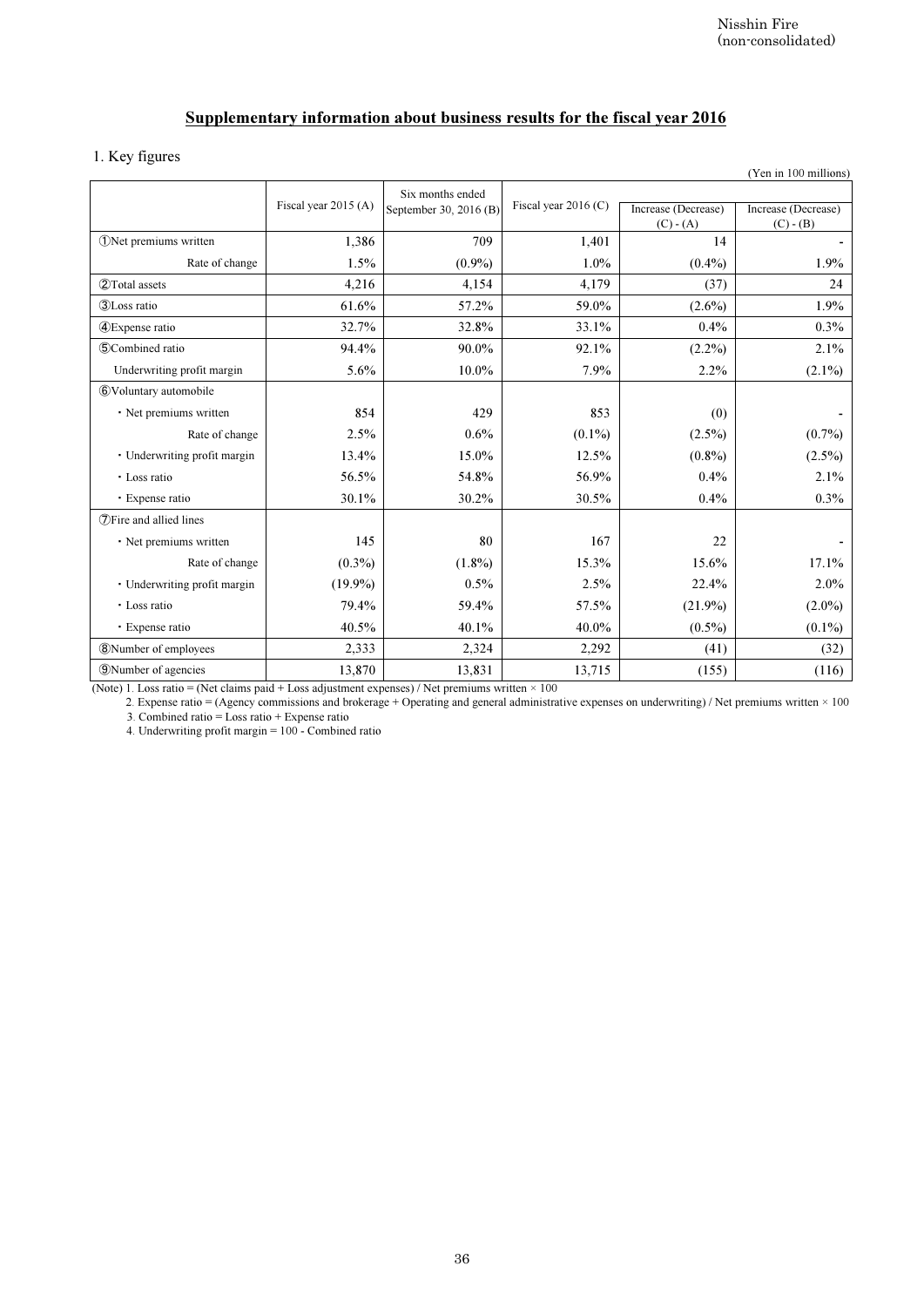### 2. Other information

### ① Non-performing assets

|                                                                                                                                 |                          |                                        | Nisshin Fire<br>(non-consolidated)                   |
|---------------------------------------------------------------------------------------------------------------------------------|--------------------------|----------------------------------------|------------------------------------------------------|
| 2. Other information                                                                                                            |                          |                                        |                                                      |
| 1 Non-performing assets                                                                                                         |                          |                                        |                                                      |
| Status of risk monitored loans                                                                                                  |                          |                                        | (Yen in 100 millions)                                |
|                                                                                                                                 | As of March 31, 2016     | As of September 30, 2016               | As of March 31, 2017                                 |
| Loans to borrowers in bankruptcy                                                                                                |                          | $\overline{a}$                         |                                                      |
| Past due loans                                                                                                                  |                          |                                        |                                                      |
| Loans past due for three months or more                                                                                         |                          |                                        |                                                      |
| Restructured loans                                                                                                              |                          | $\overline{\phantom{0}}$               |                                                      |
| Total                                                                                                                           |                          |                                        |                                                      |
| Percentage to total loans                                                                                                       | $0.0\%$                  | $0.0\%$                                | $0.0\%$                                              |
| (Reference) Total loans                                                                                                         | 3                        | $\overline{c}$                         | $\overline{c}$                                       |
| Status of self-assessment                                                                                                       |                          |                                        |                                                      |
|                                                                                                                                 |                          |                                        | (Yen in 100 millions)                                |
|                                                                                                                                 | As of March 31, 2016     | As of September 30, 2016               | As of March 31, 2017                                 |
| Non-categorized                                                                                                                 | 4,204                    | 4,141                                  | 4,167                                                |
| II categorized                                                                                                                  | 11                       | 13                                     | 11                                                   |
| III categorized                                                                                                                 | 1                        | 1                                      | 1                                                    |
|                                                                                                                                 | $\mathbf{0}$             | $\mathbf{0}$                           | $\mathbf{0}$                                         |
| IV categorized                                                                                                                  |                          |                                        | 12                                                   |
| Subtotal (II-IV)<br>Total                                                                                                       | 13<br>4,218              | 14<br>4,155                            | 4,180                                                |
|                                                                                                                                 | Fiscal year 2015         | Six months ended<br>September 30, 2016 | (Yen in 100 millions)<br>Fiscal year 2016            |
| Domestic debt securities                                                                                                        |                          | $\overline{a}$                         |                                                      |
| Domestic equity securities                                                                                                      | 5                        | $\mathbf{0}$                           | 0                                                    |
| 2 Impairment losses on securities<br>Foreign securities                                                                         |                          | $\qquad \qquad \blacksquare$           |                                                      |
| Others                                                                                                                          | $\blacksquare$           | $\overline{\phantom{a}}$               |                                                      |
| Total<br>· Criteria for impairment loss recognition                                                                             | 5                        | $\boldsymbol{0}$                       | $\boldsymbol{0}$                                     |
| In principle, impairment loss on a security with fair value is recognized when the fair value is below its cost by 30% or more. |                          |                                        |                                                      |
|                                                                                                                                 |                          |                                        |                                                      |
|                                                                                                                                 |                          |                                        |                                                      |
|                                                                                                                                 | Fiscal year 2015         | Six months ended<br>September 30, 2016 | Fiscal year 2016                                     |
| Land                                                                                                                            | $\overline{\phantom{a}}$ | $\overline{a}$                         |                                                      |
| <b>Buildings</b>                                                                                                                | 1                        | $\blacksquare$                         |                                                      |
| Others                                                                                                                          |                          | $\overline{a}$                         |                                                      |
| Total                                                                                                                           | 1                        | $\overline{\phantom{a}}$               |                                                      |
|                                                                                                                                 |                          |                                        |                                                      |
|                                                                                                                                 | As of March 31, 2016     | As of September 30, 2016               | As of March 31, 2017                                 |
| Domestic debt securities                                                                                                        | 241                      | 243                                    | 199                                                  |
| 3 Impairment losses on fixed assets<br>4 Unrealized gains (losses) on securities<br>Domestic equity securities                  | 190                      | 184                                    | 235                                                  |
| Foreign securities                                                                                                              | 38                       | 19                                     | 31                                                   |
| Others                                                                                                                          | 13                       | 13                                     | (Yen in 100 millions)<br>(Yen in 100 millions)<br>17 |

|                  |                      |                          | (Yen in 100 millions) |
|------------------|----------------------|--------------------------|-----------------------|
|                  | As of March 31, 2016 | As of September 30, 2016 | As of March 31, 2017  |
| Non-categorized  | 4,204                | 4,141                    | 4,167                 |
| II categorized   |                      | 13                       |                       |
| III categorized  |                      |                          |                       |
| IV categorized   |                      | 0                        | 0                     |
| Subtotal (II-IV) | 13                   | 14                       | 12                    |
| Total            | 4,218                | 4,155                    | 4,180                 |

|                            |                          |                                        | (Yen in 100 millions)    |
|----------------------------|--------------------------|----------------------------------------|--------------------------|
|                            | Fiscal year 2015         | Six months ended<br>September 30, 2016 | Fiscal year 2016         |
| Domestic debt securities   |                          |                                        |                          |
| Domestic equity securities |                          |                                        | 0                        |
| Foreign securities         |                          |                                        | $\overline{\phantom{a}}$ |
| Others                     | $\overline{\phantom{0}}$ | $\overline{\phantom{0}}$               | $\overline{\phantom{0}}$ |
| Total                      |                          |                                        |                          |

#### ③ Impairment losses on fixed assets

|                  |                          |                                        | (Yen in 100 millions)    |
|------------------|--------------------------|----------------------------------------|--------------------------|
|                  | Fiscal year 2015         | Six months ended<br>September 30, 2016 | Fiscal year 2016         |
| Land             |                          | -                                      |                          |
| <b>Buildings</b> |                          |                                        |                          |
| Others           | $\overline{\phantom{0}}$ | $\overline{\phantom{0}}$               | $\overline{\phantom{0}}$ |
| Total            |                          | -                                      |                          |

### ④ Unrealized gains (losses) on securities

|                            | As of March 31, 2016 | As of September 30, 2016 | As of March 31, 2017 |
|----------------------------|----------------------|--------------------------|----------------------|
| Domestic debt securities   | 241                  | 243                      | 199                  |
| Domestic equity securities | 190                  | 184                      | 235                  |
| Foreign securities         | 38                   | 19                       |                      |
| Others                     | 13                   | 13                       |                      |
| Total                      | 484                  | 460                      | 484                  |